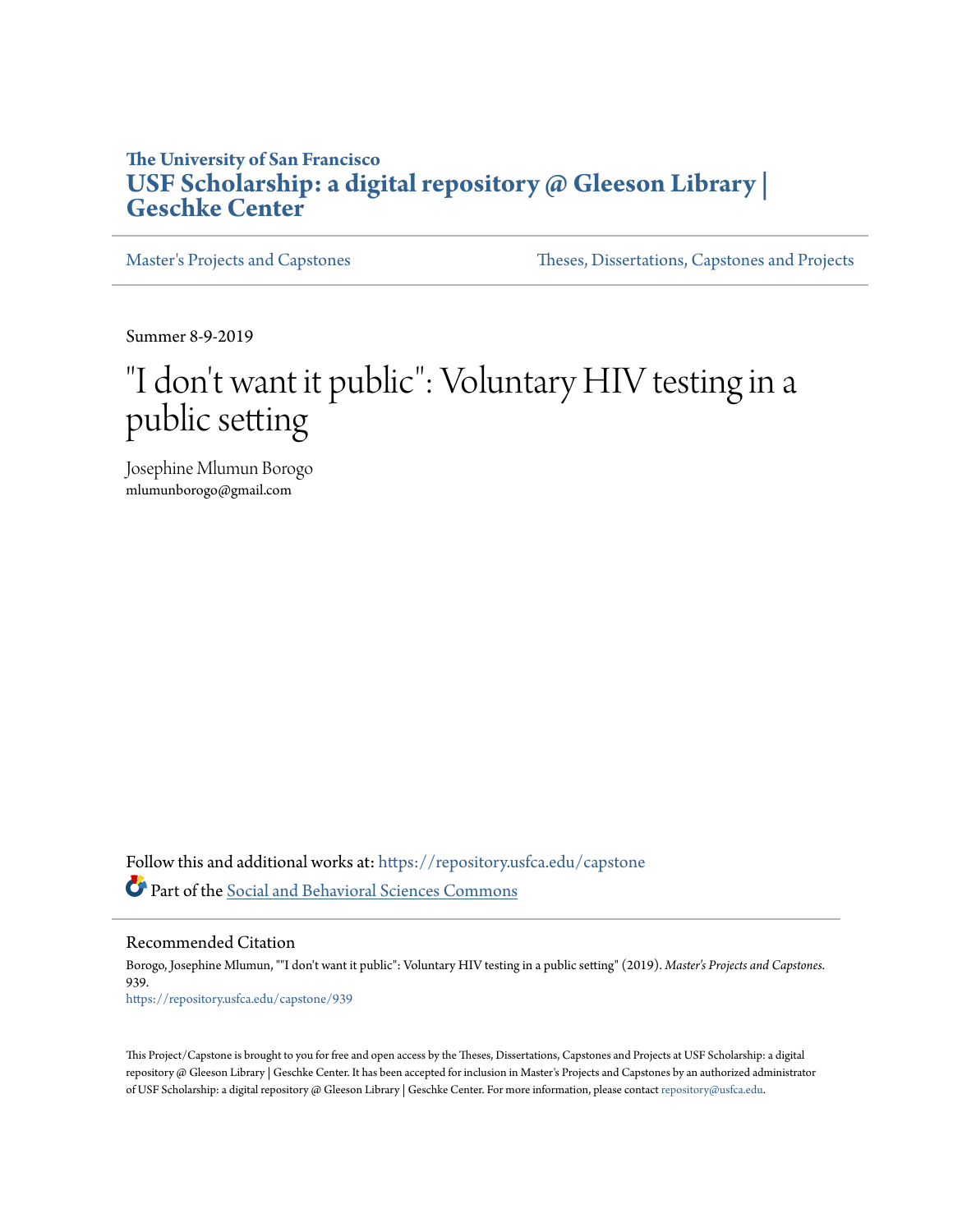"I don't want it public": Voluntary HIV testing in a public setting

By

Josephine Mlumun Borogo

A Capstone Project submitted in partial fulfilment of the requirements for the degree of

Master of Science in Behavioral Health

University of San Francisco

San Francisco, CA

August 2019

Primary Advisor: Dr. Kelly McDermott, MA. PhD.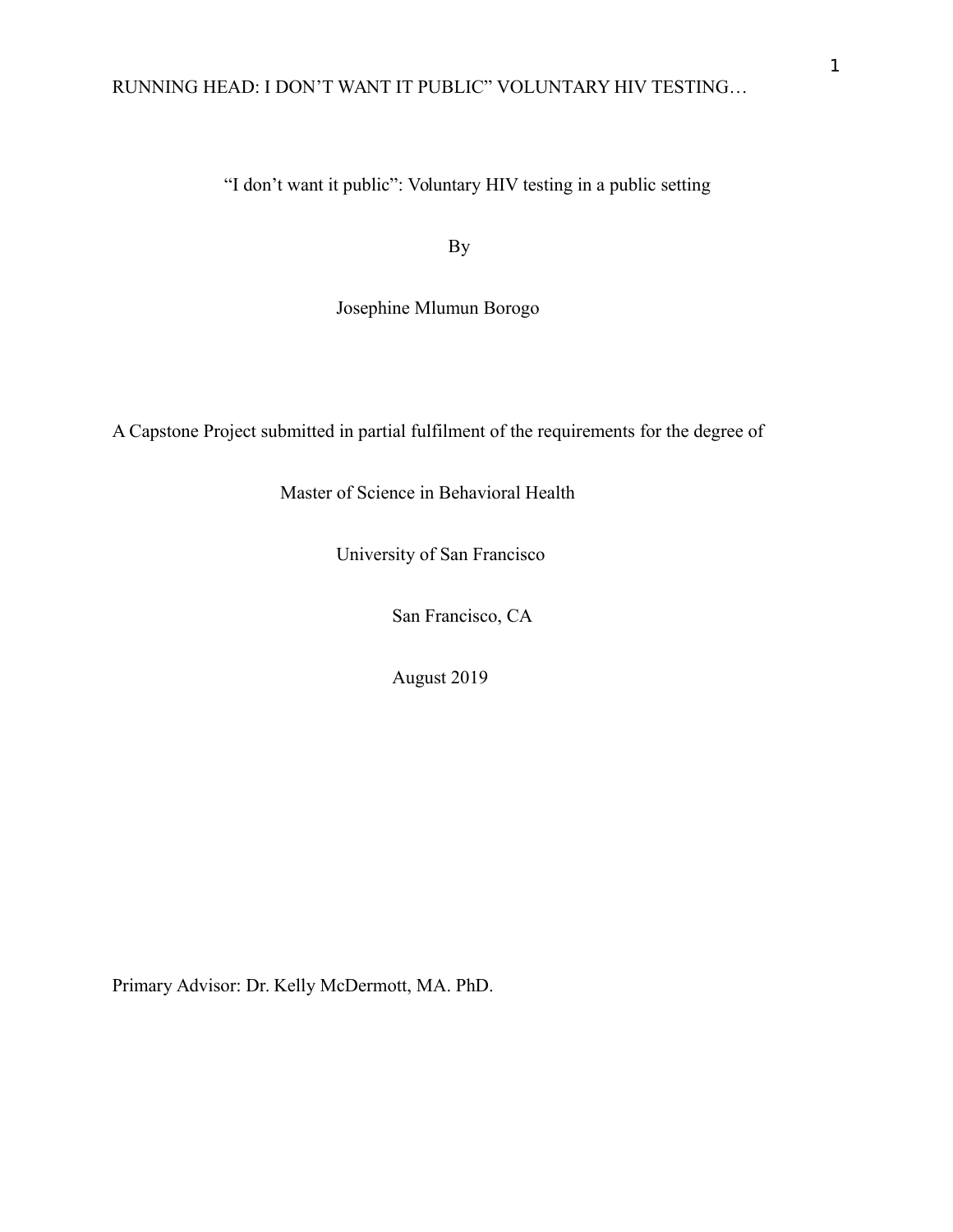# **TABLE OF CONTENTS**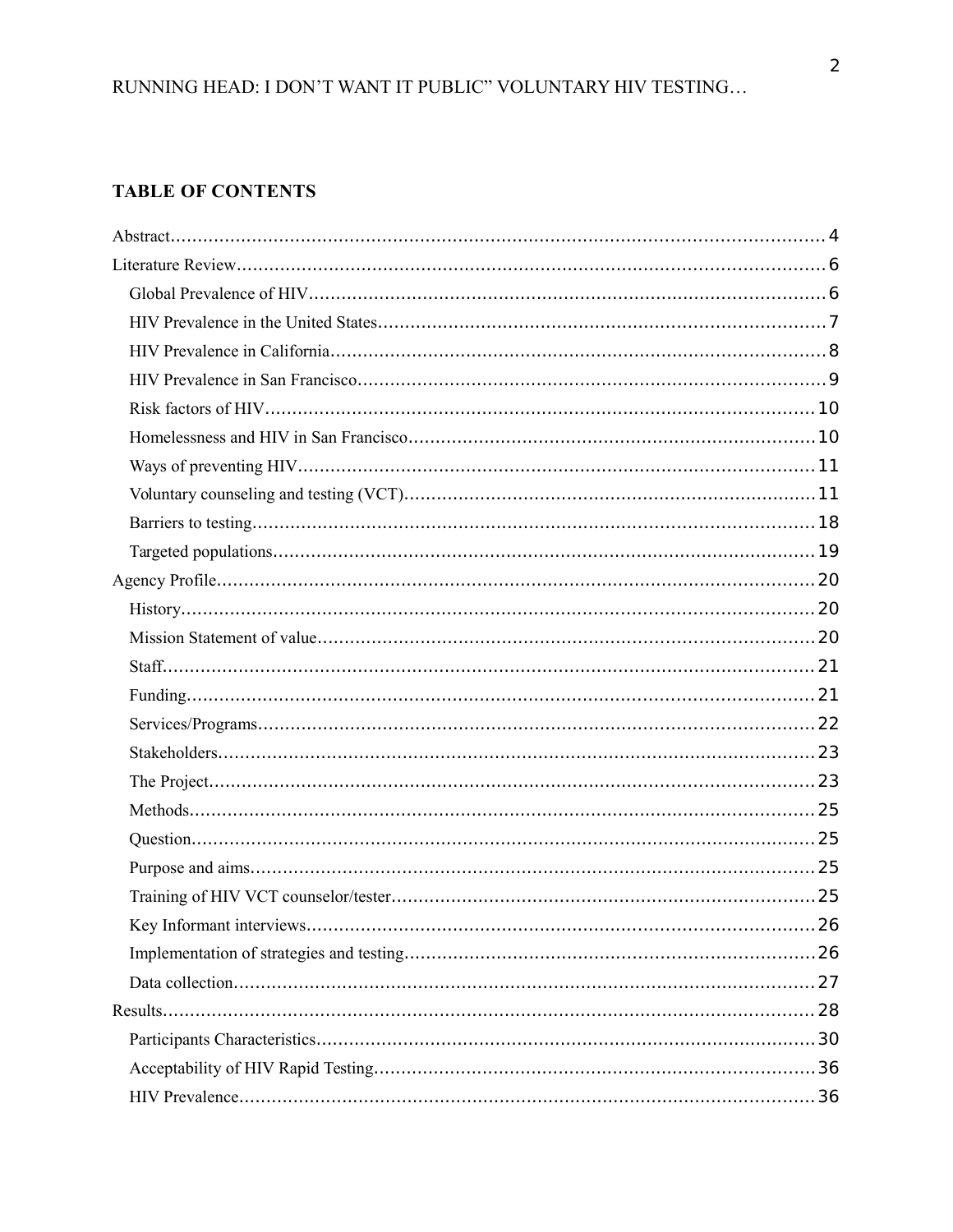| $Conclusion. \dots 144$ |  |
|-------------------------|--|
|                         |  |
|                         |  |
|                         |  |
|                         |  |
|                         |  |
|                         |  |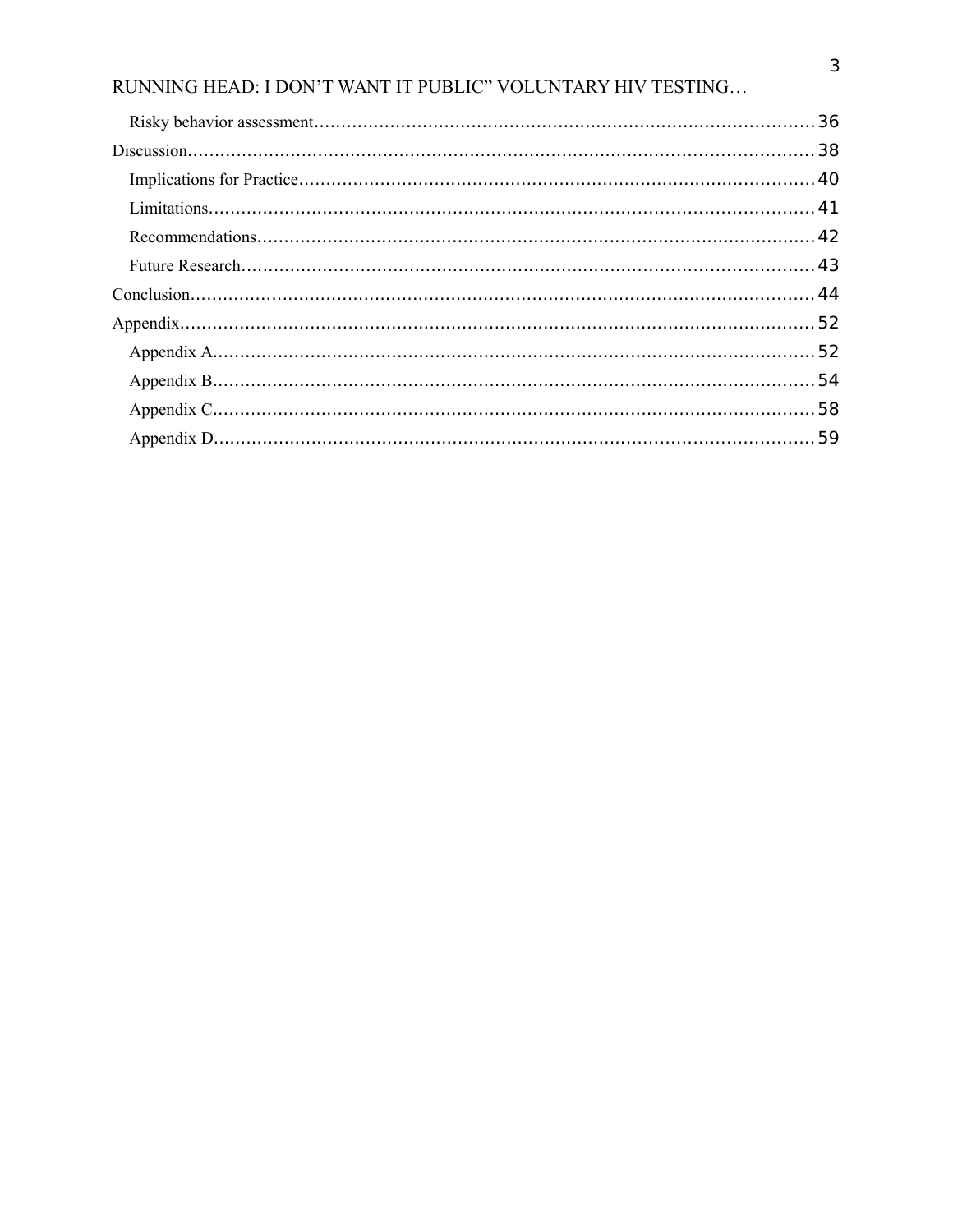#### <span id="page-4-0"></span>**Abstract**

**Purpose:** The purpose of this project was to create awareness of the importance of HIV prevention and testing among clients of St. Anthony's Foundation. While the aims of this project were to test different recruitment strategies and to propose a protocol for ongoing HIV awareness and testing at St. Anthony's Foundation through St. Anthony Medical Clinic.

**Methods:** A key informant interview was conducted to assess the acceptability and feasibility of HIV voluntary counseling and testing among clients of St. Anthony's Foundation. Strategies for recruitment of participants were developed and implemented. Two hundred and five individuals were approached for HIV counseling and testing, and HIV testing was carried out on those who accepted.

**Result:** Of the 205 individuals spoken to, seven carried out HIV testing and there was 14.28% HIV seropositive prevalence in the population. One hundred percent of participants reported ever having sex without condom while 28.58% reported ever using PrEP for prevention.

**Discussion:** Voluntary counseling and testing (VCT) is a good tool for knowledge of HIV status and prevention. However, good strategies for recruiting these population is important for the success of VCT in any given population.

**Conclusion:** The importance of HIV voluntary counseling and testing among various populations in the society can never be over emphasized. The HIV prevalence in this population shows that there are hidden positive cases among hard to reach populations.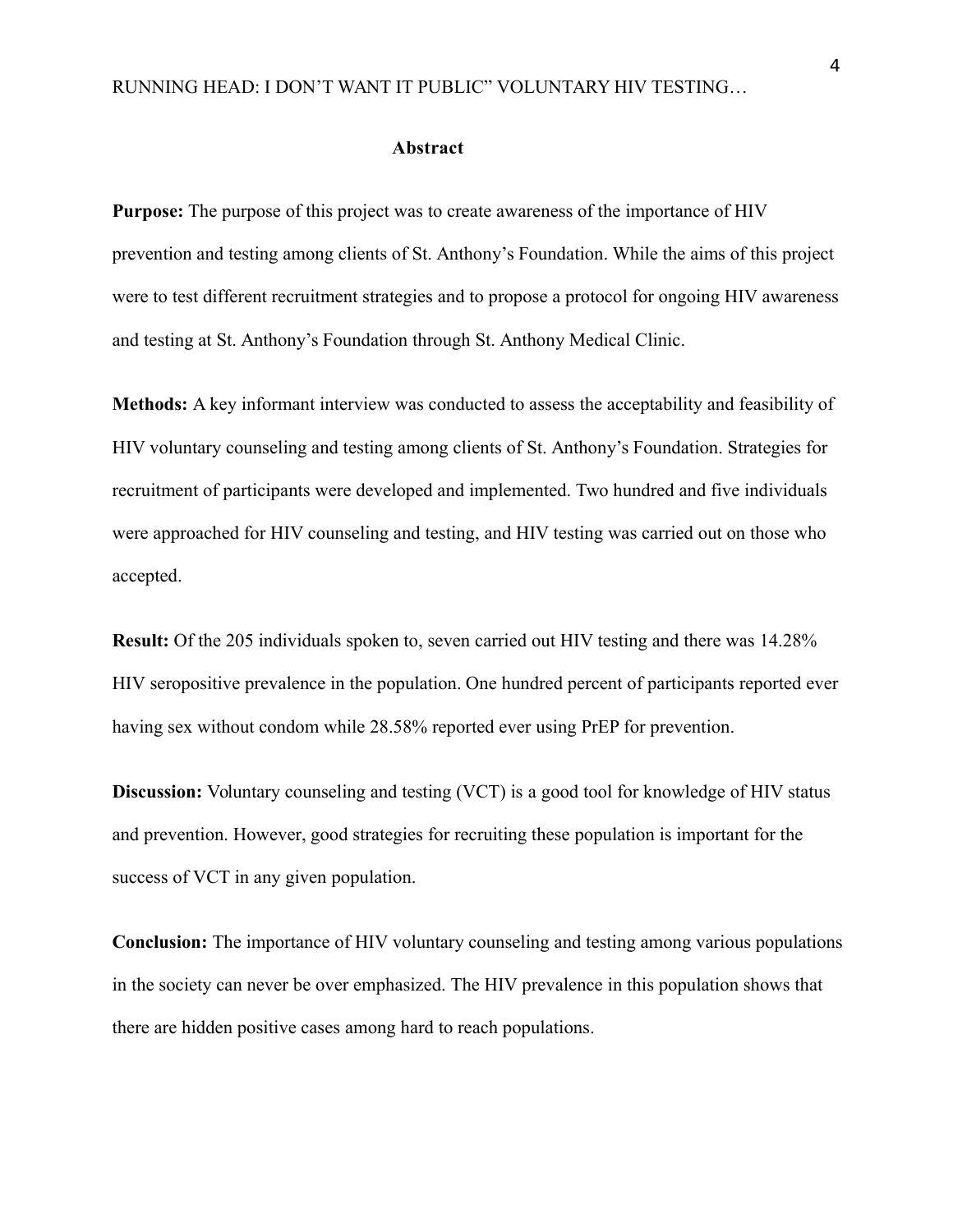*Keywords:* Human immunodeficiency virus (HIV), Voluntary counseling and testing

(VCT), homelessness, low-income, harm reduction, sex life, drug/substance use.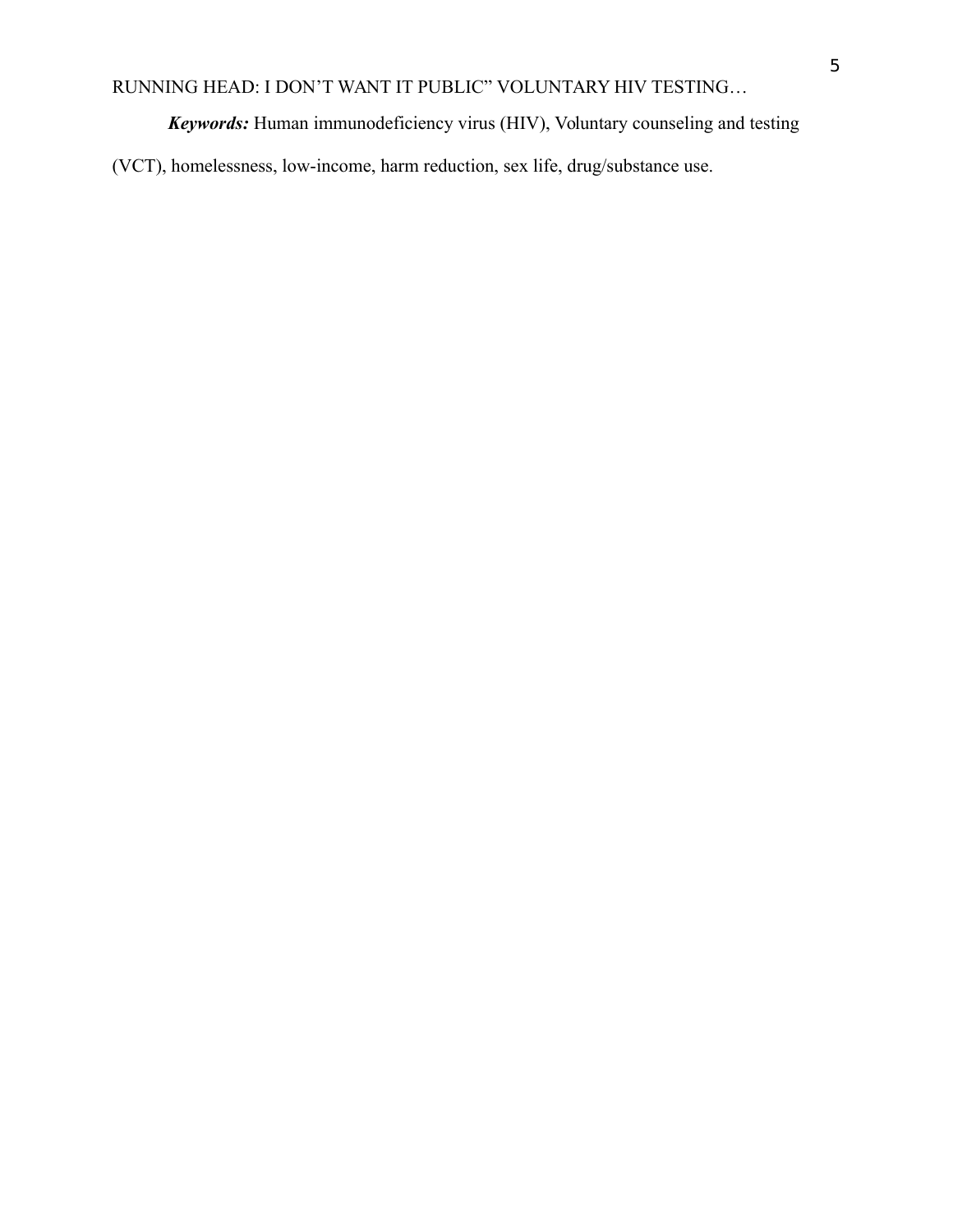#### <span id="page-6-0"></span>**Literature Review**

# <span id="page-6-1"></span>**Global Prevalence of HIV**

Human immunodeficiency virus (HIV)/Acquired Immunodeficiency Syndrome (AIDS) is a viral in infection that attacks the body's immune system, specifically the CD4 cells (T cells), that helps the immune system fight off infections. HIV, if not treated, gradually reduces the number of CD4 cells (T cells) in the body, exposing the individual to numerous infections or infection-related cancers. When so many of these CD4 cells are destroyed by HIV, the immune system weakens and the body fails to fight off infections thus being susceptible to opportunistic infections leading to AIDS, the last stage of HIV infection (CDC, 2019).

HIV is one of the leading causes of death globally and has been named a global health problem (Fajardo-Ortiz, Lopez-Cervantes, Duran, Dumontier, Lara, Ochoa, & Castano, 2017). It was estimated in 2017 that about 70 million people have been infected with HIV since it was detected 3 decades ago, and 35 million have died, while 36.7 million are currently living with HIV infection (Fajardo-Ortiz et al. 2017 & Global Health Policy, 2019). In 2017, global estimates showed that HIV/AIDS deaths have significantly reduced to about 940,000 people dying of AIDS as compared to 1.4 million deaths in 2010, that is a 33% decrease in deaths. HIV prevalence has been on the decline since the 1990s largely due to increase in HIV voluntary counseling and testing, availability of highly active antiretroviral medications, increase use of condoms, and in recent years the immergence and use of PrEP and PEP both being prophylactic medications for pre/post exposure to HIV, harm reduction practices among injection drug users, aggressive screening and treatment of sexually transmitted infections (STIs) and reduction in mother-to-child transmission (WHO, 2019). These measures have significantly reduced the spread of HIV. Although HIV has been on the decline since the 1990s due to the above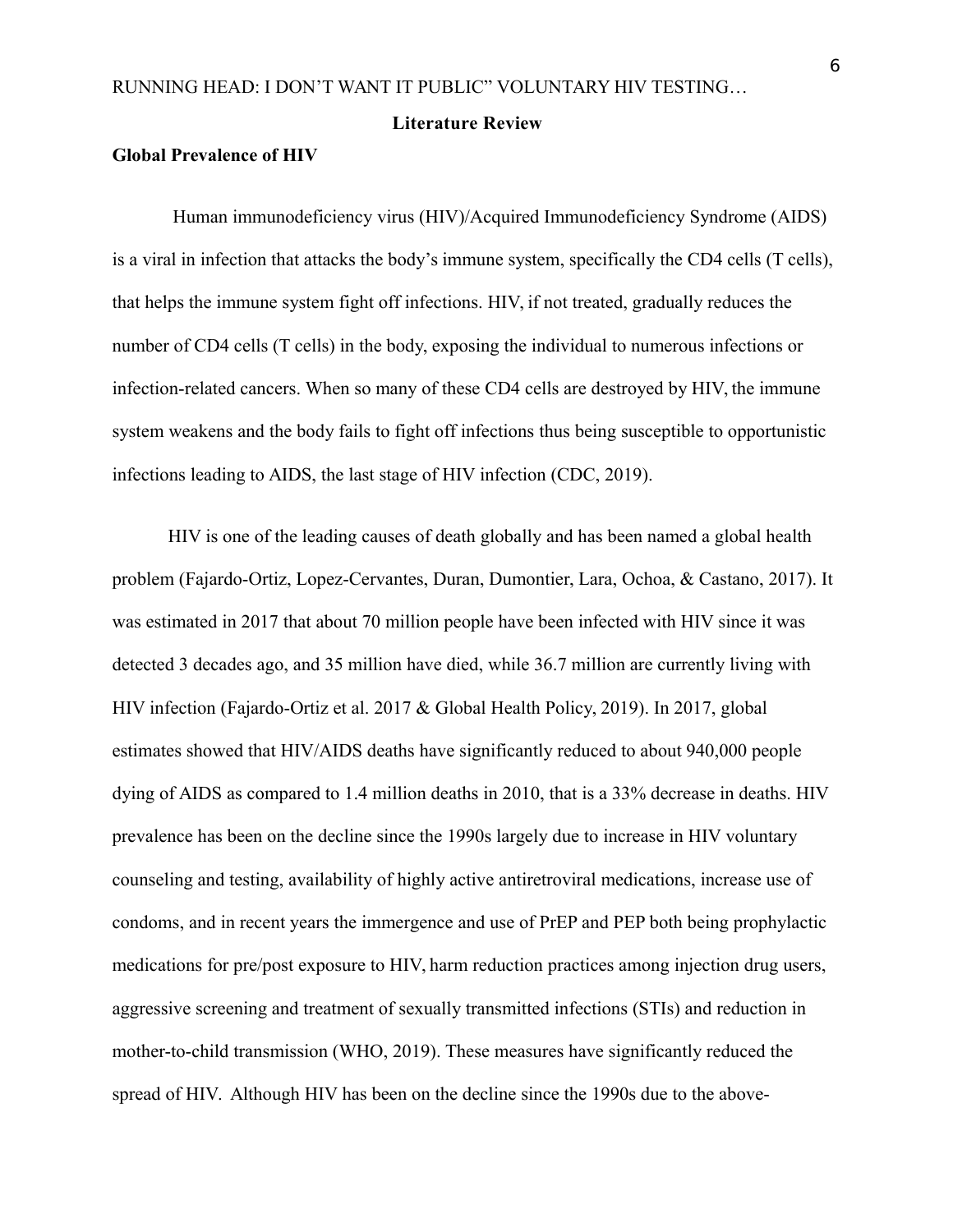RUNNING HEAD: I DON'T WANT IT PUBLIC" VOLUNTARY HIV TESTING… mentioned interventions, there were an estimated 1.8 million infected persons in 2017. That is about 5,000 new infections per day, although HIV testing capacity has increased over time, enabling more people to learn their HIV status, about one in four people with HIV are still unaware of their HIV status (HIV.gov, 2019).

**History of HIV/AIDS.** HIV was first reported in the early 1980s, however, it is generally believed that HIV originated from the Democratic Republic of Congo in central Africa in 1920 when the virus crossed species from chimpanzee to humans (Avert: Global information on HIV and AIDS, 2018). Cases of HIV/AIDS were first reported in the early 1980s by gay men and it was thought to be a disease associated with homosexuals until it started manifesting in heterosexual individuals. The most common diseases associated with HIV/AIDS at this period were a form of skin cancer known as Kaposi's Sarcoma and a viral infection called *Pneumocystis carinii pneumonia* (PCP). By mid 1990s highly active antiretroviral drugs were developed which began to reduce deaths caused by AIDS. Global estimates show the following geographic regions with the highest HIV prevalence; Eastern and Southern Africa being the highest followed by Western and Central Africa, Asia and the Pacific, Western and Central Europe and North America, Latin America, Eastern Europe and Central Asia, The Caribbean, and Middle and North Africa respectively (CDC, 2019).

# <span id="page-7-0"></span>**HIV Prevalence in the United States**

HIV was first seen in the United States (US) in the early 1980s when individuals in California and New York presented with skin cancer, *Kaposi's Sarcoma* and *Pneumocystis carinii pneumonia* infections which were already at the full-blown AIDS stage (Avert: Global information on HIV/AIDS, 2019). With this discovery, advances were made nationally and state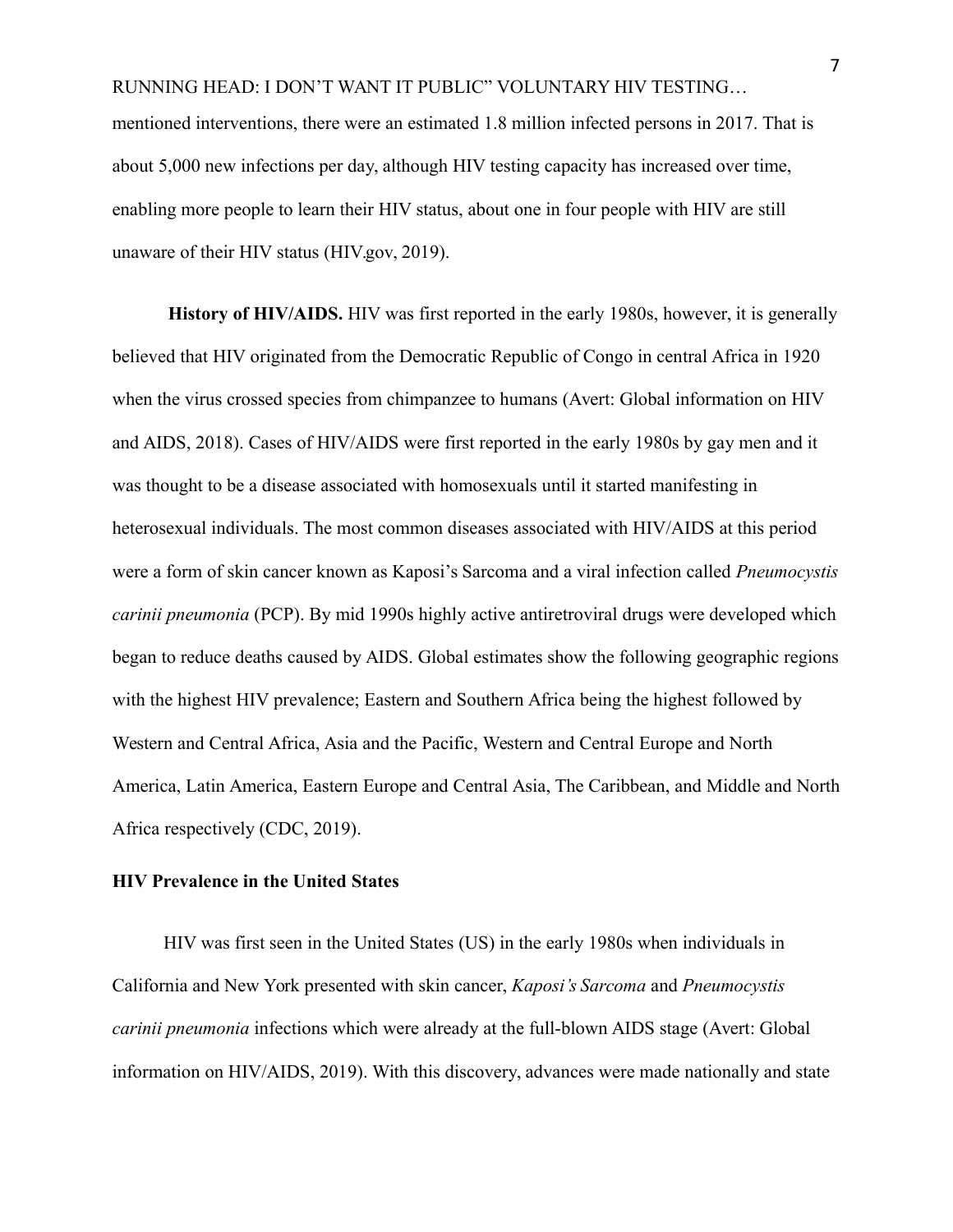wise to understand and combat the virus. In the US about 1.1 million people were estimated to be living with HIV in 2017 and about 15% (1 in 7) of these were unaware that they were infected with HIV (HIV.gov, 2019), and 38,700 people were newly infected with HIV in the same year. According to the CDC, the annual number of new HIV infections has remained stable at 39,000 since 2013. According to the CDC, this stable decline means that effective HIV prevention and treatment are not adequately reaching those who would benefit most. Those who are disproportionately lacking these services have been identified as Black/African Americans, who account for 43% and Hispanics/Latinos who account for 26% of new diagnosed HIV cases respectively. The most vulnerable groups affected by HIV infection are gay, bisexual men, and men who have sex with men (MSM) with 66% of new HIV diagnosed cases (HIV.gov, 2019). Although the statistics above show an increase in HIV prevalence in recent years, HIV prevalence has been stable since 2013 and more advances in medication therapy like PrEP, PEP, scaled up prevention strategies such as voluntary counseling and testing and harm reduction practices suggests that spread of HIV will continue to decline.

#### <span id="page-8-0"></span>**HIV Prevalence in California**

In 2018, the California Department of Public Health HIV surveillance report stated that the number of persons living with HIV in California increased from 121,000 (2012) to 132,000

(2016) and the prevalence rate was 336.4 per 100,000 population as compared to 319.1 in 2012. An increase rate of 5.4%. (California Department of Public Health, Office of AIDS, California HIV Surveillance Report - 2016). Of these cases, 78% HIV positive patients were men who have sex with men (MSM) and 8% out of these were men who have sex with men and are also injection drug users (MSM + IDU). Statistics show that the youth of California are most affected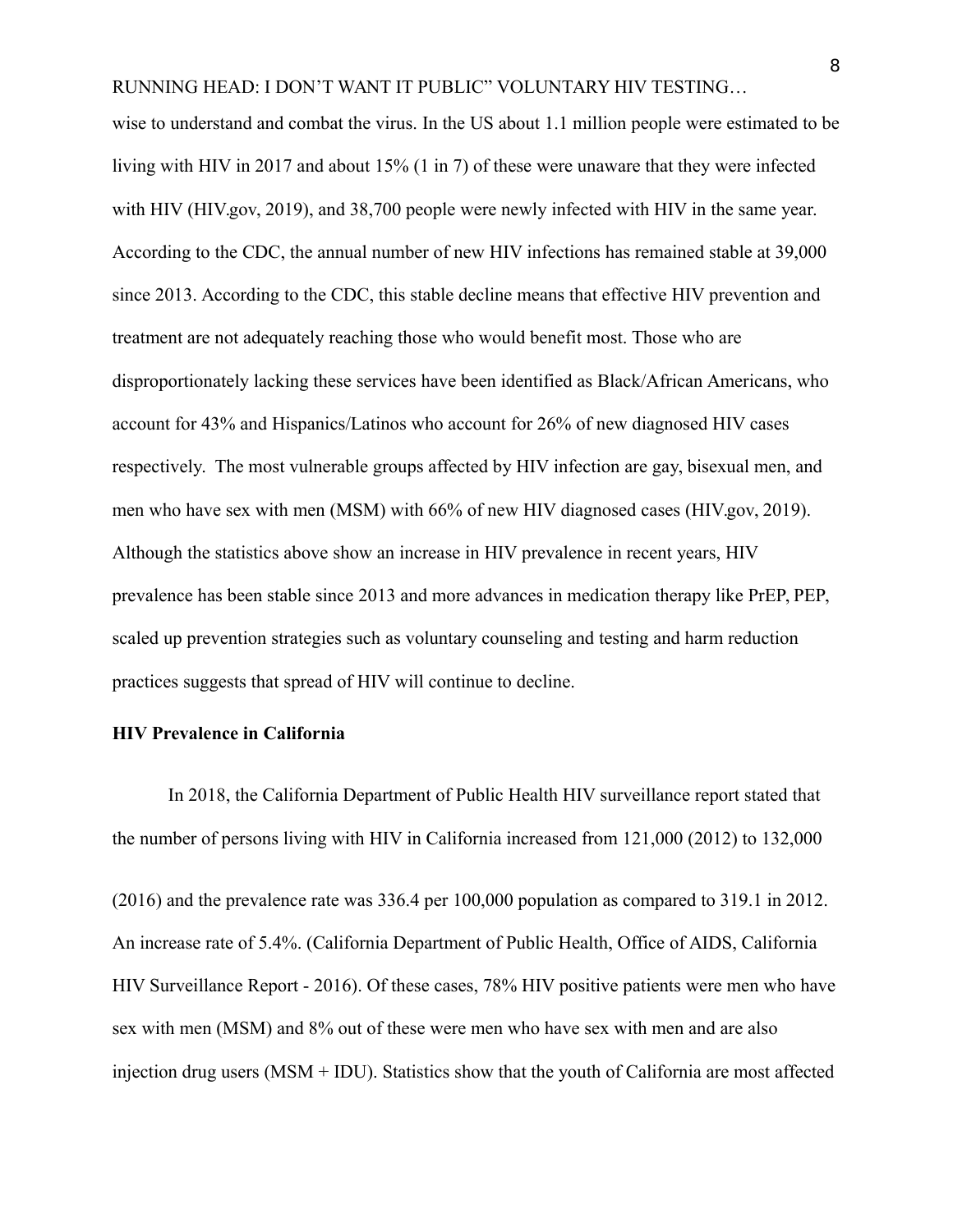by HIV those within the ages of 18-29 with a percentage prevalence of 29%. African Americans and Latinos who make up 6.6% and 38% of California population respectively are most disproportionately affected by HIV as compared to Whites who are the largest race in California.

# <span id="page-9-0"></span>**HIV Prevalence in San Francisco**

Since the beginning of HIV pandemic in the early 1980s, San Francisco has remained the city with the highest population of those living with HIV/AIDS. From 1981 to 2000 there has been rise and fall of HIV prevalence in the city with several full-blown AIDS deaths (Department of Health Office). With the emergence of highly active antiretroviral therapy (HAART), from 1996 to date, there has been great decline in disease progression to AIDS and AIDS-related death. Even though AIDS cases and AIDS-related deaths have continued to decline in recent years, the rate of decline has slowed. As of 2001, there were about 17,838 people living with HIV/AIDS in San Francisco and this number has slowly reduced to 15,952 in 2017. San Francisco remains the city in California with the highest populations of people living with HIV (San Francisco AIDS Foundation, 2019). Fifteen thousand, nine hundred and fifty-two people were estimated to be living with HIV in 2017 and 9,227 of these were already classified as having AIDS. There were about 221 new HIV diagnosis in 2017 in San Francisco, and 86% of these identified as men. 74% out of these men were MSM, between the ages of 25-39 years old and 38% were White. Although Whites seem to have a high percentage of prevalence, African American and Latino Americans are most disproportionately affected by HIV in San Francisco, given their few numbers as compared to the larger population of Whites. (California department of public health, Office of AIDS, California HIV Surveillance Report - 2016).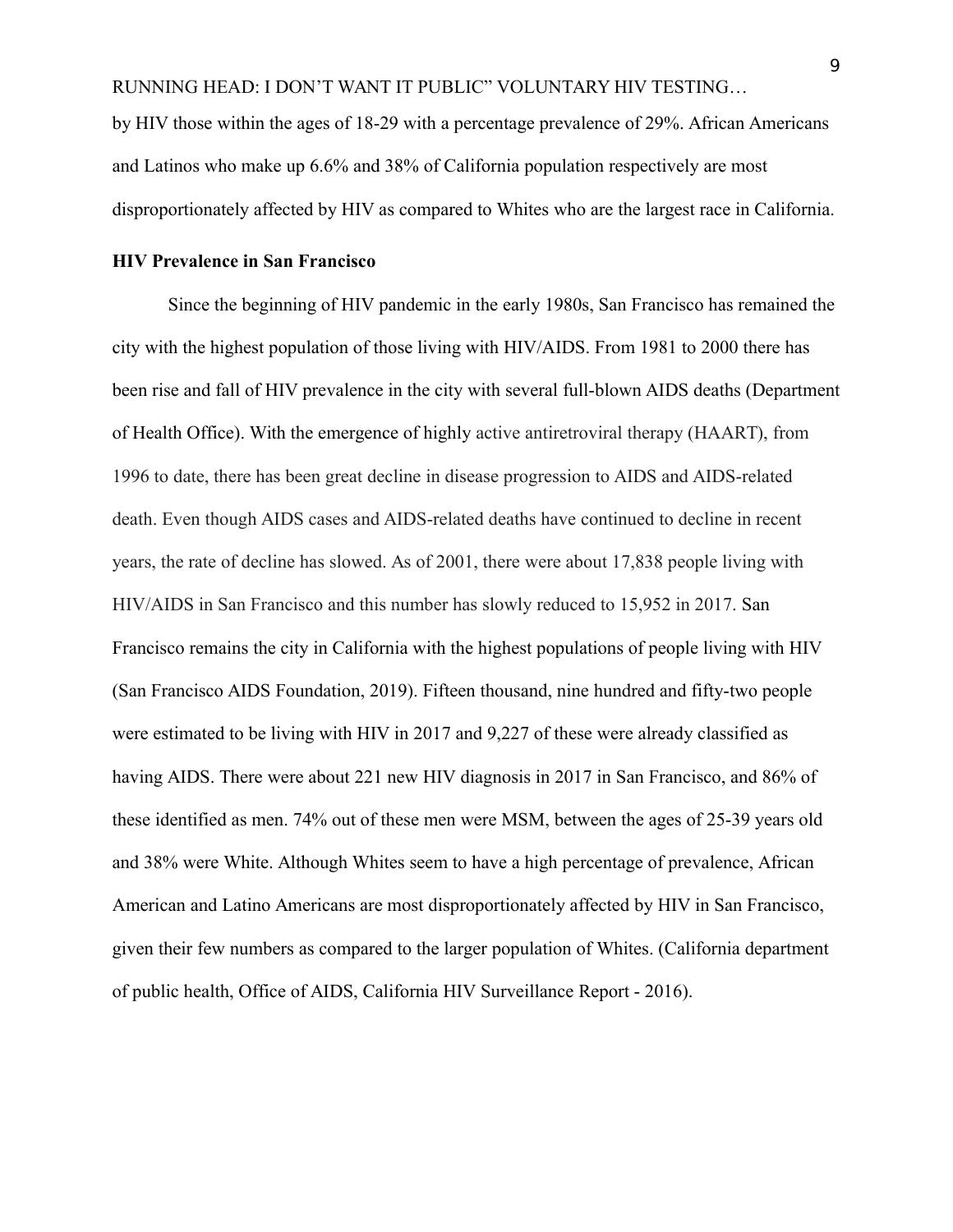# <span id="page-10-0"></span>RUNNING HEAD: I DON'T WANT IT PUBLIC" VOLUNTARY HIV TESTING… **Risk factors of HIV**

Risk factors for HIV transmission include low socioeconomic status, poverty, limited access to quality healthcare, lack of housing, lack of HIV prevention education, and infection with sexually transmitted diseases (STDs). (Pottie, Medu, Welch, Dahal, Radar & Well, (2016). Pottie et al. (2016) states that those who are at high risk for HIV exposure are injection drug users (IDU), men who have sex with men (MSM), persons from HIV epidemic countries, street youth, pregnant women, sex workers, low-income and socially disadvantaged people and the homeless. HIV can be transmitted through sexual intercourse, needle sharing, from mother to child, breastfeeding and blood transmission. HIV is found in body fluids like blood, semen, vaginal fluids and breast milk (CDC, 2017). In San Francisco, those who are disadvantaged and disproportionately affected by HIV are homeless individuals who are exposed to any of the risk factors of HIV mentioned above.

# <span id="page-10-1"></span>**Homelessness and HIV in San Francisco**

A greater percentage of new HIV infections in San Francisco are among the homeless. This percentage has increased, a total of 31 people diagnosed with HIV (14%) were experiencing homelessness in 2017 as compared to 9% in 2011 (Land, 2018). Most of the neighborhoods experiencing new cases of HIV diagnosis are in the central part of the city, such as the Castro, the Tenderloin, and South of Market districts. The Tenderloin and South of Market having the highest number of homeless individuals. As of 2017, Castro had the highest new HIV diagnosis rate of 181 per 100,000 people, followed by the Tenderloin with 171 per 100,000 people and South of Market with 136 per 100,000 people (San Francisco AIDS Foundation, 2019).

In a publication by Associated Press published in the MarketWatch, it was suggested that the reason for increased homelessness in San Francisco is due to too little housing stock and a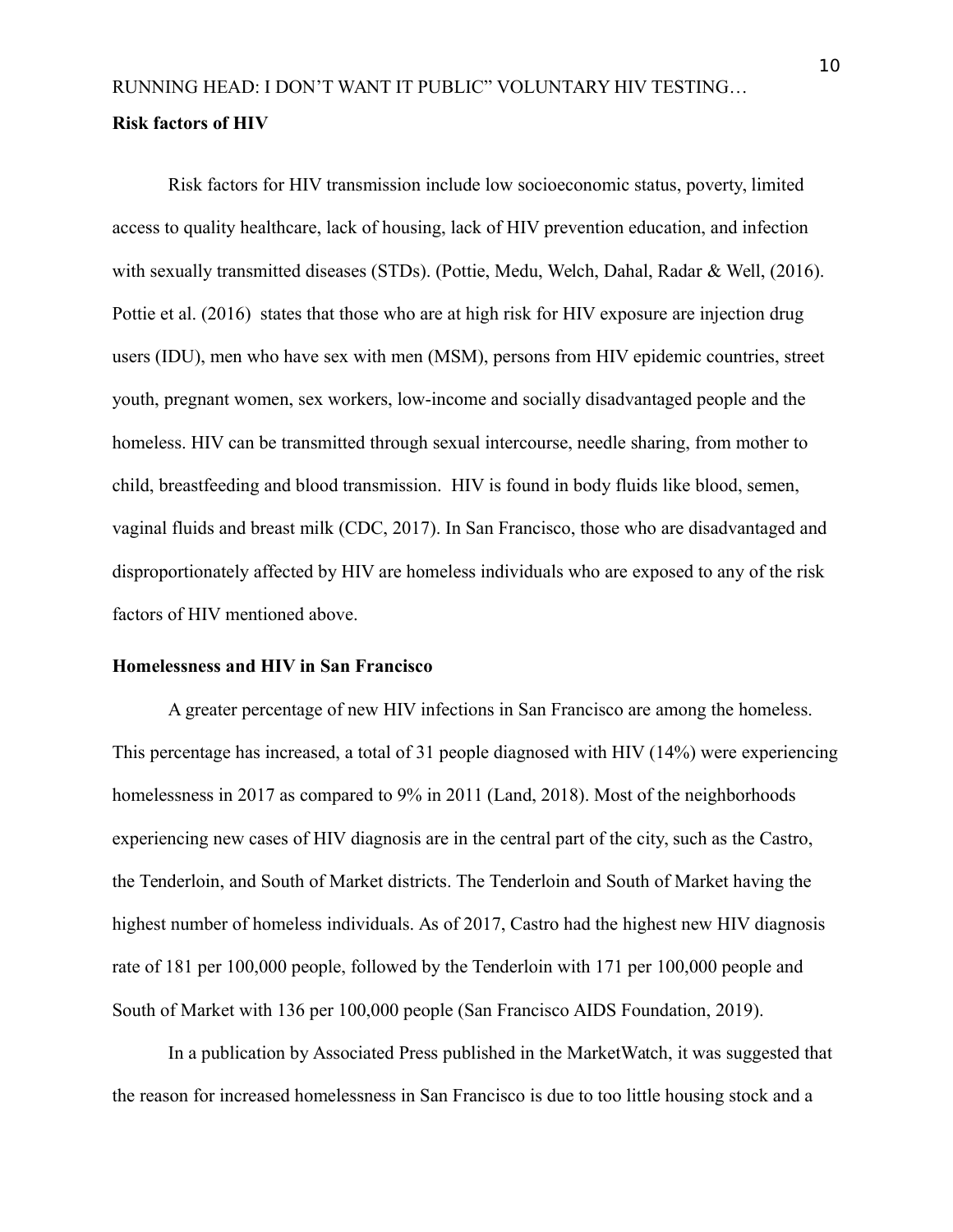RUNNING HEAD: I DON'T WANT IT PUBLIC" VOLUNTARY HIV TESTING… roaring tech economy that has widen the inequity gap. It was estimated that the median price of a two-bedroom home costs \$1.3 million for a family of four earning \$117,400 a year (MarketWatch, 2019). This high cost of housing is assumed to be the cause of homelessness in San Francisco. Homelessness has been associated with HIV as a result of risky behaviors of those undergoing homelessness. Homeless individuals sometimes exchange sex for shelter, drugs, money, and food (MarketWatch, 2019).

# <span id="page-11-0"></span>**Ways of preventing HIV**

HIV can be prevented by taking precaution and avoiding risky behaviors. In order to adequately prevent HIV infection, individuals need to avoid the following: sharing of injection needles, injecting drugs, multiple sex partners, and having sex without condom. Other precautions include getting tested for STIs and having sex partners get tested since STIs increase the chances of contracting HIV. Individuals are also advised to talk with health care providers about use of pre-exposure prophylaxis (PrEP) medication for HIV prevention (US department of health and human services, 2019). PrEP is a HIV prophylactic medication that prevents HIV transmission, when it is taken a few hours before exposure to risky behaviors. One of the most effective ways of preventing infection and the spread of HIV is through periodic voluntary counseling and testing (VCT).

### <span id="page-11-1"></span>**Voluntary counseling and testing (VCT)**

Voluntary counseling and testing (VCT) are an HIV prevention tool that allows individuals to learn their HIV status through pre-test counseling and post-test counseling and testing for HIV infection. VCT is used to increase the availability of HIV testing and treatment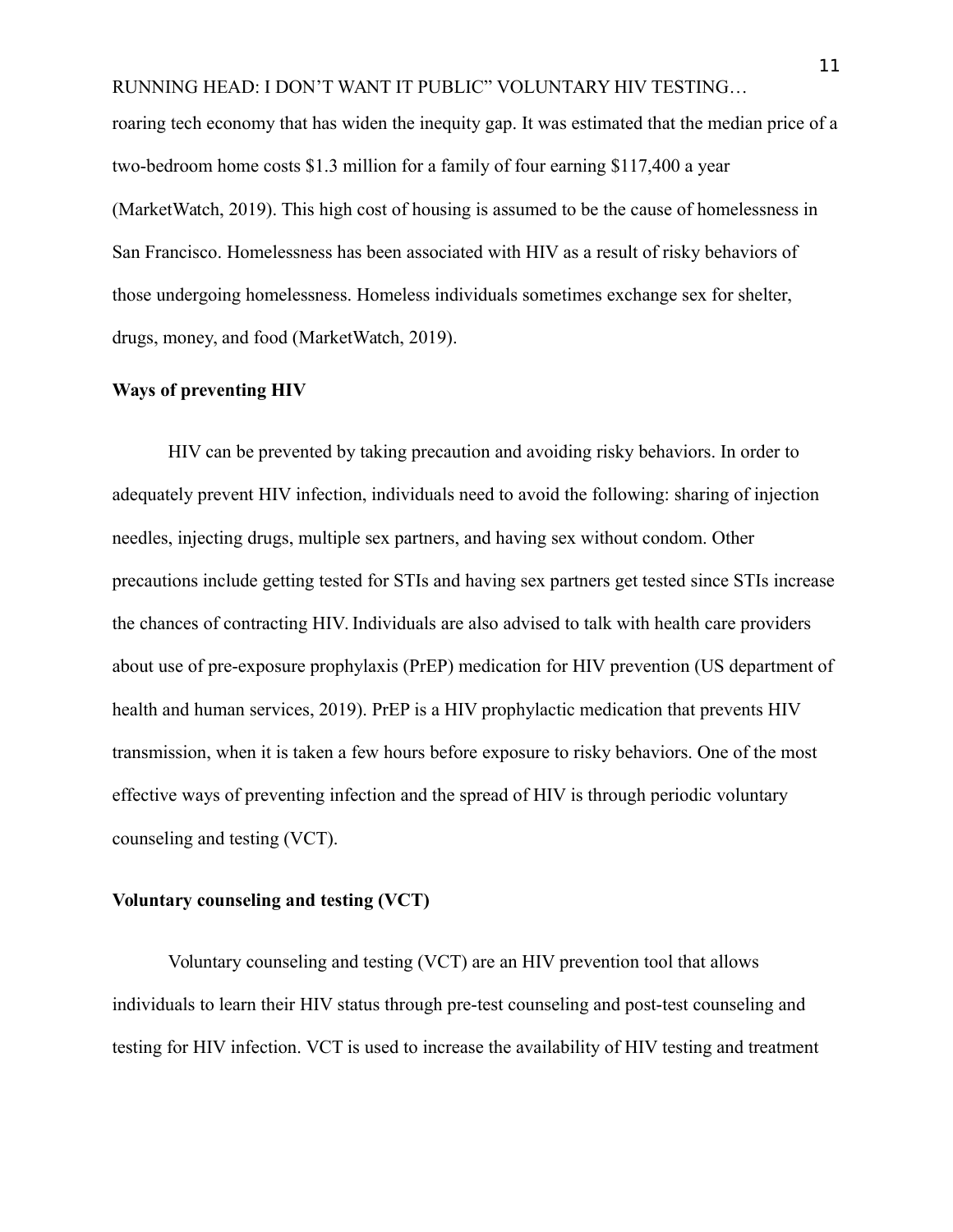RUNNING HEAD: I DON'T WANT IT PUBLIC" VOLUNTARY HIV TESTING… among marginalized or disadvantaged populations. It involves voluntary enrollment, rapid testing, counseling, giving of the test results and linkage to treatment (Pottie et al. 2016).

**VCT procedures***.* The VCT program according to Anderson and Louw-Potgieter (2012) consists of three steps; 1) Pre-test counselling which takes about 15–25 minutes, introduces the participant to the VCT process. This first part describes the roles and responsibilities of the participant and counsellor and establishes rapport with the participant. This is followed by a risk assessment aimed at exploring HIV risk behaviors of the participant. With the risk behaviors ascertained, prevention counselling is given based on the participant's stage of willingness to effect harm reduction. 2) Then the administration of the Rapid HIV test which lasts for 20 minutes by a nurse or a medical practitioner. This process is done by collecting blood from the participant's finger onto a test kit, a buffer fluid is then added to the test kit. The test result is observed by the lines on the test kit (one line  $=$  negative; two lines  $=$  positive; no lines  $=$ indeterminate, one line = control samples, two lines = control + Ab or Ag strips, three lines = Control + Ab + Ag). 3) The last part is the post-test counselling which is supposed to last for about 5 –10 minutes. Counseling takes place while waiting for results, then the test result is disclosed to the participants, followed by reiteration of the key points of counseling based on the test result. For a negative result, counseling is focused on harm reduction in order to maintain this status. While for a positive result, the participant is given clear information concerning the positive result and offers compassion and support. Post-counseling is centered on status disclosure, partner referral, identification of support resources and linkage to medical care. Finally, the participant is helped to draw up a harm reduction plan.

**Where is VCT takes place.** VCT can be provided through stand-alone clinics or offered through community–based approaches. Bowles et al. (2008) posits that implementing rapid HIV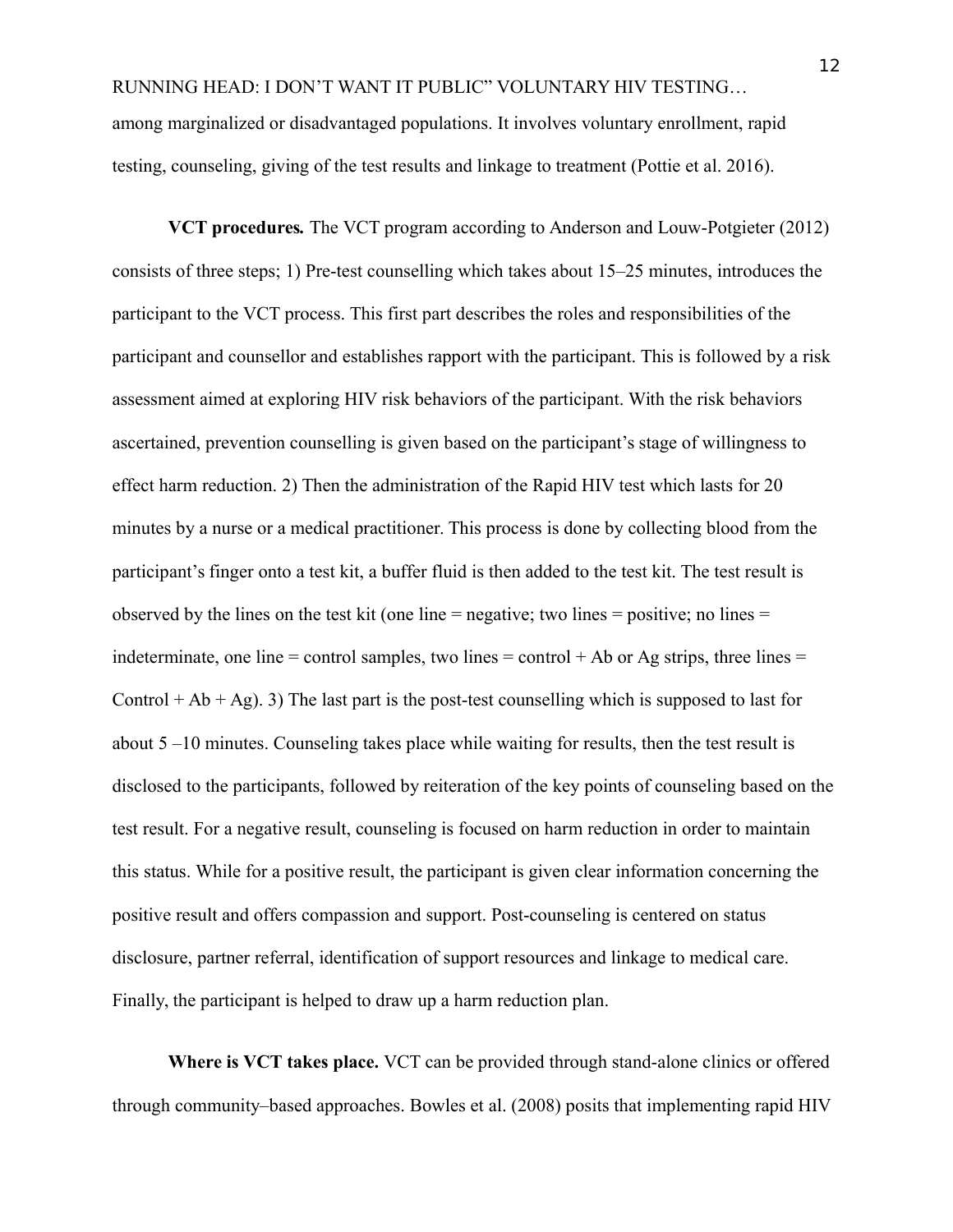testing programs in outreach and community settings, is a way of reaching the hard to reach who are unaware of their HIV positive status. These non-clinical testing venues are successful in client's reception of test results on the same day of testing as compared to conventional ways of testing where individuals fail to return for test results. These authors also say that acceptance of rapid HIV testing in these outreach settings outside the clinic has increased from 14% to 70% or more depending on the project and venue. Even though reactive rapid test results require confirmatory testing and return to receive confirmatory test results, individuals who test positive at these outreach posts can receive HIV post-test counseling immediately and linkage to medical care.

Furthermore, Gwadz et al. (2010) says that rapid HIV testing is encouraging changes in testing venues. Conventional HIV testing has been predominantly taking place clinical settings, while rapid HIV testing is more commonly conducted in community-based outreach settings and organizations. These rapid HIV testing that are carried out at community-based settings or organizations serve those at high risk of HIV infection such as street youth and homeless individuals. When these testing are done at community-based setting, it increases access to testing and early detection of HIV.

Consequently, VCT is designed to motivate people to change their behaviors in order to prevent the acquisition and transmission of HIV; reduce anxiety over possible infection, facilitate safe disclosure of infection status, future planning and improve access to HIV prevention and treatment services (USAID, 2012), it has been considered the most widely accepted way of detecting and preventing HIV infection. Since the beginning of the HIV epidemic, serostatus knowledge has been a means to motivate harm reduction behavior changes to avoid future infection if uninfected. If infected, VCT helps avoid practices that could spread the disease to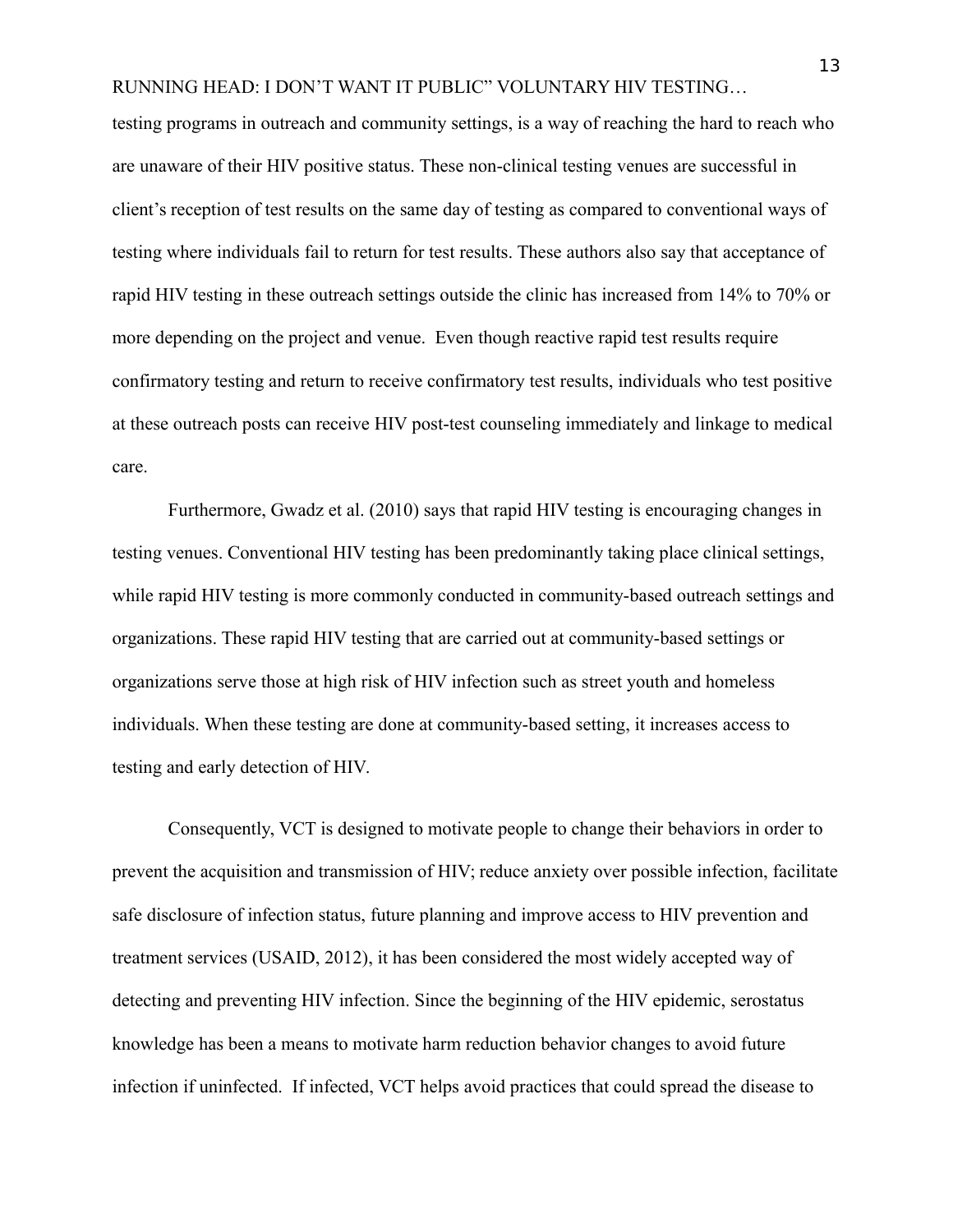others and initiates antiretroviral therapy (ART) care (St. Lawrence et al, 2015). St. Lawrence et al. (2015), explain that the initial step in HIV care and control of its spread is testing to detect HIV infections early; since HIV treatment cannot be initiated without diagnosis. Community based outreach (CBO) approach is the most popularly used VCT method used to engage hard to reach populations like homeless individuals, injection drug users, commercial sex workers, etc. (Bowles et al. 2008). Studies have shown that men are generally hard to reach for HIV testing, but in a study review by Pottie et al. (2014), it was found that men accepted the uptake of HIV testing better than found in other studies.

**Recruitment for VCT***.* There are various strategies employed in recruiting clients for VCT in non-clinical settings. In a study conducted by Ayana et al. (2015) on implementing rapid HIV testing and linking homeless youth to care, these authors distributed flyers and made loudspeaker announcements to advertise the program and recruit participants. Another strategy used by Bucher et al. (2007), was by approaching clients while they lined up for meals and explaining to them about HIV testing and those who were interested were recruited. A third strategy was employed by Gwadz et al. (2016), these researchers used the respondent-driving sampling (RDS), a peer-to-peer social networking-based recruitment method. In RDS, clients are trained to recruit their peers for HIV testing. This method of recruitment has been found to appropriate for hidden or hard to reach populations like homeless individuals. Recruitment is started through a small number of initial clients who recruit peers through their social networks (Gwadz et al. 2016). These recruitments' strategies are summarized in the table below

Table 1

# *Summary of Recruitment Strategies*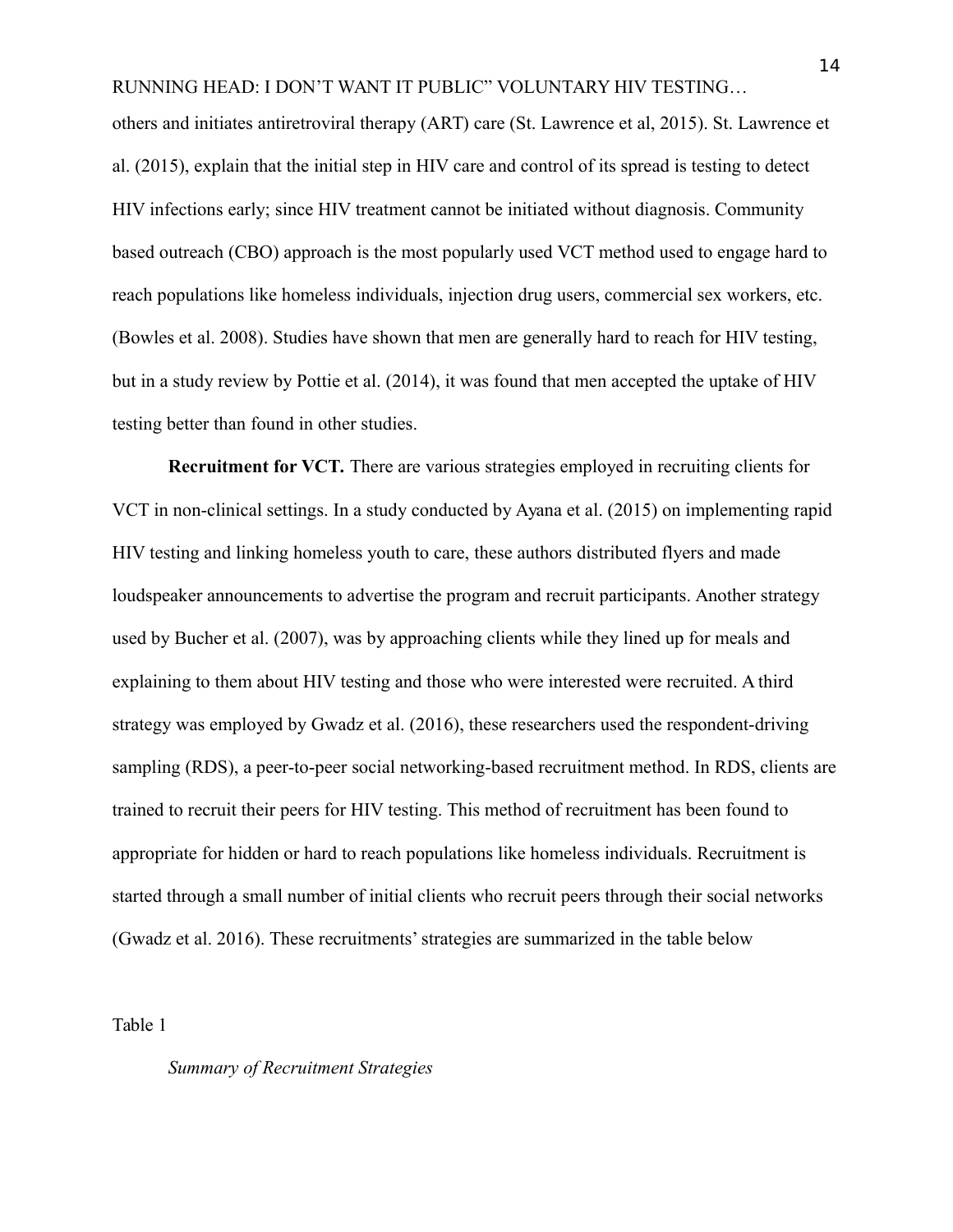- Recruiting volunteers while lining up to enter the dining room
- Distributing flyers in the dining room and on the streets
- Making loud announcements in the dining room about HIV testing
- Using respondent-driven sampling (RDS), a peer-to-peer sampling method

**Disparities in VCT uptake***.* The Center for Disease Control and prevention (CDC) advocates universal opt-out and routine HIV testing at points of contact with health care systems, this means that individuals are free to accept or refuse HIV testing and no one is to be coerced into testing. However, it has been observed that disparity occurs in racial and minority groups, who often have little contact with health service providers (St. Lawrence et al, 2015). Yet, frequent VCT is advocated for as an important strategy for the early detection of HIV infections, for early initiation of infected persons into care, and for successful suppression of viral load (St. Lawrence et al. 2015, pp.2). The CDC guidelines for implementing voluntary HIV testing in nonclinical settings states that of the 1.2 million Americans estimated to be living with HIV in 2012, an estimated 156,000 did not know their HIV status. The CDC believes that new HIV infection spread results from HIV infected individuals who do not know their status and are undiagnosed (CDC 2016).

**Referral to treatment***.* In carrying out VCT, it is important to refer HIV positive (HIV+) volunteers for treatment and ongoing care. Statistics show that as of 2013, 73% of those who tested positive to HIV antibody tests were linked to medical care within one month and 83% in three months in the United States (CDC 2016). Therefore, knowing one's HIV status is very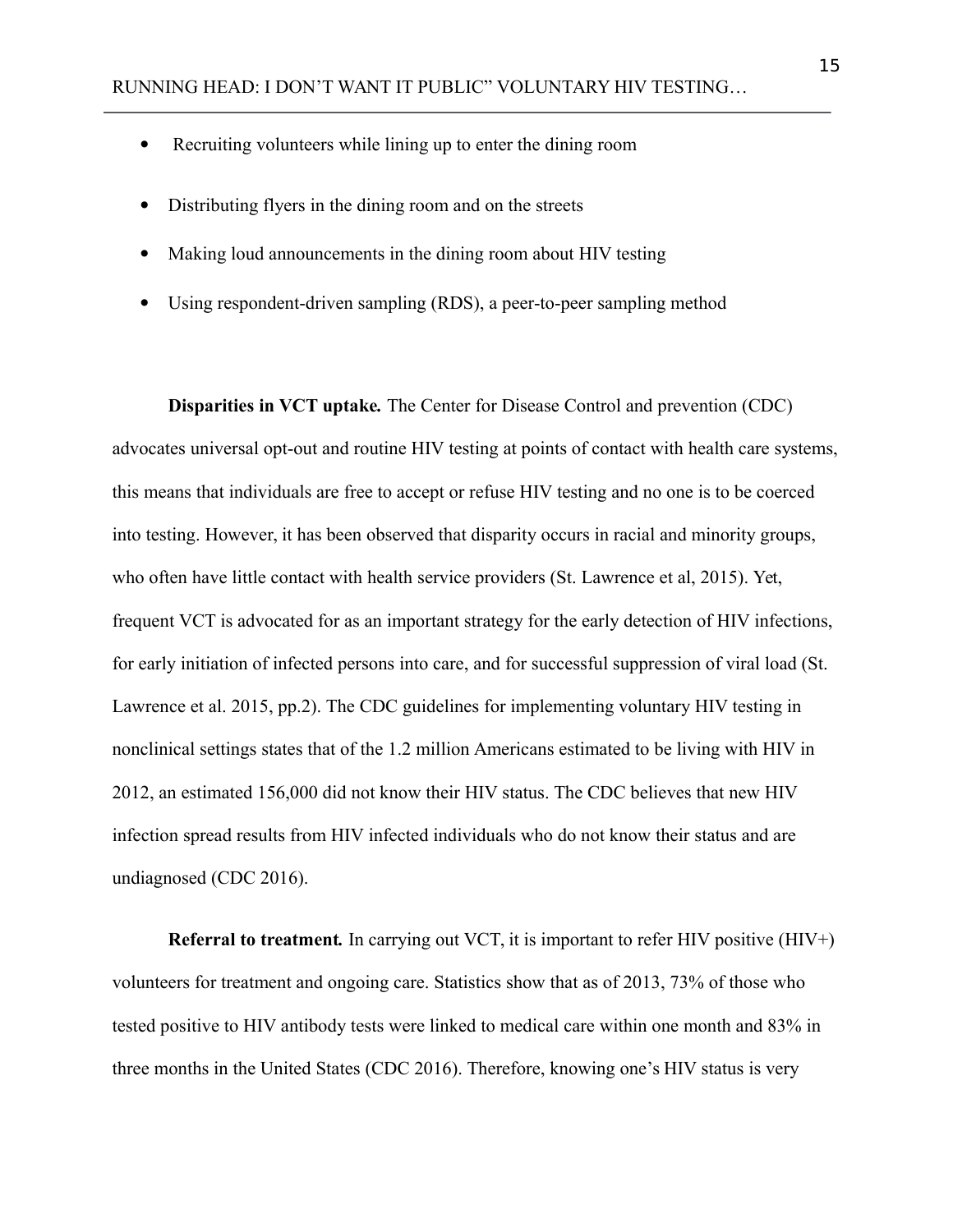important as it helps early diagnosed, and early initiation of ART resulting in viral suppression. This also helps to modify lifestyle by avoiding risky behaviors and preventing the spread of HIV infection (Matovu & Makumbi, 2007).

**Impact of VCT.** Many studies have been carried out to show the impact of VCT in the fight against the HIV pandemic. Holtgrave & McGuire (2007), carried out an evaluation to determine the impact of VCT on those at risk for HIV infection or living with HIV infection. It was discovered that VCT had a beneficial impact on both seropositive and seronegative individuals. From their evaluation, they found a 68% reduction of spread of HIV infection when persons are aware of their HIV status. In this evaluation, individuals aware of their HIV positive status accounted for 30% - 46% of newly sexually transmitted HIV infections in the United States, while those unaware of their HIV status accounted for 54% - 70% of new cases. Holtgrave & McGuire (2007), concluded by recommending quality VCT for persons at risk of HIV infection as this helps to reduce risky behaviors and incidence of sexually transmitted diseases (STD).

**VCT and at high risk population.** An evidence-based intervention was carried out by Bowles et al. 2008 where they engaged in community-based outreaches (CBO) sponsored by the CDC for the prevention of spread of HIV. This intervention showed that VCT carried out during CBO is a good way of reaching minorities and those at high risk of HIV infection. As a result of doing the outreach, Bowles et al. (2008), found that those mostly at high risk for HIV infection were members of racial/ethnic minority groups, those who have multiple sex partners, men who have sex with men (MSM), members of the LGBTQ community, and homeless individuals in shelters and on the streets. Bucher et al. (2007), in their research of community-based rapid HIV testing in homeless and marginally housed adults in San Francisco, California, found a 15.4%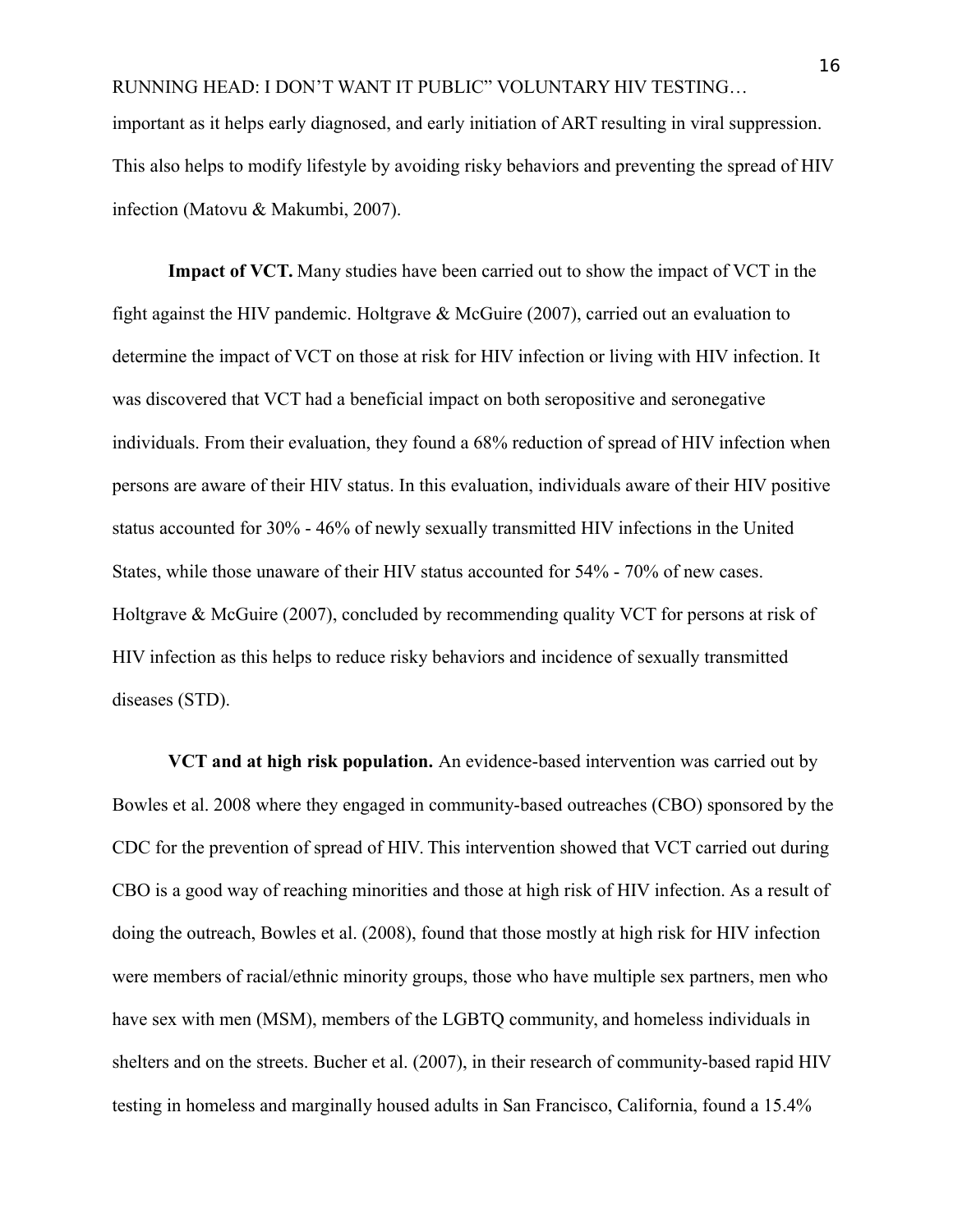**VCT and incentives.** Finally, the VCT approach was used in a study in Botswana to recruit hard to reach populations, such as those who use illicit drugs to test for HIV. The researchers used mass media campaigns to advertise the study recruitment within identified marijuana user clusters and referrals from detoxification program centers, many of whom were likely to be HIV-infected. They emphasized confidentiality and the benefits of HIV testing. The participants were incentivized for participation and adherence to study visits with free laboratory testing, clinical follow-up, and reimbursement for transportation (Baum et al. (2015). Similarly, Nglazi et al. (2012), conducted a study to ascertain the effect of incentives on hard to reach population such as men for HIV testing. They found that those who were incentivized participated more in HIV testing program than those who were not incentivized. They had three groups of participants; clinic based, mobile outreach incentivized, and mobile outreach non incentivized. There was 10.2% HIV prevalence among the clinic based, 16.5% HIV prevalence among the mobile outreach incentivized, and 5.5% HIV prevalence among the mobile outreach non incentivized. In the same study, they had a subgroup of incentivized and non-incentivized self-reported first time and repeat testing participants. The incentivized self-report first time and repeat group had 18.5% and 13.6% HIV prevalence respectively while the non-incentivized selfreport first time and repeat group had 7% and 4.5% HIV prevalence respectively. This research indicated that the VCT is good for community-based outreach to reach the difficult to reach to have access to care (Baum et al. 2016).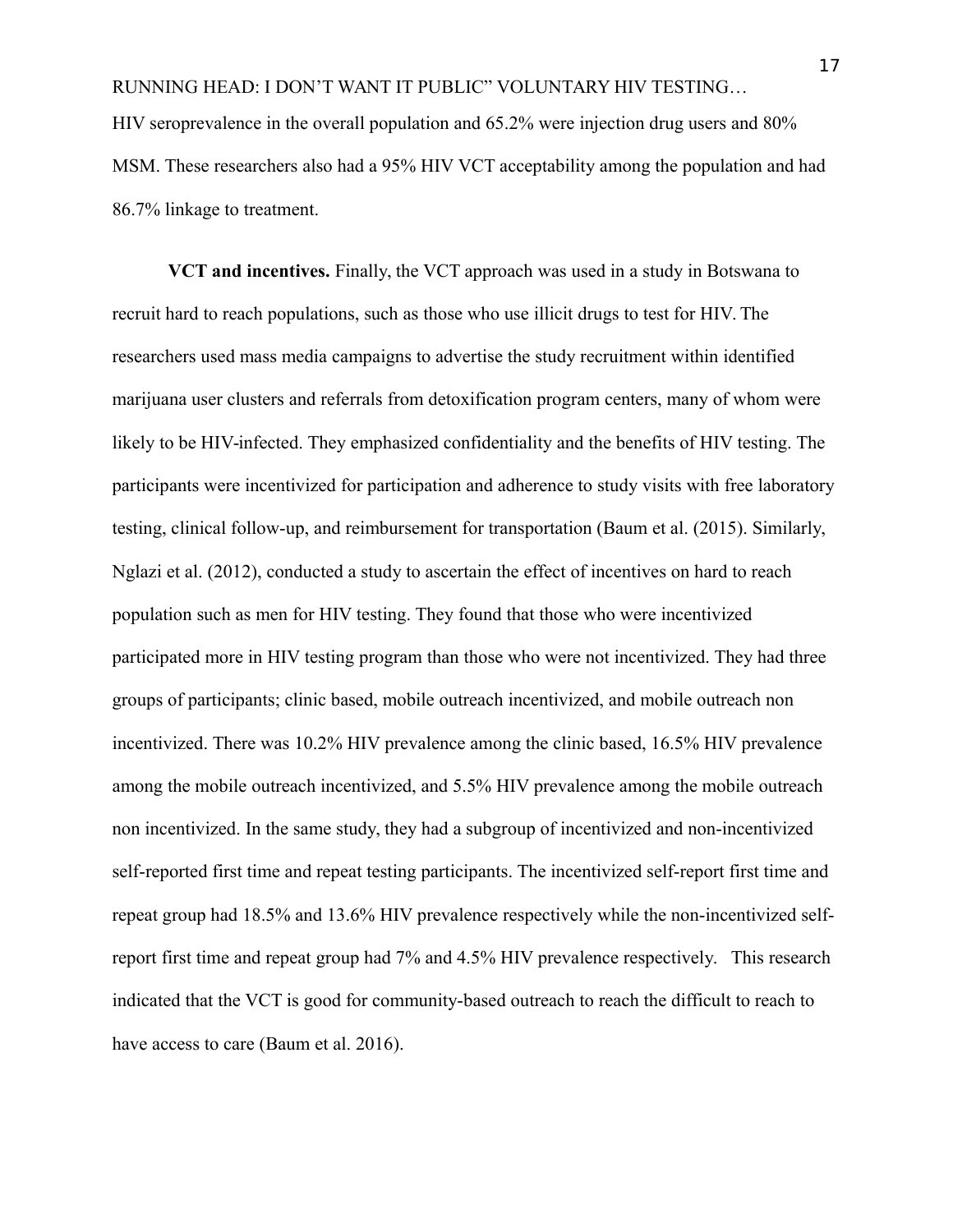# <span id="page-18-0"></span>RUNNING HEAD: I DON'T WANT IT PUBLIC" VOLUNTARY HIV TESTING… **Barriers to testing**

 Bowles et al. (2008), conducted an HIV testing program among high risk populations within community outreach and street outreach settings and found that participants who refused testing gave the following reasons: (a) some claimed they had taken a test recently; (b) they didn't have enough time to take the test; (c) they were not ready to receive test results on the same day testing was being carried out; (d) and some said that it was because they did not want to be tested at the venue where testing was being offered.

Schwarcz et al. (2011), also stated in a study conducted to identify barriers to HIV testing that underestimation of risk behaviors was high among homosexual individuals who thought they were not at risk of HIV infection due to the belief that unprotected insertive anal sex and ejaculation were safe. Other barriers stated by the same authors were; fear of stigma, fear of lack of confidentiality of test results, fear of a positive result, risk of perceived negative consequences to testing, lack of awareness about improved treatment, and lack of knowledge about the availability of low-cost or free HIV treatment (Schwarcz et al. 2011).

**Fear of stigma among peers, family members, and neighbors.** Stigma has been rated as one of the major barriers to HIV testing worldwide (Odimegwu, Adedini, & Ononokpono, 2013). In a study conducted in Nigeria to determine the effect of stigma on VCT uptake, Odimegwu et al. (2013) found that most individuals refused VCT uptake for fear of stigma which is characterized by rejection, ostracization and abandonment by spouse, isolation, labelling, and blame by both family and the community. These researchers also found that responders believed those who are living with HIV are living ghosts walking around. In other words, they are already dead. In a related studies Anderson and Louw-Potgieter (2012) posits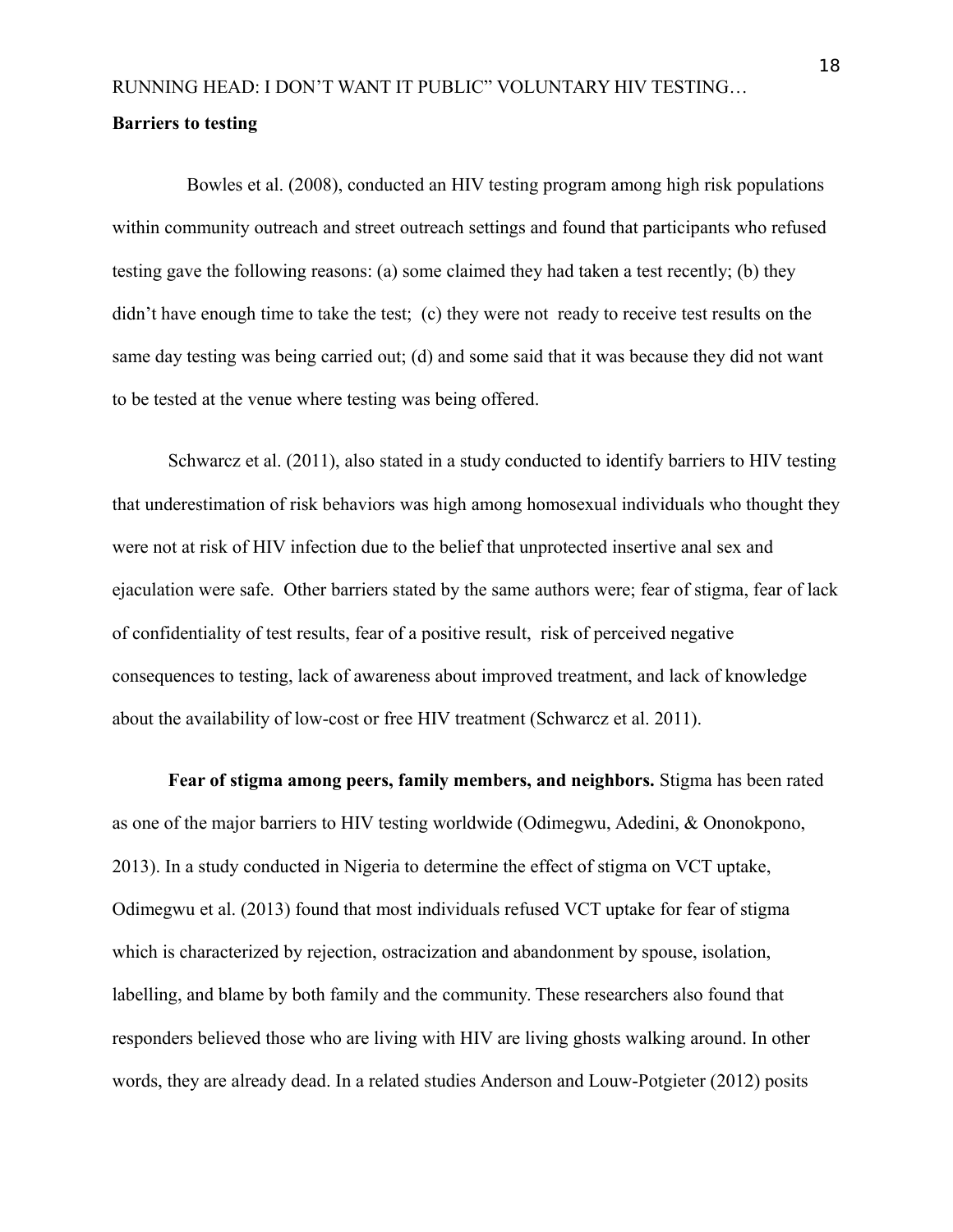that the fear of HIV related stigma, discrimination and disclosure of one's HIV status are the most perceived barriers to HIV testing. Individuals are anxious about how their partners, families and communities will react to an HIV positive result. Women most fear domestic violence, and many fear losses of social status, abandonment and rejection.

### <span id="page-19-0"></span>**Targeted populations**

 This program aims to provide HIV counseling and testing among clients of St. Anthony's Foundation in the Tenderloin district. As mentioned earlier, HIV infection is common among gay and bisexual men who have sex with men, those of racial and ethnic minorities, and the homeless population. The homeless and low-income individuals who are experiencing imminent homelessness fall into the above-mentioned categories of people vulnerable to HIV infection and the clients of St. Anthony's Foundation are made up these categories. The CDC encourages HIV testing in the homeless, especially youth who are at a high risk of contracting HIV infection due to a high rate of mental health issues, substance use, living on the street, and continuous nomadic way of living (Gwadz et. Al. 2010). This project aims at VCT outreach among the homeless and low-income earners dining in the St. Anthony's dining room and those undergoing alcohol/drug rehabilitation at Fr. Alfred's drug recovery center, the technology lab, social work center and food and clothing center of St Anthony Foundation. These clients of St. Anthony's Foundation fall within the populations most at high risk of HIV infection.

# <span id="page-19-1"></span>**Agency Profile**

# <span id="page-19-2"></span>**History**

This fieldwork was conducted at the St. Anthony's Foundation in San Francisco, California. St. Anthony's was started in October 1950 by Franciscan Fathers, the primary founder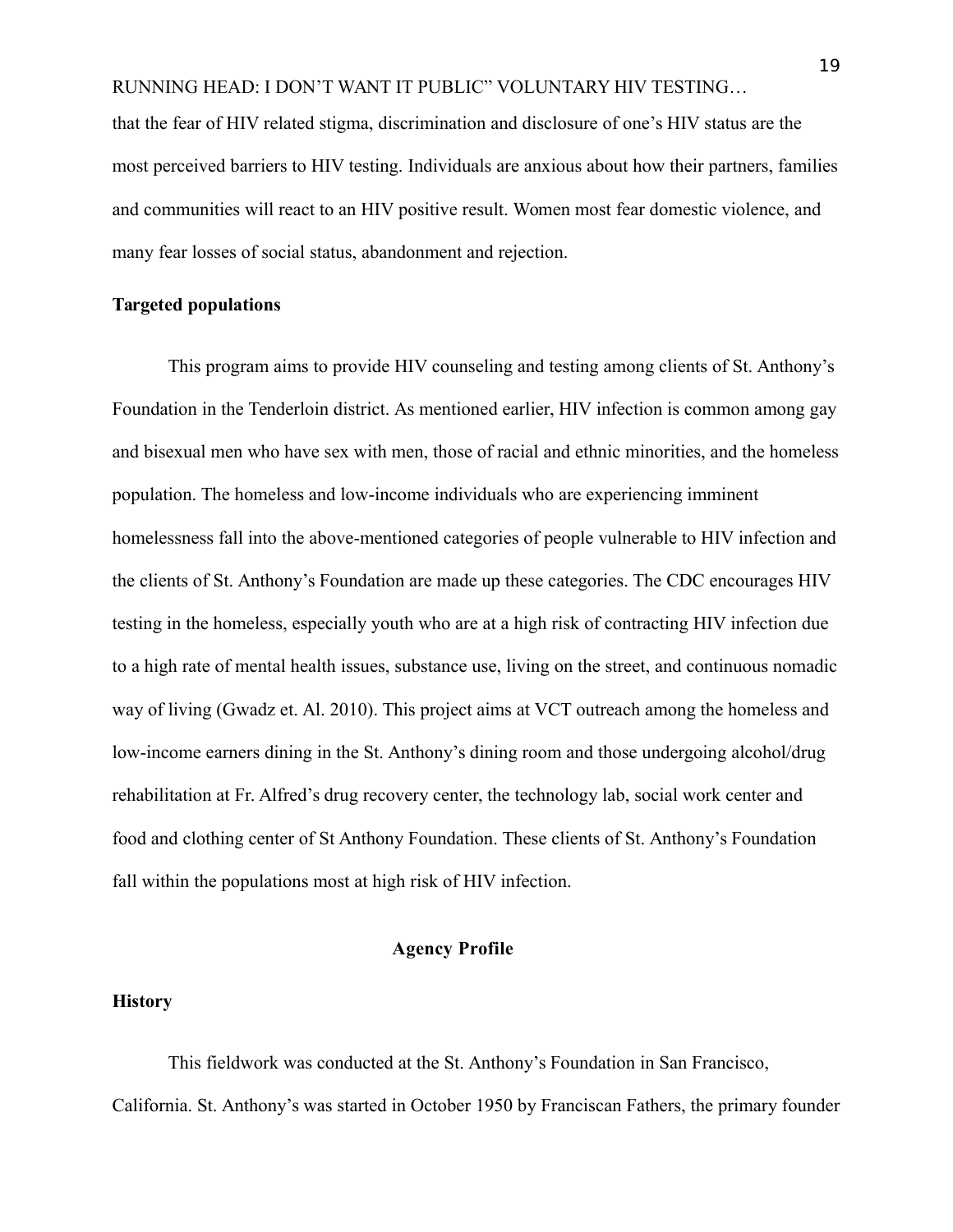was Fr. Alfred Boeddeker, who had the vision of uniting the vulnerable populations in San Francisco's Tenderloin neighborhood (St. Anthony's Foundation). They started with a dining room to feed the needy and hungry poor for seven days of the week and offered warm course meals for free to every needy person that walked in irrespective of age, color, race or religion. No questions were asked of those who walked in, it was assumed that every person who walked in was hungry. The first day the dining room opened, Fr. Alfred was expecting to serve 150 people, but ended up serving 400 people. This marked the beginning of a vision that has expanded to include a Medical Clinic, Clothing Program, Social Work Center, Addiction Recovery, Tenderloin Technology Lab, Justice Education and Advocacy program. All the services listed above are available for free to those who need them.

### <span id="page-20-0"></span>**Mission Statement of value**

St. Anthony's mission is to feed, heal, shelter, clothe, lift the spirits of those in need, and create a society in which all person's flourish. This mission is guided by five values: healing, community, personalism, justice, and gratitude. These values are expressed as follows:

- 1. Healing, they are committed to a healing ministry serving the spiritual, emotional and physical needs of those who are poor.
- 2. Community, they seek to be an integral part of the community they serve.
- 3. Personalism, they seek to honor diversity and treat all people with dignity and respect.
- 4. Justice, they seek ways to eliminate injustice and to educate and empower people so that all may claim their rights in society.
- 5. Gratitude, they celebrate the wonder of life and beauty of creation.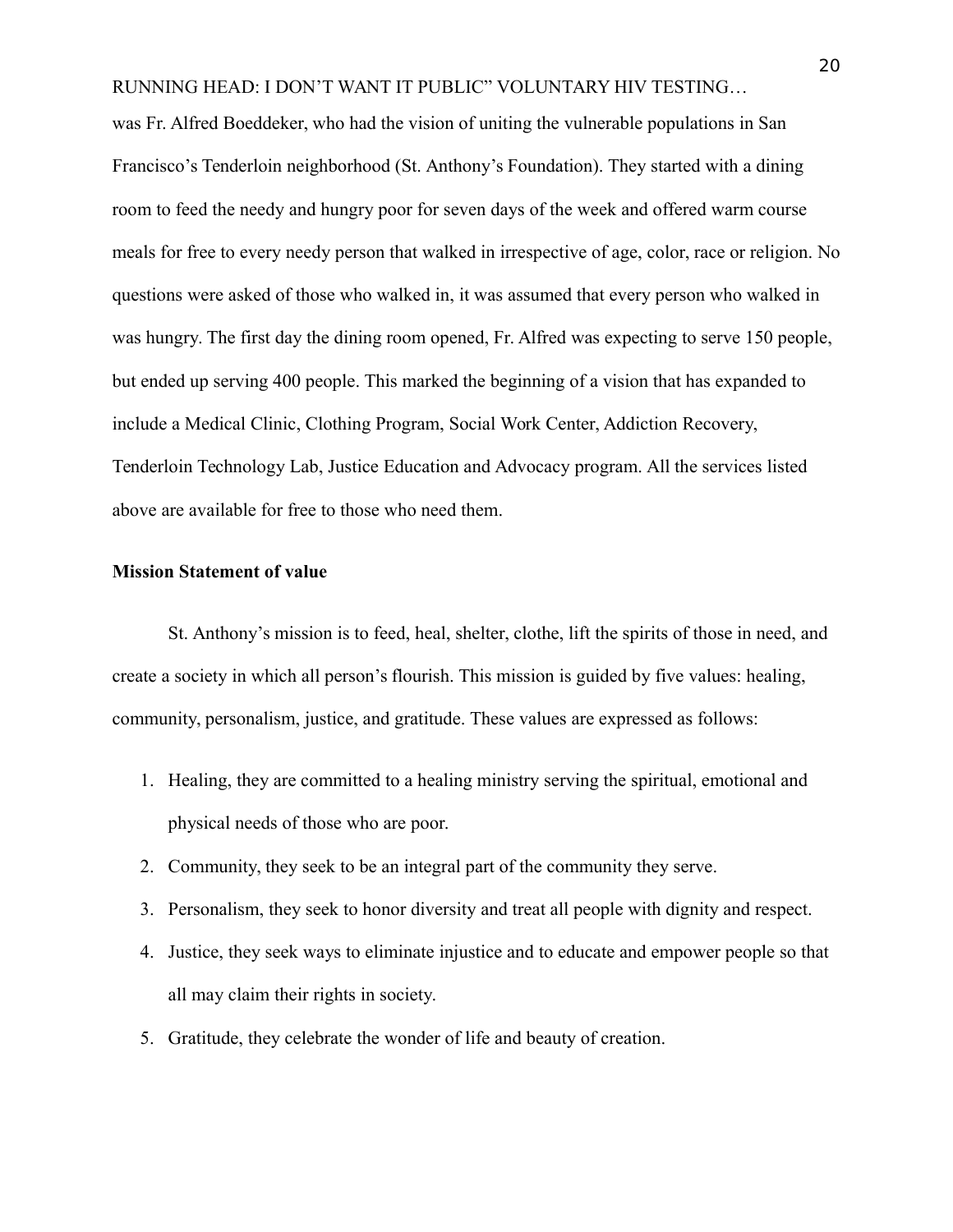<span id="page-21-0"></span>St. Anthony's Foundation has a total number of 150 staff with 21-member board of directors and eight management team members. The management team members are; executive director, director of human resources, director of programs, director of development, director of mission integration, director of assets management and facilities, director of medical clinic, and director of finance and informational technology. There is a wide range of volunteers and a special volunteer group called Young Professional Council. These are young volunteers who offer their professional skills for free to serve the underserved.

# <span id="page-21-1"></span>**Funding**

St. Anthony's does not accept funding from the government and relies solely on private donations. It has 26 corporate donors such as Bank of America, Craigslist Foundation, Dignity Health, Google, Dodge & Cox, Dolby, Hilton, Kaiser Permanente, Sutter Health, PG & E etc. St. Anthony's also has 'In Kind Donors' like American Giant, Marine Layer, Old Navy, Safe Way (food & Drugs), Starbucks Coffee, Third Love, and Trader Joe's. Pro Bono donors are Bains & Company, Carta, Ne Timeas, Okta, and Optimizely.

# <span id="page-21-2"></span>**Services/Programs**

St. Anthony's offers the following programs and services: (a) Dining room, (b) Medical clinic, (c) Clothing center, (d) Alcohol/drug recovery center, (e) Social center, (f) Technology Lab, (g) Justice education program, (h) Advocacy program. However, this research was focused around the following service outlined in the table below.

Table 2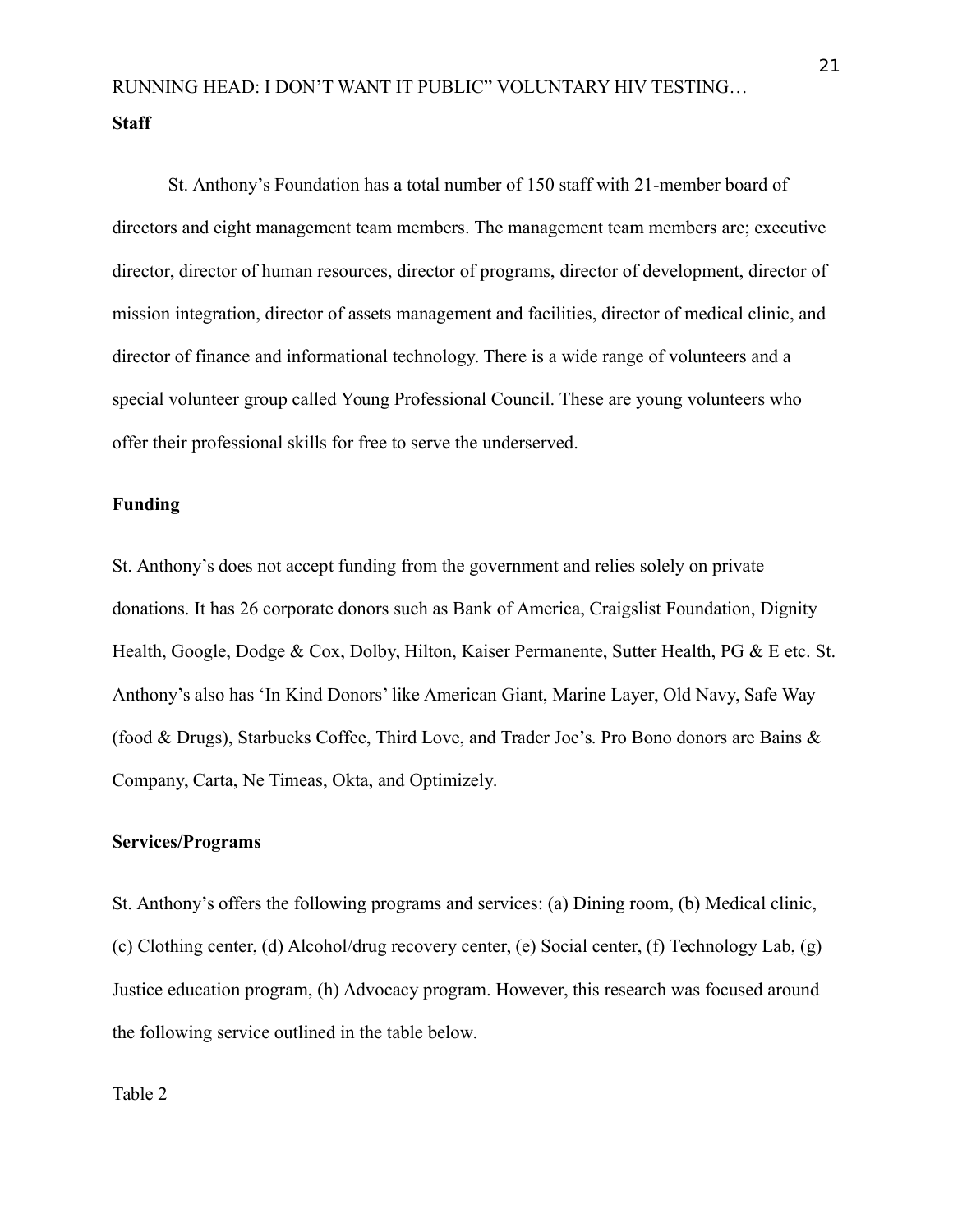# *Services/program*

| Dining Room                   | The dining room welcomes every guest with respect and dignity and                                                                                                                                                                                                                                        |
|-------------------------------|----------------------------------------------------------------------------------------------------------------------------------------------------------------------------------------------------------------------------------------------------------------------------------------------------------|
|                               | serves the poor and homeless of the Tenderloin neighborhood of San                                                                                                                                                                                                                                       |
|                               | Francisco. It opens from 10.00am - 1.35pm. For the residents, it is not                                                                                                                                                                                                                                  |
|                               | just a dining room but a community where they share their lives.                                                                                                                                                                                                                                         |
| Medical Clinic                | The medical clinic serves those who cannot afford medical services<br>anywhere else. They offer basic screening for preventive care like<br>diabetes, cancer, cardiovascular diseases etc. and special medical care<br>for children of low-income families                                               |
| Social Center                 | The social work center helps clients to address issues like California<br>ID card to secure employment, childbirth certificate to enroll children<br>in school, applying for benefits and finding housing, pantry visitation<br>to seniors, disabled individuals and needy families etc.                 |
| Fr. Alfred Recovery<br>Center | The alcohol/drug recovery center offers services to adults of 18 years<br>and above to stabilize them. To be eligible for the center one must be<br>homeless, jobless and clean for three days. It empowers men to<br>overcome addiction and supports them to establish productive and<br>healthy lives. |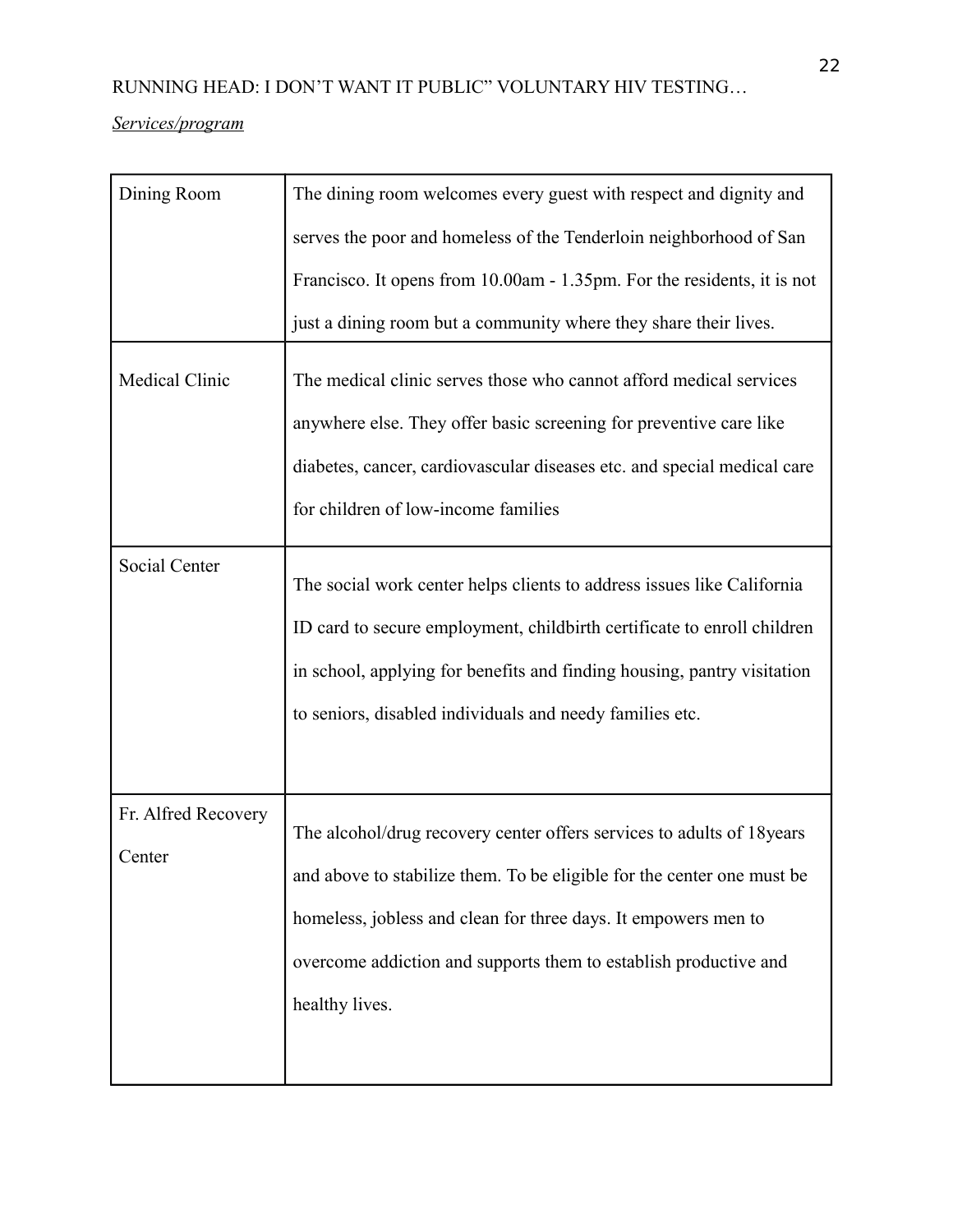| <b>Clothing Center</b> | St. Anthony's provides clothing for interviewing, for outside work, |
|------------------------|---------------------------------------------------------------------|
|                        | and children's clothing to homeless and low-income families.        |
|                        |                                                                     |
|                        |                                                                     |

#### <span id="page-23-0"></span>**Stakeholders**

St. Anthony's stakeholders are the Tenderloin community groups, corporate donors, In Kind Donors, Pro Bono Donors and the general public.

#### <span id="page-23-1"></span>**The Project**

This project hopes to propose HIV prevention and testing awareness to St. Anthony's foundation to encourage their numerous clients at the different sections to avail of HIV testing at the medical clinic. This will assure reduction in risky behaviors and prevent transmission of HIV among the homeless and those of low socioeconomic status undergoing transience homelessness.

#### **Problem Statement**

St. Anthony Foundation is in the Tenderloin district which is an HIV high risk neighborhood due to high rate of homelessness and poverty in the area. This population are at high risk of HIV contraction due to street life, substance use, risky sexual behavior and needle sharing. The medical clinic offers HIV testing only upon request by physicians or individuals. There is a gap in this operation because despite these risky behaviors these clients do not come forward for HIV voluntary counseling and testing (VCT). Also, there hasn't been a designed HIV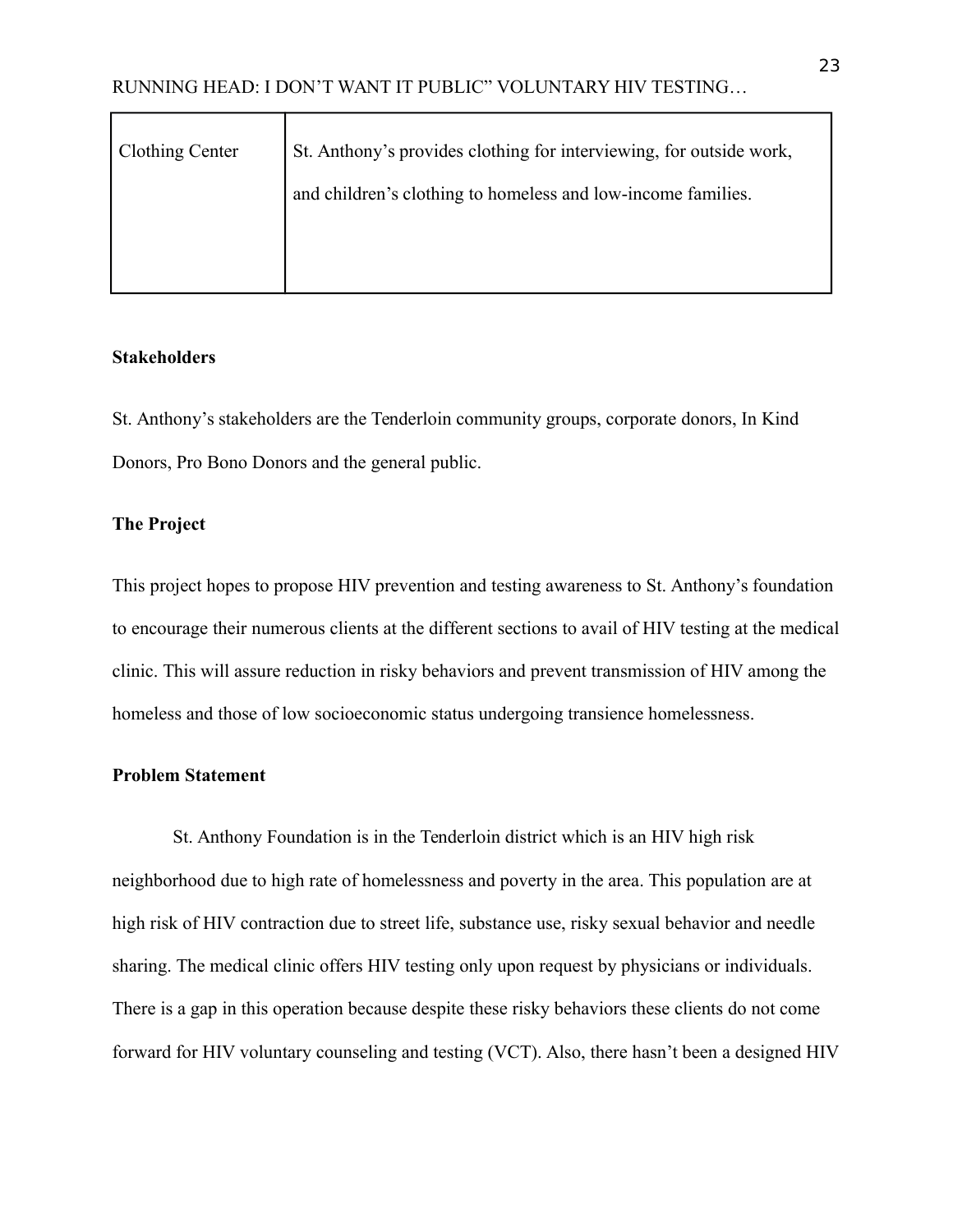VCT protocol at St. Anthony's clinic to integrate these hard to reach populations or

disadvantaged group into their HIV services.

# <span id="page-24-0"></span>**Methods**

# <span id="page-24-1"></span>**Question**

The question is: How can St. Anthony's Clinic bridge this gap by encouraging HIV VCT

through outreach awareness among St. Anthony's Foundation clients?

# <span id="page-24-2"></span>**Purpose and aims**

HIV testing and counseling has been part of St. Anthony Medical Clinic and they test based on patients and physician requests. Clients who access free services at St. Anthony's Foundation include; homeless individuals, alcohol and drug users, and those of low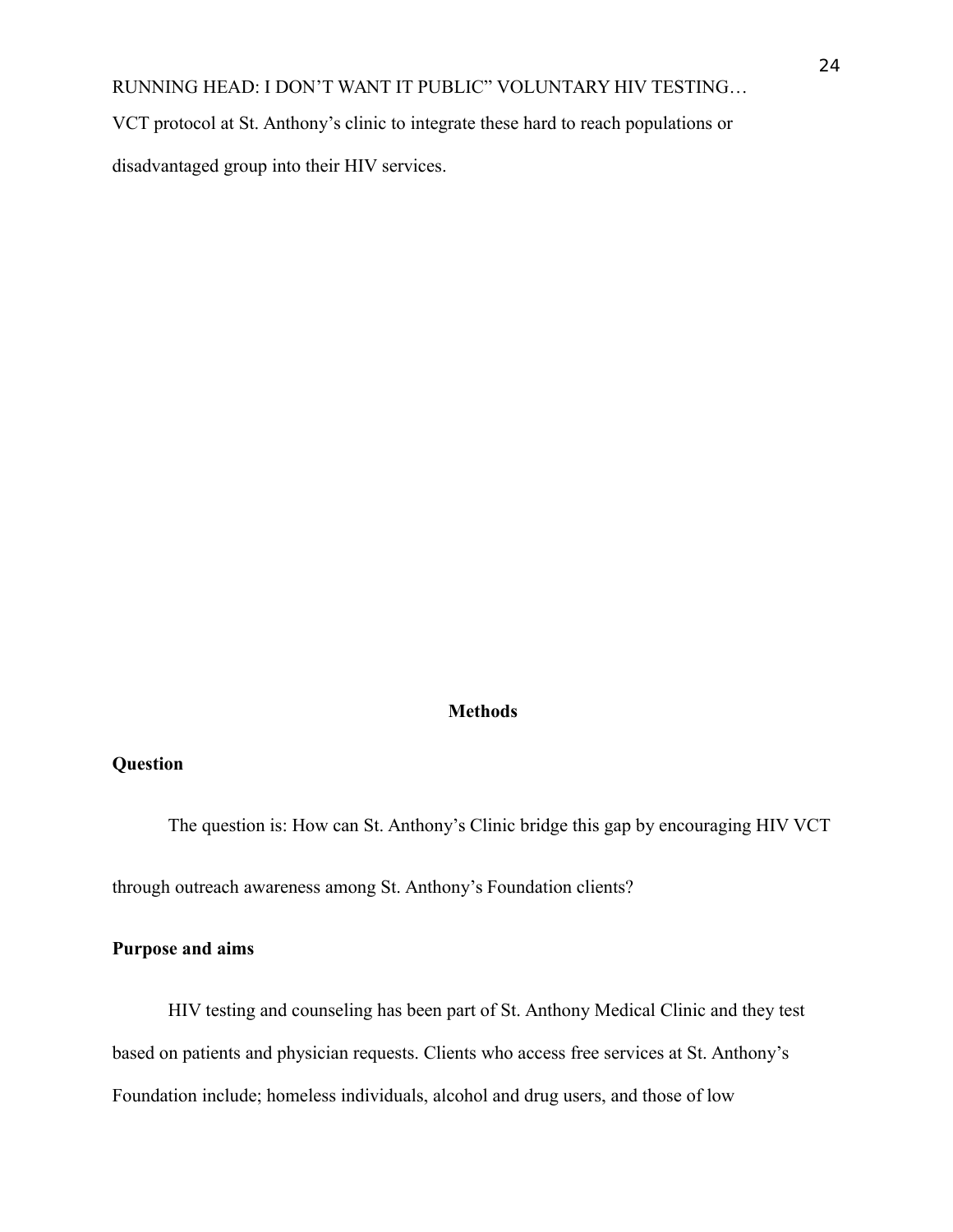RUNNING HEAD: I DON'T WANT IT PUBLIC" VOLUNTARY HIV TESTING… socioeconomic status. The purpose of this project was to create awareness of the importance of HIV prevention and testing among these clients. While the aims of this project were to test different recruitment strategies and to propose a protocol for ongoing HIV awareness and testing at St. Anthony's Foundation through St. Anthony medical clinic.

#### <span id="page-25-0"></span>**Training of HIV VCT counselor/tester**

To achieve this, the intern was trained on HIV counseling and testing for a period of three months, to qualify as a certified counselor and tester. This training involved having a broad knowledge of HIV infection, prevention, transmission, linkage to treatment, and learning counseling skills and harm reduction techniques. It took weeks of learning about HIV, stages of HIV infection and progression, harm reduction for HIV and drug use. This was followed by role plays on different scenarios both on alcohol/drugs use, risky sex behaviors which include having sex with multiple partners without protection, lack of condom use, and lack of PrEP use. The last phase of the training consisted of doing control tests on HIV test kits to validate them and practicing how to draw blood and doing actual testing on volunteer individuals.

# <span id="page-25-1"></span>**Key Informant interviews**

In order to carry out key informant interview of the acceptability and feasibility of HIV testing in this population, a literature review search was done to find evidence-based strategies for recruiting hard to reach populations like the homeless to avail of HIV testing. This search covered peer-reviewed journals, websites and news articles. The strategies on how to recruit volunteers for HIV testing were selected based on literature review in Table 1 and as shown below: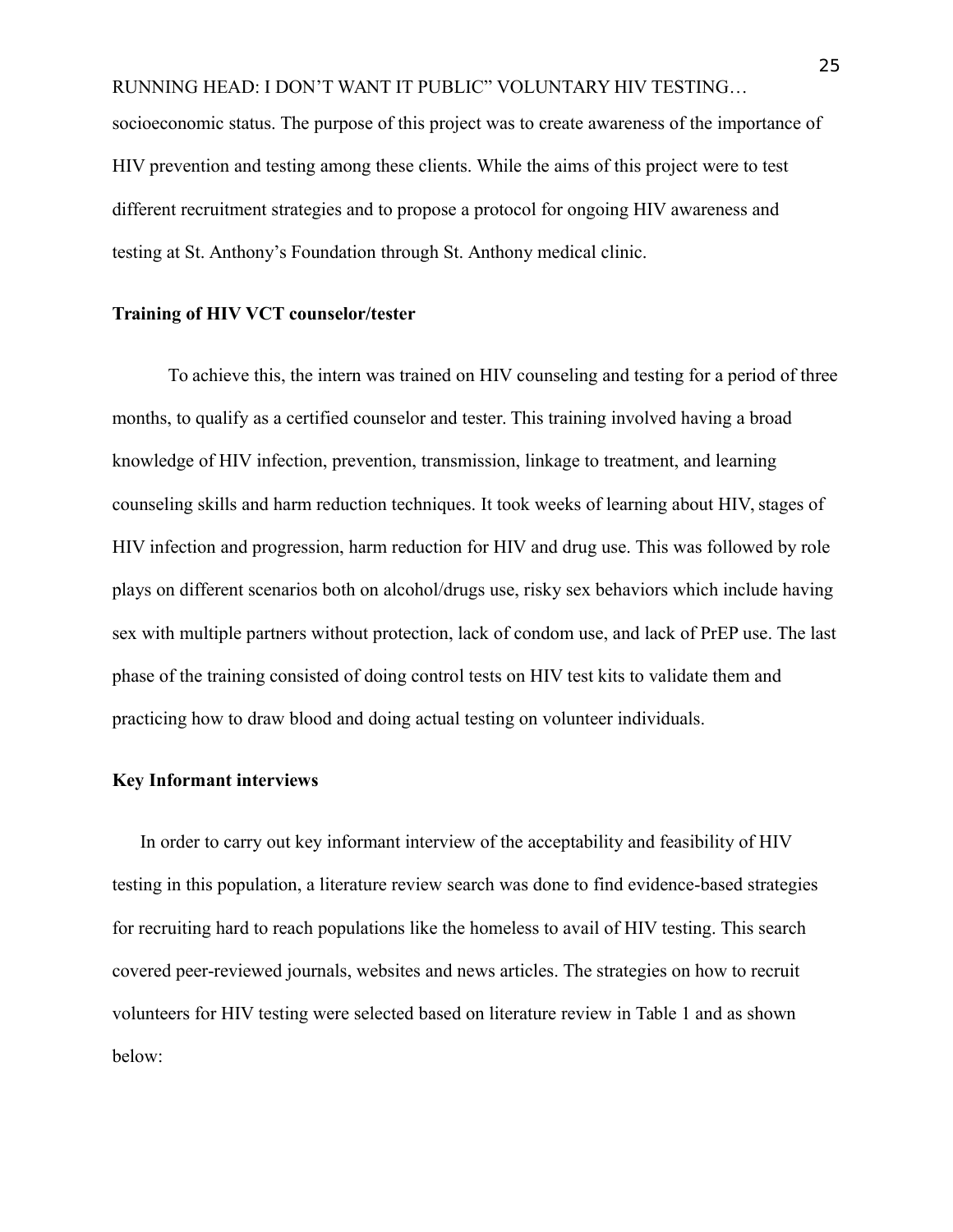- Recruiting volunteers while lining up to enter the dining room
- Distributing flyers in the dining room
- Making loud announcements in the dining room about HIV testing
- Using respondent-driven sampling, a peer-to-peer sampling method

Key informant interviews were conducted with three members of St. Anthony's Foundation, the director of patient navigation, the spiritual director, and the dining room manager to ascertain the acceptability and feasibility of client's uptake of HIV testing and best strategies for recruitment. This interview was conducted using a checklist (Appendix A) of open-ended questions and responses were transcribed for two of the key informants while the other was recorded.

### <span id="page-26-0"></span>**Implementation of strategies and testing**

Two weeks prior to the implementation of testing and counseling, flyers (Appendix B) were distributed to clients while lining up to enter the dining room, after they finished eating and were leaving the dining room, at the clothing/social centers, and on the streets. Also, notices were placed at the reception desks of the dining room, social/clothing centers notice board, medical clinic front desk, laboratory technology notice board, and St. Anthony's Foundation lobby front desk. Clients at the Fr. Alfred alcohol and drug recovery center (FAC) were informed of testing at their weekly in-house meeting. Unfortunately, we could not advertise on the dining display screens as the dining room officials would not permit the use of their display screens for HIV testing messages.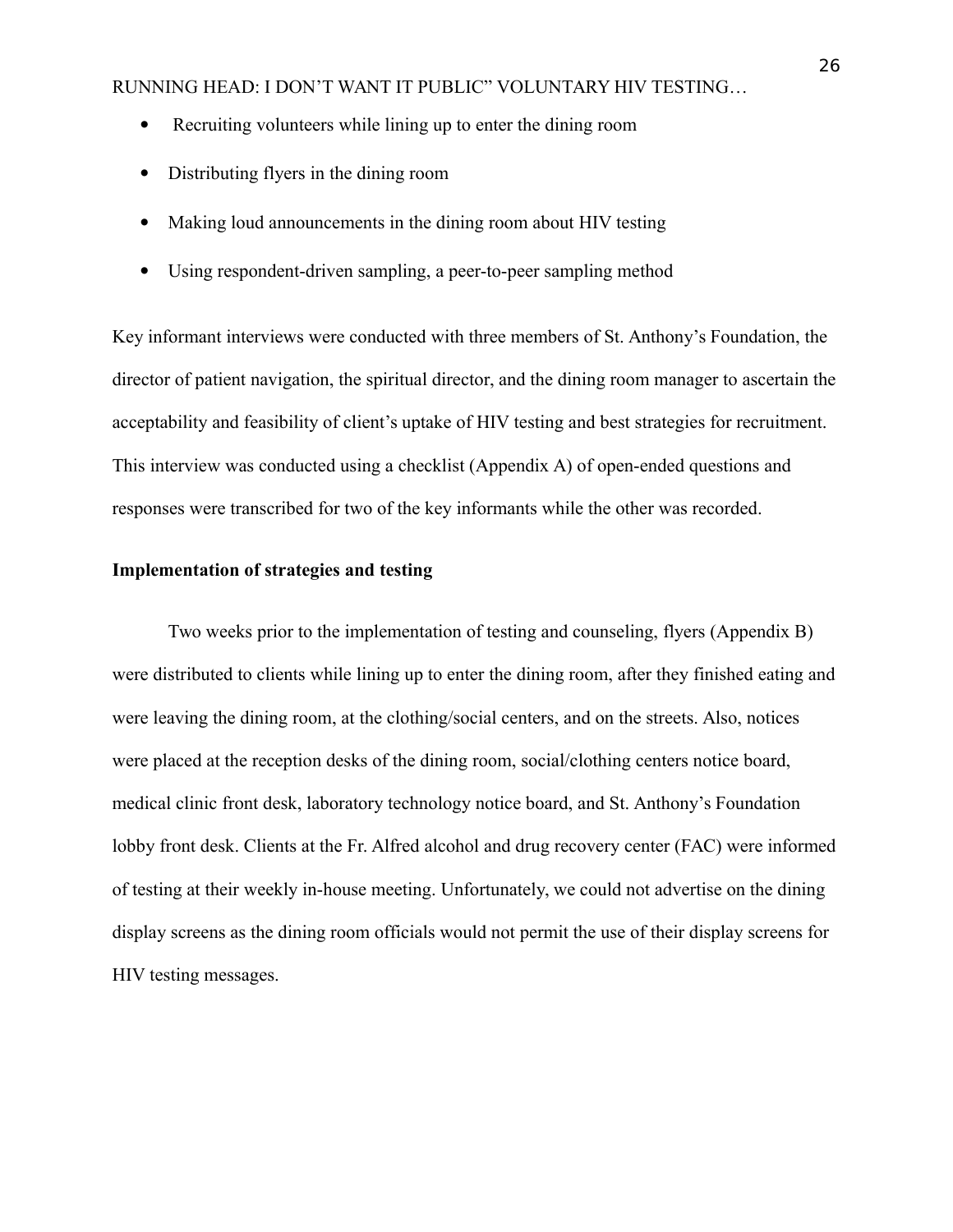# <span id="page-27-0"></span>**Data collection**

Data was collected using a survey instrument (See Appendix C) given to clients to fill out during counseling for demographic data and risky behaviors. HIV testing was done using Determine Rapid HIV test kit to obtain results. The result was used to determine the prevalence of HIV among clients of St. Anthony's foundation. Counseling sessions were aimed at harm reduction for alcohol/drug use, and sexual lifestyle.

# <span id="page-27-1"></span>**Results**

During the key informant interviews, all key informants agreed that HIV testing for the clients was a good idea given the lifestyle in the Tenderloin district (See Table 3). One interviewee said that sometimes clients are not aware of available services at the clinic, especially HIV testing, so they might not avail of them especially HIV testing. Therefore, they supported talking to clients while they lined up for meals, street outreach, distribution of flyers, they also suggested the use of screen displays in the dining hall to advertise the program and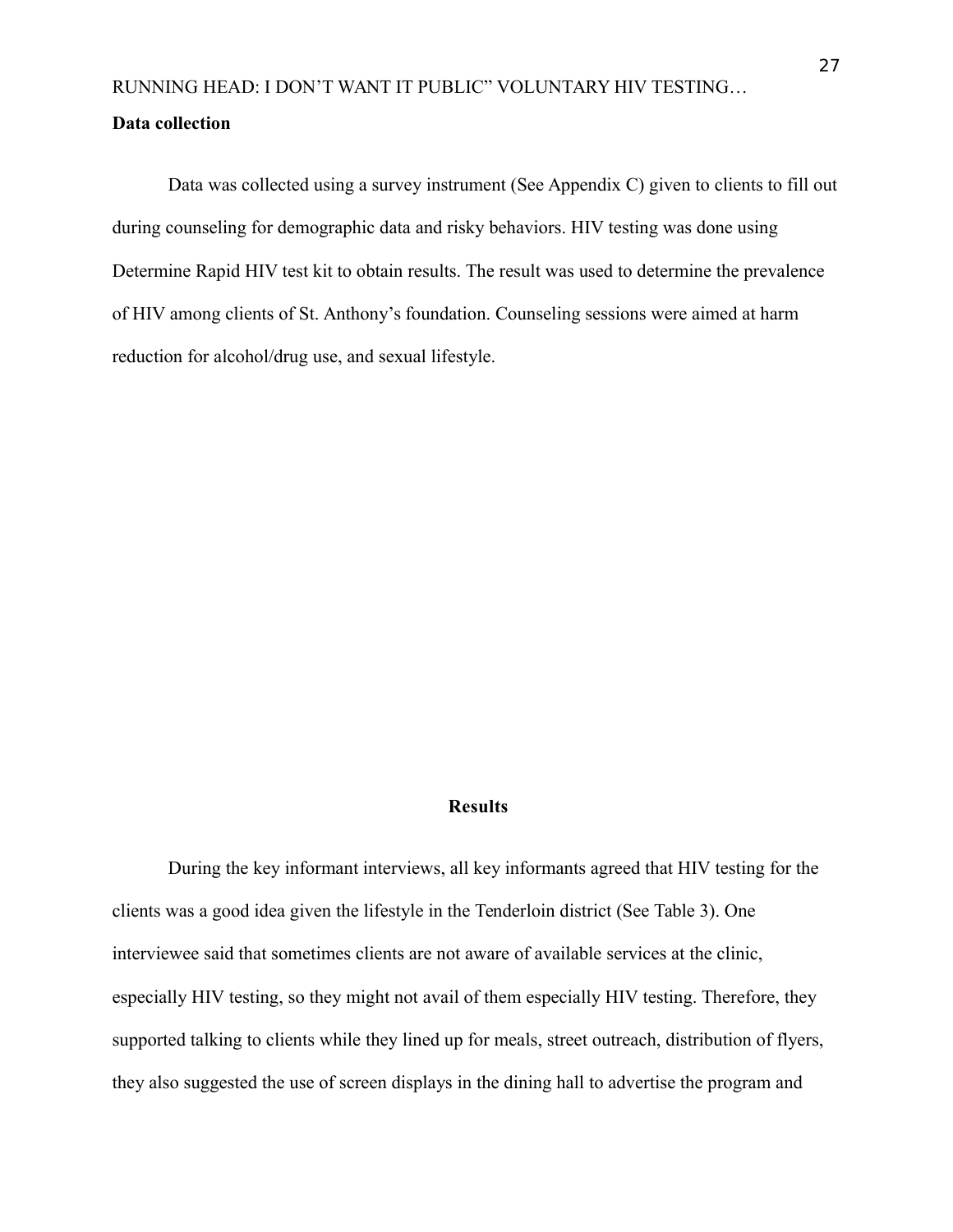setting up a table in the dining room for distribution of flyers and one on one interaction with clients. Table 3 below summarizes the strategies used for recruitment of participants. The dining room manager who was one of the key informants said:

"When people see a table set up, they go to find out what it is all about"

All key informants were of the opinion that making an announcement in the dining room was not allowed, and that even if it was allowed the clients will not turn up for testing because they would not want others to know that they were going for an HIV test. One of the key informants said:

"A lot of people might not want it public"

Again, the strategy of using respondent-driven sampling, a peer-to-peer sampling method was not feasible as we didn't have gift card incentives to incentivize both recruiters and testing volunteers.

Table 3

| <b>Key Informants Quotes About HIV Testing</b> |  |
|------------------------------------------------|--|
|                                                |  |

Concept Quotes Acceptability of testing "A lot of people might not want it public" "It is a good idea, and everything works after a trial"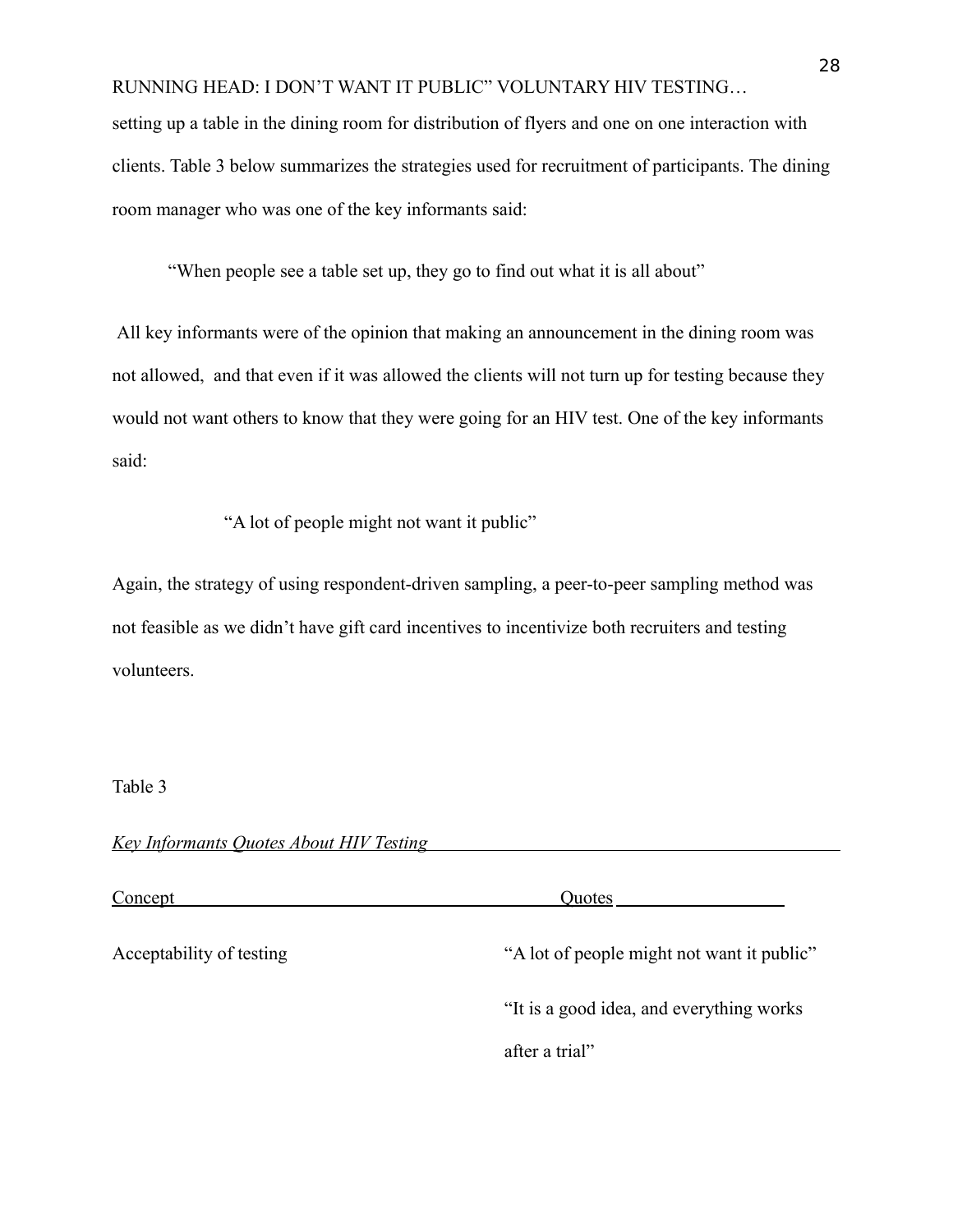$\overline{a}$ 

Importance of HIV status awareness "It is good to carry out HIV testing here

because of risky behaviors around"

Recruitment Strategy "When people see a table set up, they are

going to find out what is all about"

Table 4

 *Strategies for Recruitment of Participants* 

Strategies Results Clothing Center (Flyers) 27 individuals Dining room line (Flyers) 93 individuals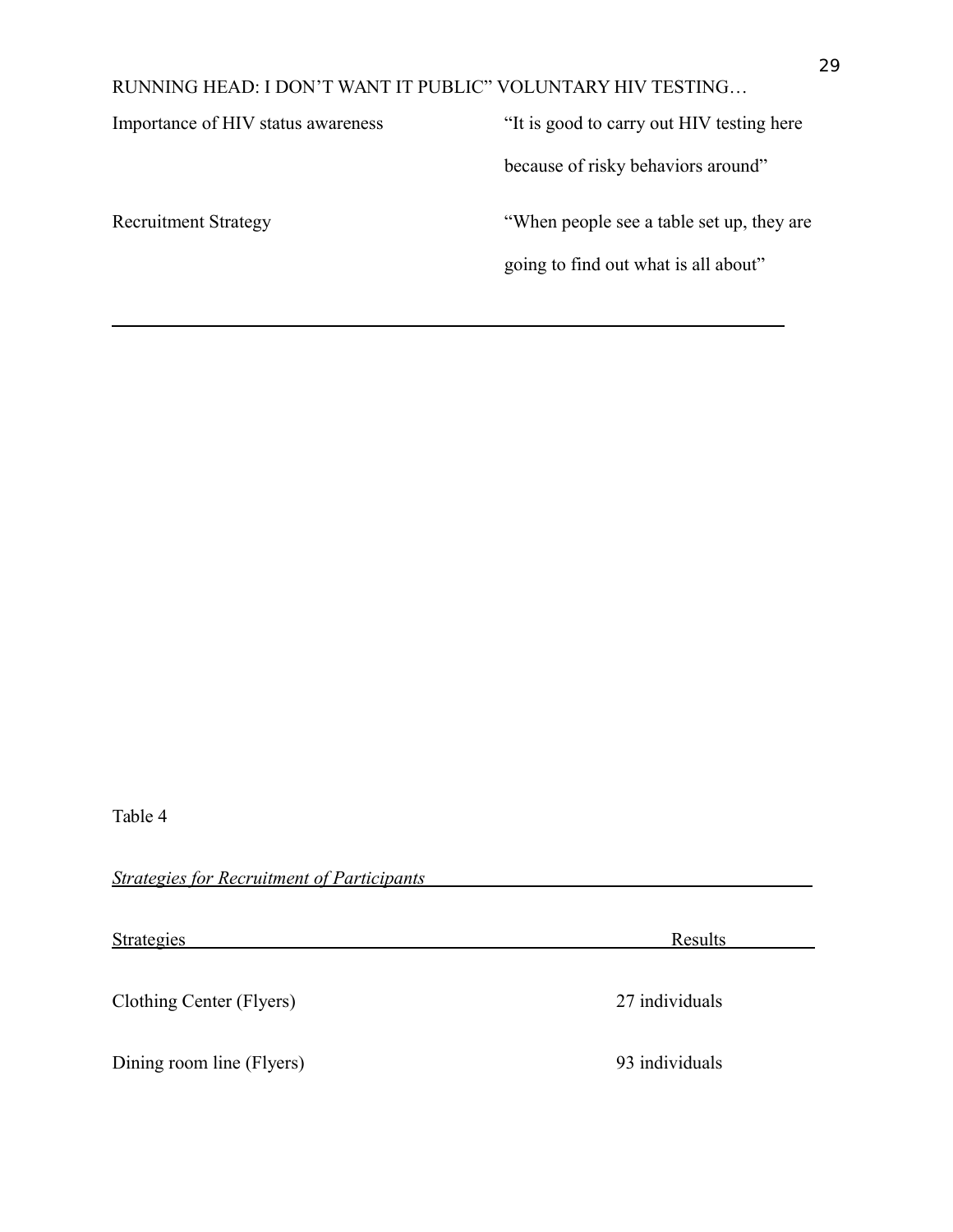Street outreach (Flyers) 20 individuals

Posters placed at 5 locations

Announcement at Fr. Alfred Center (FAC) 65individuals 65

# <span id="page-30-0"></span>**Participants Characteristics**

From table 4 above, a total of 205 individuals were given flyers and talked to at the dining room, clothing/social center, on the street and at FAC to participate in the HIV testing program. There was very poor response at the dining room, clothing/social center and the streets as no one came forward for HIV rapid test. Twenty individuals accepted to be tested but not all could be tested due to unforeseen administrative set back. Table 5 below shows the sociodemographics and risk assessment of participants who were tested.

| Table 5          |                     |                            |  |
|------------------|---------------------|----------------------------|--|
| Demographics     |                     |                            |  |
| <b>Variables</b> | <b>Total Number</b> | Percentage $(\frac{0}{0})$ |  |
| Age              |                     |                            |  |
| 30-39            | 2                   | 28.57                      |  |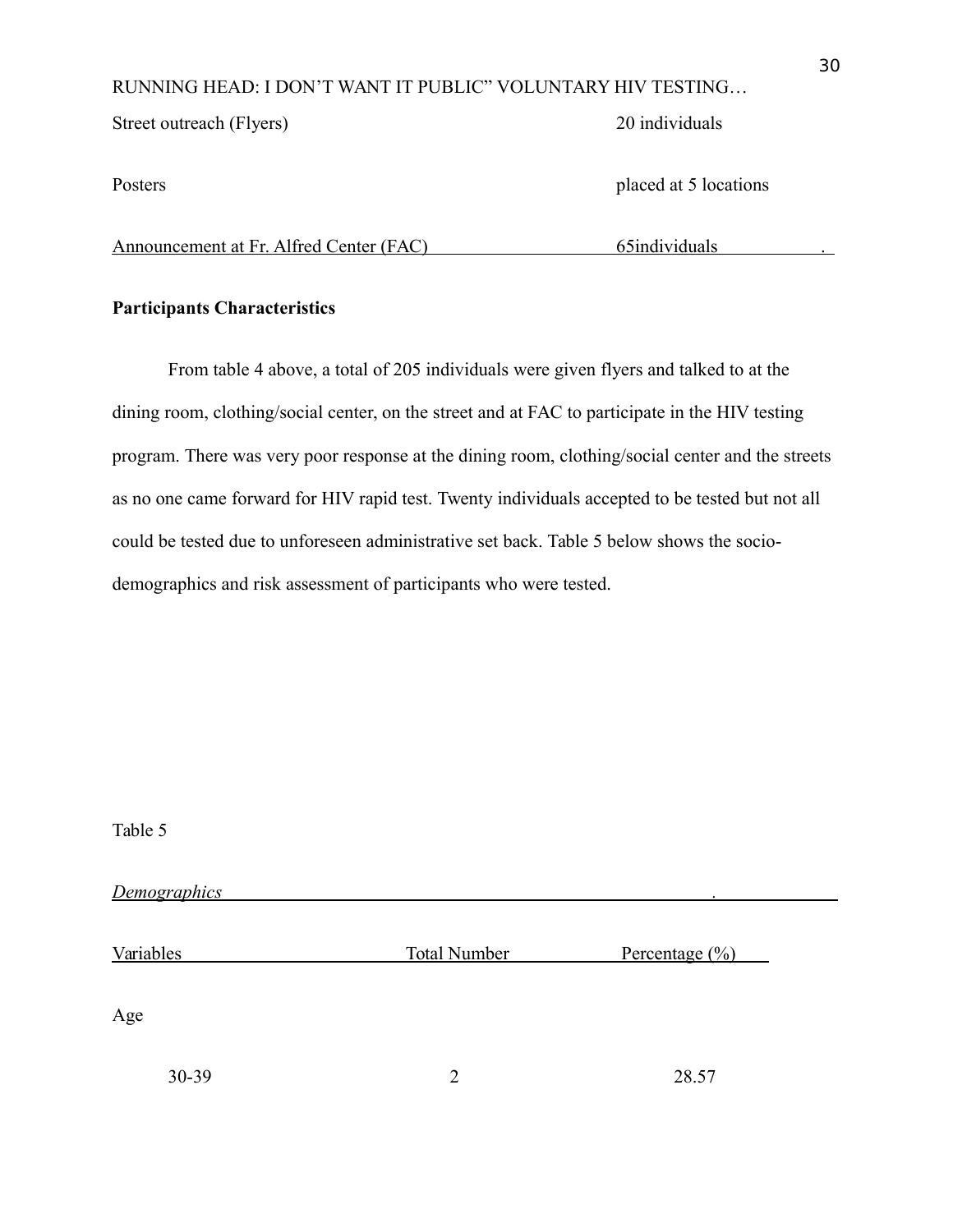|            | 40-49                         |   | $\sqrt{2}$       |       | 28.57    |
|------------|-------------------------------|---|------------------|-------|----------|
|            | $50 +$                        |   | 3                |       | 42.85    |
| <b>Sex</b> |                               |   |                  |       |          |
|            | Male                          |   | $\tau$           |       | 100.00   |
|            | Female                        |   | $\boldsymbol{0}$ |       | $0.00\,$ |
|            | <b>Sexual Orientation</b>     |   |                  |       |          |
|            | Heterosexual                  |   | 5                |       | 71.42    |
|            | Gay/Lesbian                   |   | $\mathbf{1}$     |       | 14.28    |
|            | <b>Bisexual</b>               |   | $\mathbf{1}$     |       | 14.28    |
|            | <b>Marital Status</b>         |   |                  |       |          |
|            | Married                       |   | $\mathbf{1}$     |       | 14.28    |
|            | Never married                 |   | $\overline{4}$   |       | 57.14    |
|            | Separated/Divorced            |   | $\mathbf{1}$     |       | 14.28    |
|            | Living with a Partner         |   | $\mathbf{1}$     |       | 14.28    |
|            | Race/Ethnicity                |   |                  |       |          |
|            | <b>Black/African American</b> | 5 |                  | 71.42 |          |
|            | Hispanic                      |   | $\mathbf{1}$     |       | 14.28    |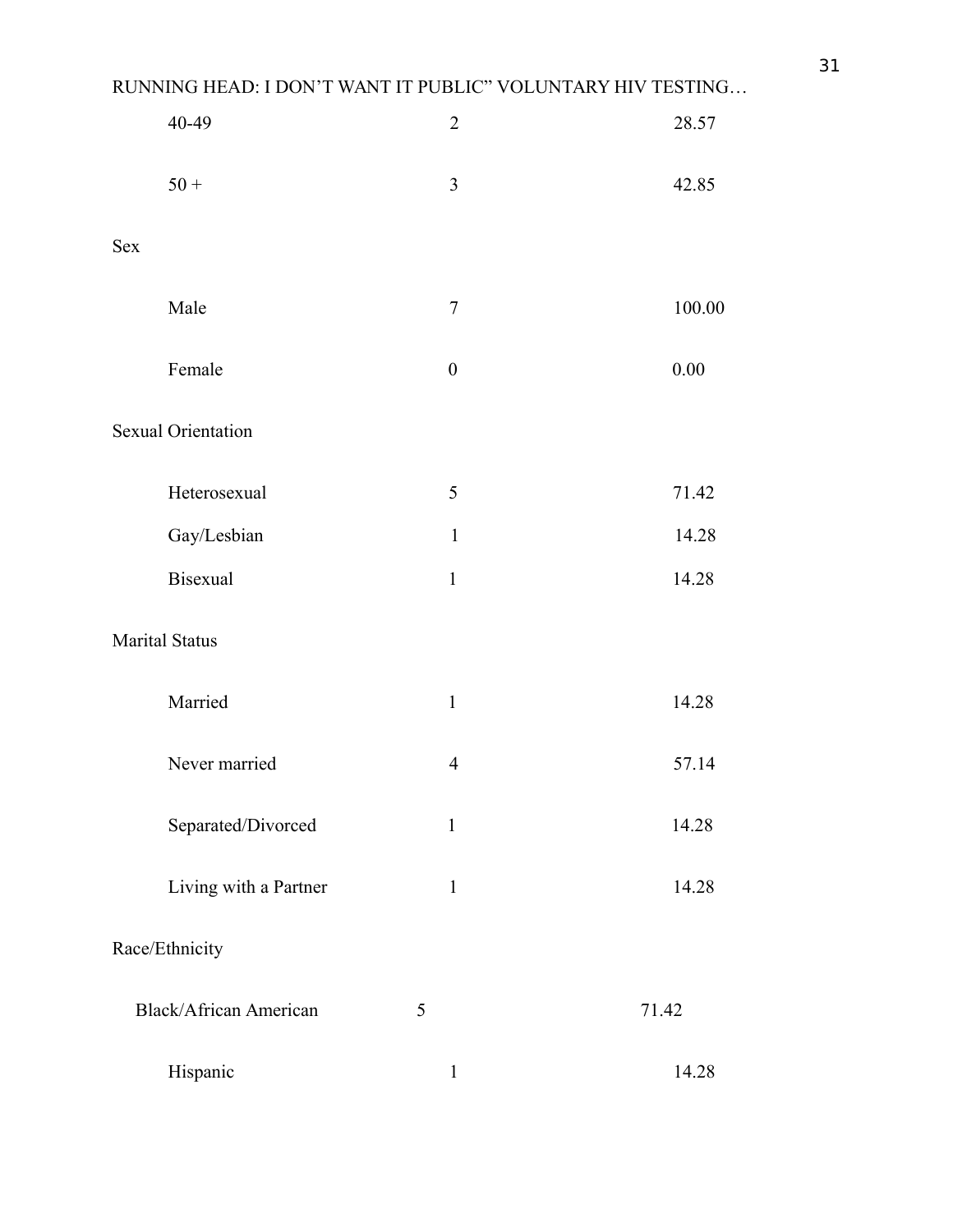|           | White                                           | $\mathbf{1}$     | 14.28  |
|-----------|-------------------------------------------------|------------------|--------|
| Education |                                                 |                  |        |
|           | Less than 12 <sup>th</sup> grade                | $\mathbf{1}$     | 14.28  |
|           | Equal to or greater than 12 <sup>th</sup> grade | $\mathbf{1}$     | 14.28  |
|           | Complete High School                            | $\overline{2}$   | 28.57  |
|           | College/University                              | $\mathfrak{Z}$   | 42.85  |
| Prison    |                                                 |                  |        |
|           | Yes                                             | 5                | 71.42  |
|           | $\rm No$                                        | $\overline{2}$   | 28.57  |
|           | Injection Drug Use                              |                  |        |
|           | Yes                                             | $\overline{3}$   | 42.85  |
|           | N <sub>0</sub>                                  | $\overline{4}$   | 57.14  |
|           | Drugs/Substance Use                             |                  |        |
|           | Yes                                             | $\tau$           | 100.00 |
|           | No                                              | $\boldsymbol{0}$ | 0.00   |
|           | Alcohol Use last 30 days                        |                  |        |
|           | Yes                                             | $\boldsymbol{0}$ | 0.00   |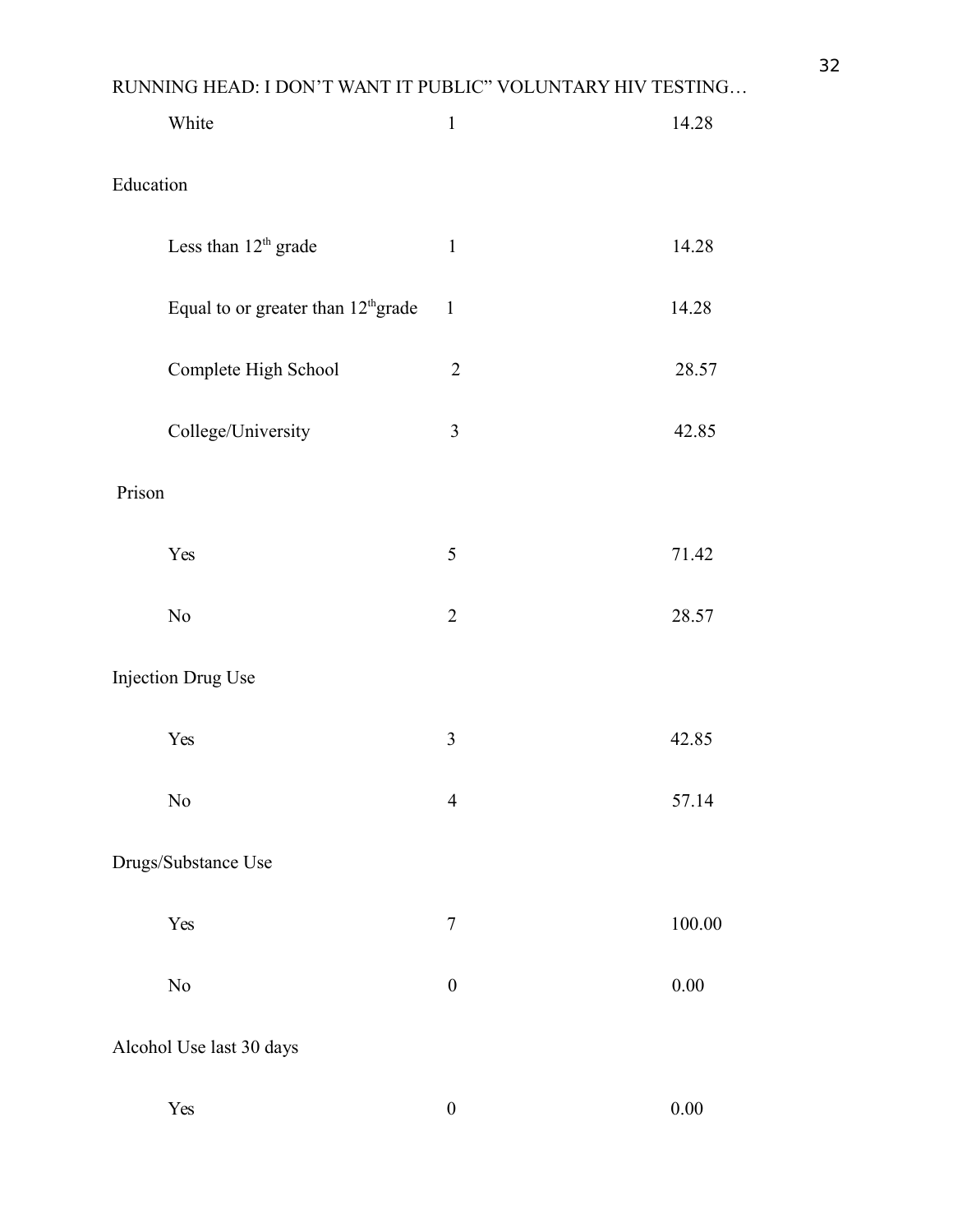|         | $\rm No$                        | $\boldsymbol{7}$ | 100.00   |
|---------|---------------------------------|------------------|----------|
| Housing |                                 |                  |          |
|         | On the street                   | $\overline{4}$   | 57.14    |
|         | Apartment                       | $\mathfrak{Z}$   | 42.85    |
|         | Unprotected sex last 30 days    |                  |          |
|         | Yes                             | $\boldsymbol{0}$ | $0.00\,$ |
|         | $\rm No$                        | $\boldsymbol{7}$ | 100.00   |
|         | Sex without Condom (ever)       |                  |          |
|         | Yes                             | $\boldsymbol{7}$ | 100.00   |
|         | $\rm No$                        | $\boldsymbol{0}$ | $0.00\,$ |
|         | Sex partners last 30 days       |                  |          |
|         | One                             | 5                | 71.42    |
|         | $\operatorname{Two}$            | $\mathbf{1}$     | 14.28    |
|         | $\geq$ Five                     | $\mathbf 1$      | 14.28    |
|         | Exchange sex for money or drugs |                  |          |
|         | Yes                             | $\overline{2}$   | 28.57    |
|         | $\rm No$                        | 5                | 71.42    |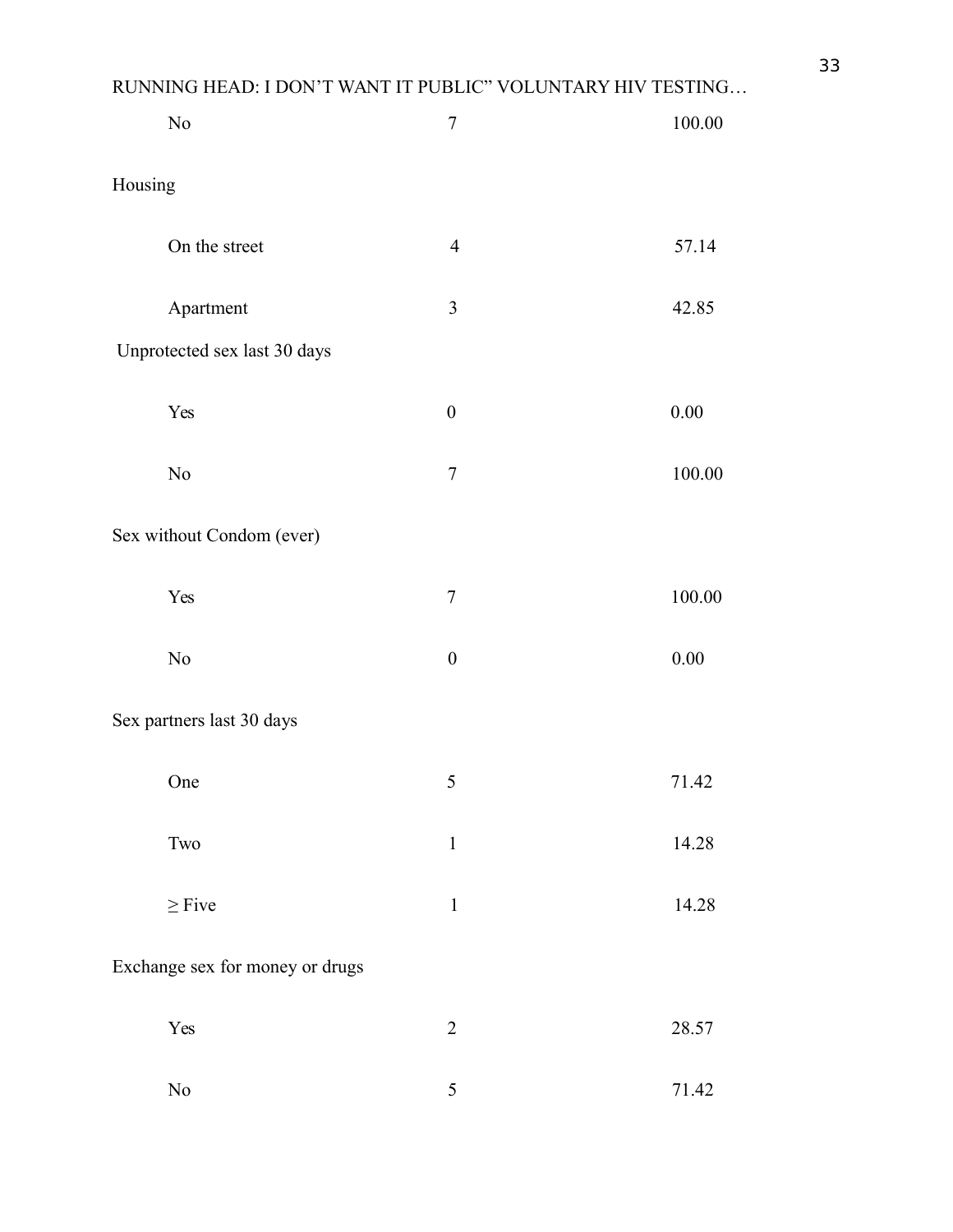# Previous HIV testing

| Yes                              | 6              | 85.71 |
|----------------------------------|----------------|-------|
| N <sub>o</sub>                   | $\mathbf{1}$   | 14.28 |
| Reason for not testing for HIV   |                |       |
| Lack of access to health care    | $\overline{2}$ | 28.57 |
| Fear of positive result          | 3              | 42.85 |
| Not applicable                   | $\overline{2}$ | 28.57 |
| Reason for testing HIV           |                |       |
| Because of risky behavior        | $\mathbf{1}$   | 14.28 |
| It is important to know          | $\overline{4}$ | 57.14 |
| Not afraid of knowing status     | $\mathbf{1}$   | 14.28 |
| If positive, to start medication | $\mathbf{1}$   | 14.28 |
| Knowledge of PrEP                |                |       |
| Yes                              | 5              | 71.42 |
| No                               | $\overline{2}$ | 28.57 |
| Use of PreP                      |                |       |
| Yes                              | $\overline{2}$ | 28.57 |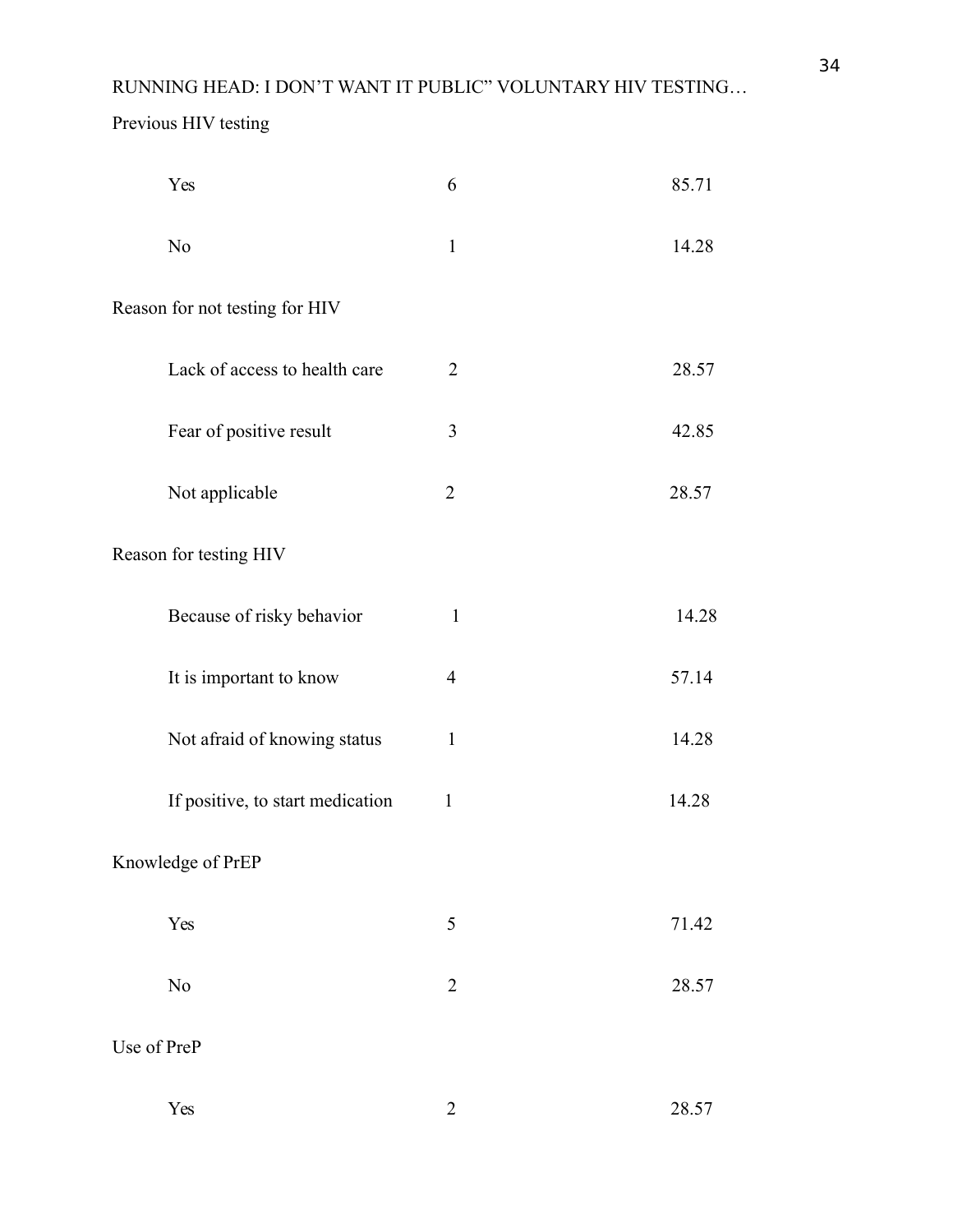| N <sub>0</sub>     | 5 | 71.42              |
|--------------------|---|--------------------|
| <b>Test Result</b> |   |                    |
| Positive           | 1 | 14.28              |
| <b>Negative</b>    | h | 85.71<br>$\bullet$ |

Of the tested population, 28.57% were within the ages of 30-39, 28.57% ages 40-49, while 42.85% were within ages 50 and above. Seventy one percent (71.42%) of these participants were heterosexual while Fourteen percent individuals were homosexual and bisexual respectively. Fifty seven percent (57.14%) of the participants agreed to being homeless on the street prior to admission at the facility and 42.85% lived in apartments before being admitted. Black/African Americans were 71.42%, while Hispanics and White were both 14.28% respectively. Seventy one percent of them had ever been in prison. Forty two percent had college/university education, 28.57% completed high school, while 14.28% had less than 12th grade and equal to/greater than 12th grade respectively.

### <span id="page-35-0"></span>**Acceptability of HIV Rapid Testing**

Of the 205 individuals approached for HIV testing, 9.75% agreed to test but only 3.41% eventually got tested. The remaining 5.85% were not able to test due administrative problems. One hundred and ninety-eight (96.58%) individuals out of 205 did not show for testing.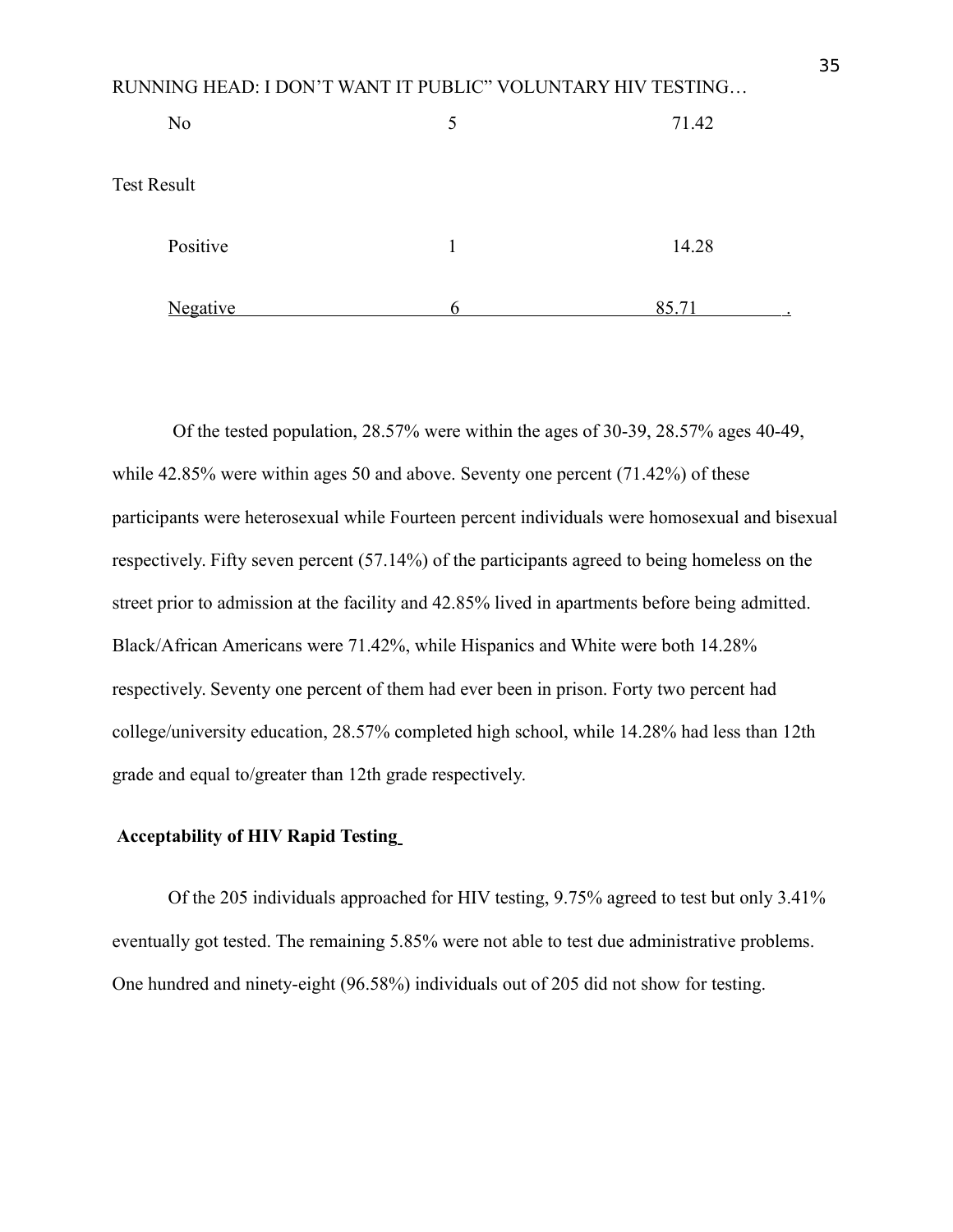# <span id="page-36-0"></span>RUNNING HEAD: I DON'T WANT IT PUBLIC" VOLUNTARY HIV TESTING… **HIV Prevalence**

Eighty five percent (85.71%) were HIV negative, 71.42% were heterosexual and 14.28% bisexual. Fourteen percent (14.28%) were HIV seropositive (Table 5), of homosexual sexual orientation with history of injection drug use.

### <span id="page-36-1"></span>**Risky behavior assessment**

Hundred percent (100.00%) of the participants reported ever having sex without condom and only 28.26% reported ever using PrEP for prevention. Likewise, all participants (100%) were substance/drug users with 42.85% doing injection drug use (IDU). Fourteen percent (14.28%) reported having more than five sex partners in a month and 28.57% had exchanged sex for money or drugs. Also, these participants gave reasons why they did not test for HIV regularly, 42.85% reported fear of a positive result while 28.57% did not test due to lack of access to health care facility, and 28.57% reported regular testing. Eighty five percent (85.71%) reported previous HIV testing with negative results. The reasons for accepting to test at this project were 57.14% saying it is important to know one's HIV status, 14.28% participants said it was because they were exposed to behaviors known to increase the chances of contracting HIV, 14.28% said they wanted to know so that if positive, they would initiate treatment, and another 14.28% said they were not afraid of testing so they always avail of opportunities to test.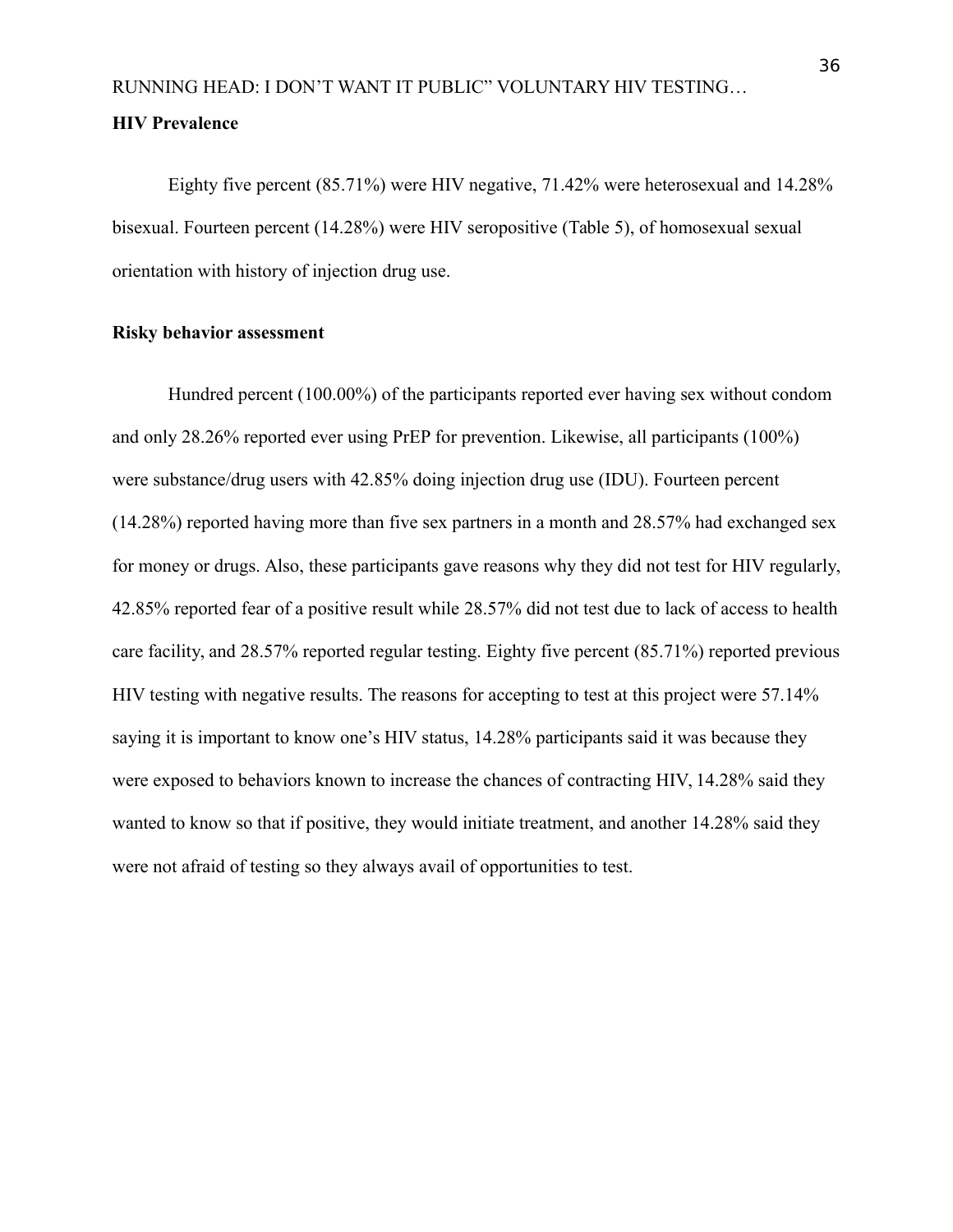#### <span id="page-37-0"></span>**Discussion**

Two hundred and five (205) clients from the different programs of St. Anthony's

Foundation were spoken to and given flyers about HIV testing and the importance of knowing

one's HIV status. Twenty clients volunteered for testing but only seven could be tested. The other twelve were not tested due to organizational issues that came up and the researchers time was up.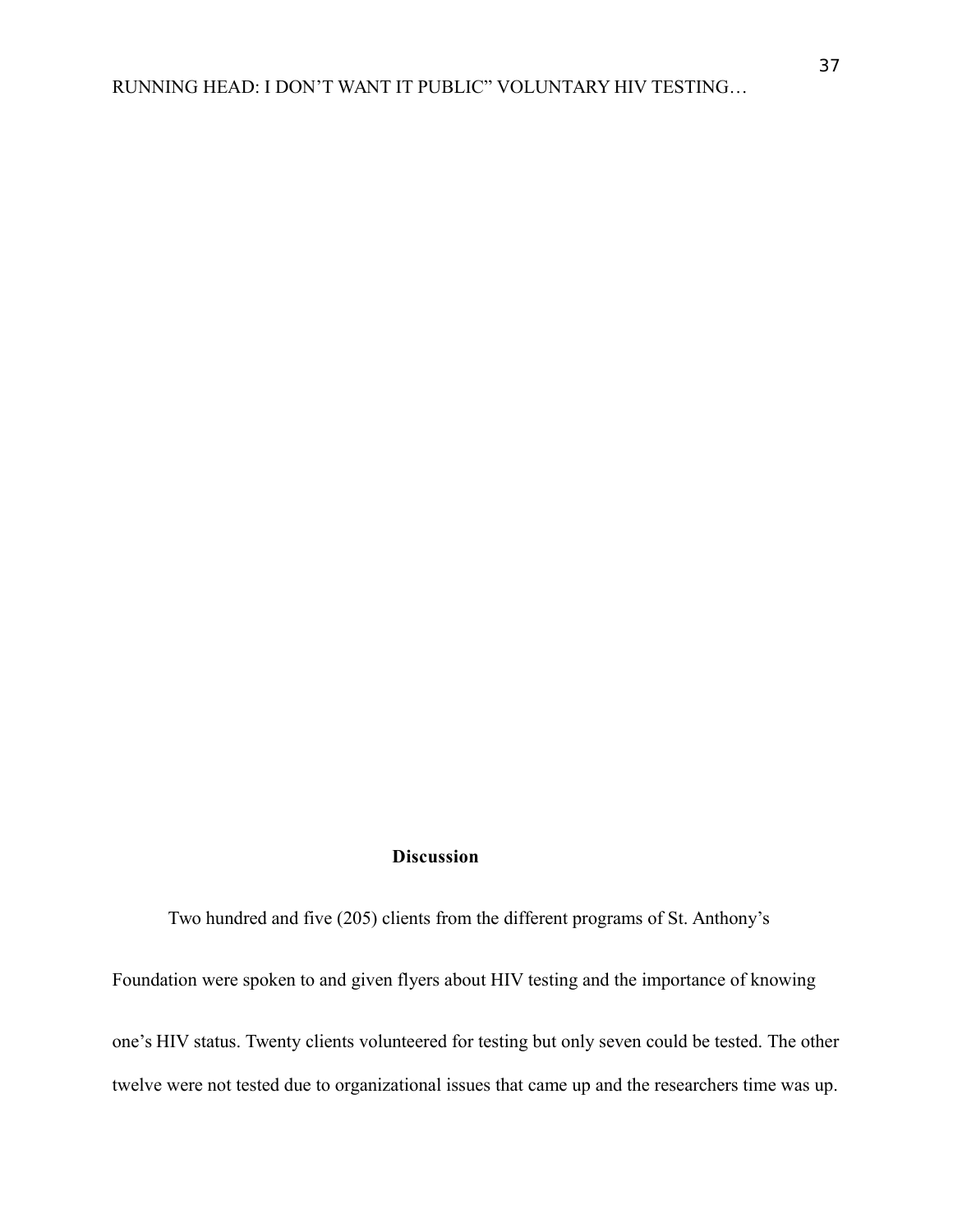All participants tested were within the ages of 30 and above. There was 14.28% HIV positive seroprevalence among the population who were MSM +IDU and this agrees with the findings of Bucher et al. where they found 15.4% HIV seroprevalence among the homeless and marginally house population and mostly MSM + IDU (Bucher et al. 2007). This seropositive result also corresponds with the 2017 US HIV statistics that says 15% (1 in 7) persons out of the estimated 1.1 million infected with HIV, in the US, do not know their status (HIV.gov, 2019). One hundred percent of the participants reported not using condom during sex, this agrees with a study conducted by Zhang et al. (2009) which showed that 61.6% of participants never used condom during sex despite knowledge of risk of infection.

One hundred and ninety eight out of 205 declined testing saying that HIV is not for them and some refused to be tested on the grounds that they do not consider themselves to be at risk of HIV infection. This lack of awareness of behaviors known to increase the chances of contracting HIV infection was reported in a study conducted by Schwarcz et al. (2011), where participants who tested positive to HIV infection said they did not see the need for testing before because they did not consider their behaviors as exposing them to HIV infection. An example of this was where homosexual individuals thought that unprotected insertive anal sex and unprotected insertive anal ejaculation were not risky for HIV transmission.

Furthermore, this refusal to testing is contrary to the findings of Bucher et al. (2007) where they had 98% homeless individuals who participated in HIV VCT testing. Their success was largely due to the cooperation of SRO hotel managers, homeless shelter managers and meal line managers (Bucher et al. 2007). Some individuals refused to test because there were no gift cards to motivate them. This agrees with literature where Nglazi et al. (2012) found that giving incentives motivated hard to reach population such as men to participate in VCT programs.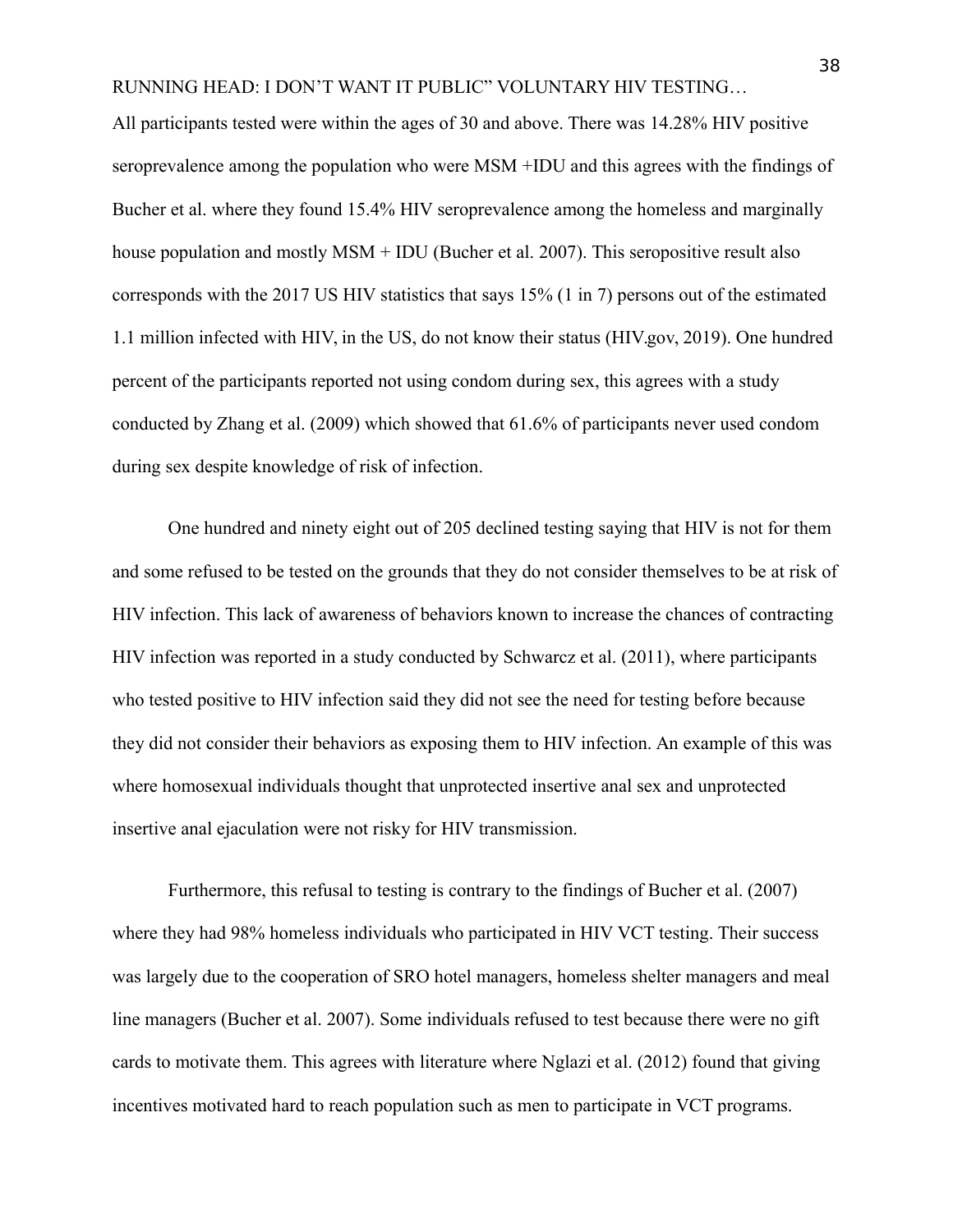Similarly, this population is also a hard to reach population and would have responded better with incentives. Moreover, giving of gift cards or money incentive has been one of the successful ways of recruiting hard to reach populations for VCT as shown by a study conducted by Bucher et al. where the researchers used the respondent driven sampling (RDS) to recruit homeless and marginally housed participants by offering a \$15 gift card and transport reimbursement to participants (Bucher et al. 2007). However, use of gift card was not possible due to the large population of clients at St. Anthony's and lack of external sponsorship, also, St. Anthony Medical Clinic has stopped incentivizing for HIV and Hepatitis C testing because these tests are being offered for free.

This refusal to testing again is found in a study conducted by Anderson & Louw-Potgieter, (2012), where individuals with multiple sex partners within a period of 12 months failed to utilize VCT services. Homeless individuals have been considered one of the populations at high risk of contracting HIV infection as homeless individuals are frequently involved in behaviors known to increase the chances of HIV infection. These activities include commercial sex work, multiple sexual partners, and injection drug use (Douaihy, Stowell, Bui, Daley & Salloum, 2005). These same authors stated that a study conducted in Houston of homeless population showed that more than two thirds of the study population was at risk for acquiring HIV infection and about half of the population had two or more risk factors and the most common risk factors were unprotected sex with multiple partners and injection drug use.

Others refused testing due to wrong ideas about VCT, such as 'HIV is for dead people' (These statements were made during conversation as flyers were being distributed). The idea of HIV is for dead people corresponds with the findings of Odimegwu et al. (2013) in the literature, where their survey respondents believed that those living with HIV were ghost moving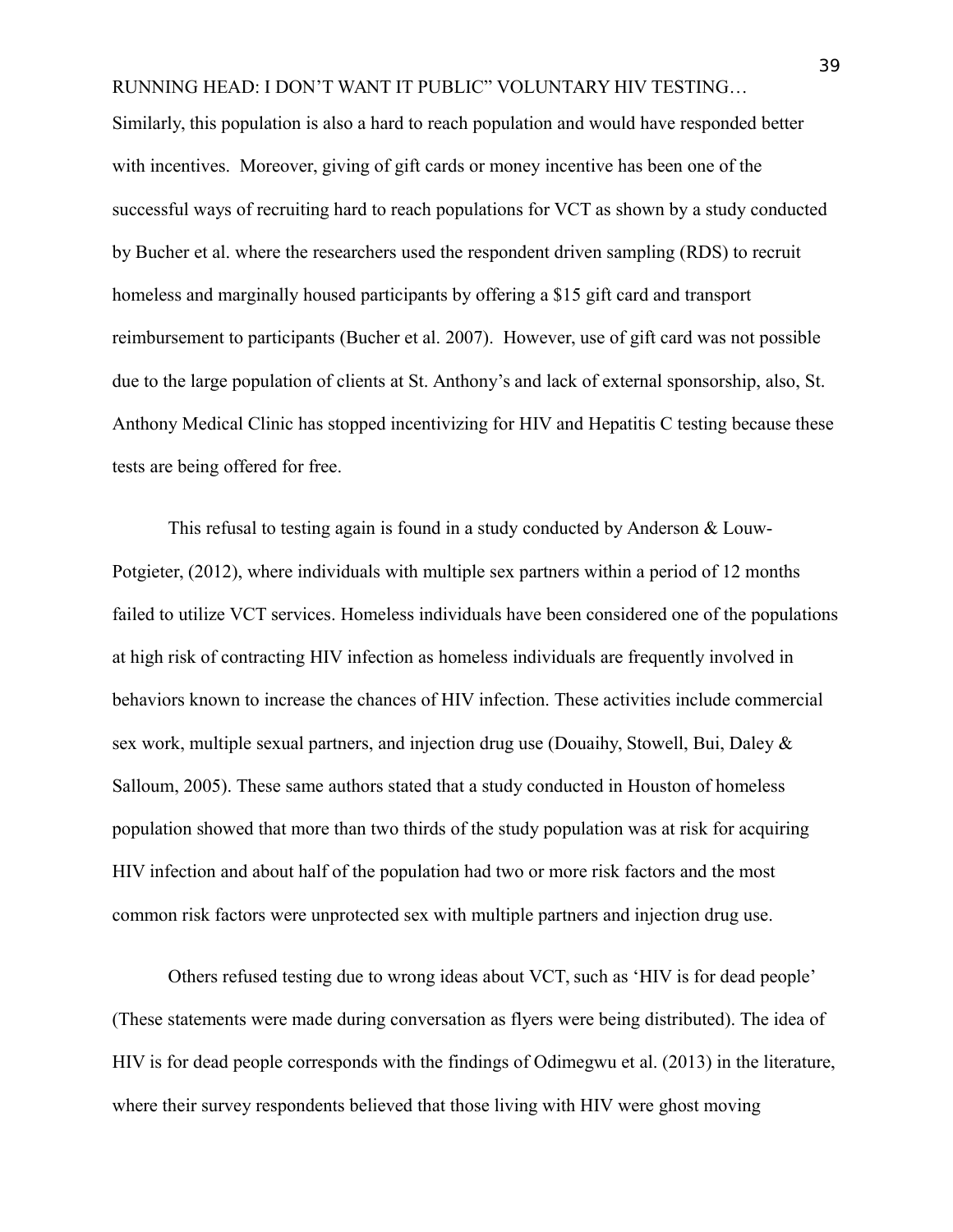around. This misinformation about HIV infection and testing is largely due to misconceptions based on stigma. Odimegwu et al. (2013) points out that individuals who refuse HIV testing are afraid of family and community rejections and labelling. The researchers also said stigma arises as a result of blaming and lack of knowledge about how HIV is contracted.

Therefore, this attitude of homeless individuals refusing testing indicates that individuals who are at high risk of HIV infection due to risky lifestyle or low socioeconomic conditions are slow at making use of VCT services (Anderson & Louw-Potgieter, 2012).

#### <span id="page-40-0"></span>**Implications for Practice**

This study was aimed at proposing an HIV testing protocol for St. Anthony Medical Clinic. However, there was low utilization of VCT by clients of St. Anthony's Foundation. This calls for better program design and implementation of strategies. Comments like "HIV is for dead people" shows lack of adequate understanding of HIV and benefits of HIV testing. It was not possible to carry out this educational outreach during this study because it was generally opined that the dining room is not suitable for carrying out talks and announcements while the clients ate their meal as this is their time to socialize as a family. However, this policy could be made flexible for 10-15minutes talk when there is a need for it. Based on evidenced based literature, incentivizing for HIV testing in this population is vital for VCT uptake thus, there was little uptake of VCT due to lack of incentives.

To design an HIV protocol at St. Anthony, the clinic would have to include educational instructions at the dining room for a period of two weeks before offering VCT services to the clients. Also, the clinic would have to come up with sponsorship for incentives as most clients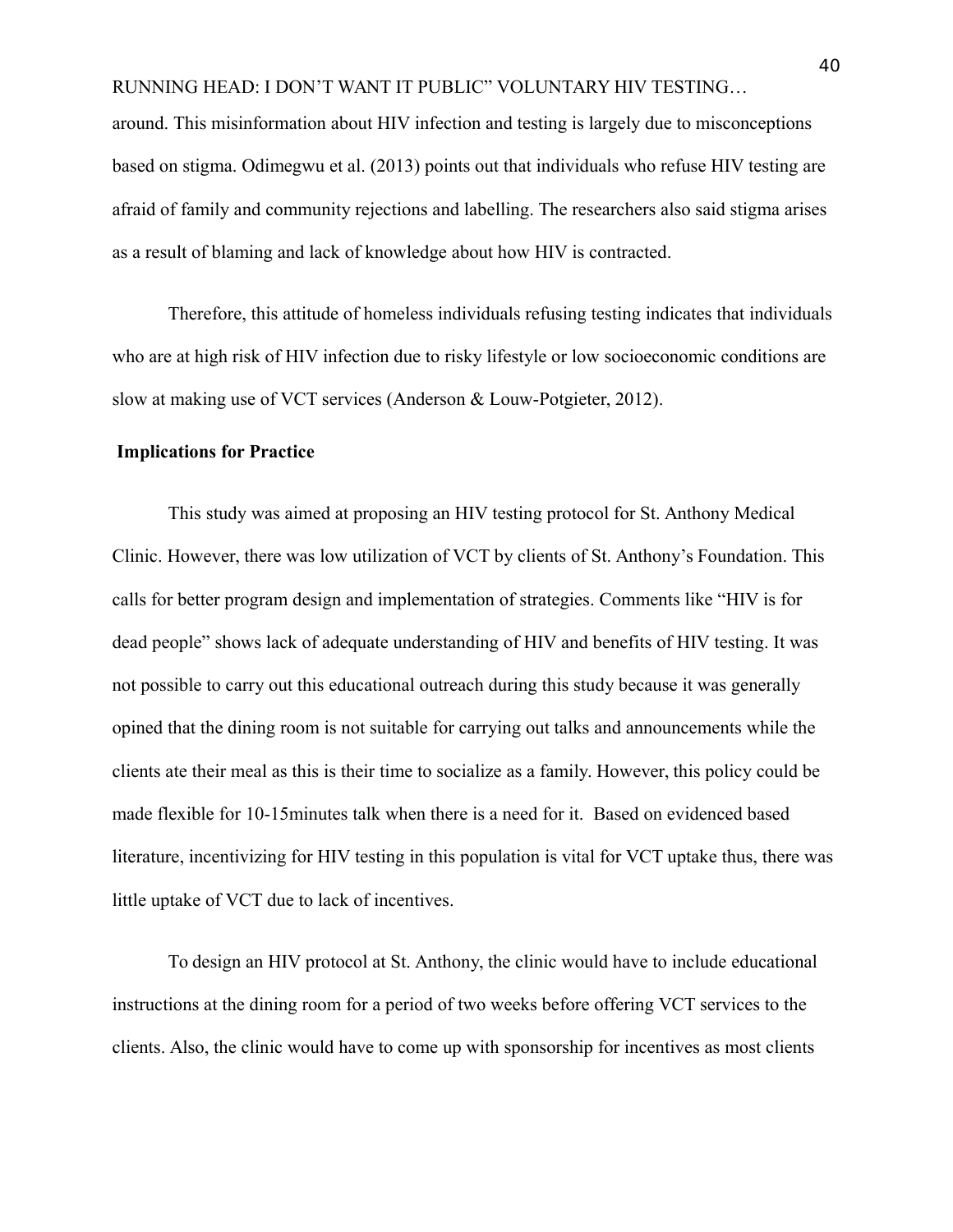asked for gift cards as motivation to testing. There is also need for flexibility in organizational policy such as allowing messages to be displayed on display screens when there is a need for it.

# <span id="page-41-0"></span>**Limitations**

There were some limitations that affected this study that are worth mentioning for future research to take into consideration. St. Anthony Medical Clinic is in the Tenderloin district and it is surrounded by a lot of agencies offering similar services to the Tenderloin populace. Examples such as the Larkin Street Youth Center next door to St. Anthony's, offers HIV testing for youth 25 years and below. They have inviting attractions like playing music, socializing and working on art, these activities lure youth to them more than coming to St. Anthony Medical Clinic. The San Francisco AIDS Foundation is also less than two blocks away and they carry out a lot of HIV counseling, testing, and linkage to care. Others are; Tom Waddell Clinic on Golden Gate Avenue, City Impact on Turk street, Curry Senior Center, Glide Memorial on Ellis street, Department of Health (DPH) drop in clinic by City Hall, Project Homeless Connect at Bill Graham Civic Center, St. James mobile HIV testing van, etc. All these agencies have a limiting effect on this study as some of the clients might have availed of HIV services at any of these organizations.

The inability to access the display screen at St. Anthony's foundation to advertise for HIV testing, limited the dissemination of information about testing thereby missing out on some clients who might have missed out on getting the flyer. Also, there was little time for advertisement due to the length of time it took to train the researcher as counselor and tester. Another limitation observed was that carrying out testing in the evenings outside the clinic hours was not ideal, because confirmatory reactive testing can only be carried out in the laboratory and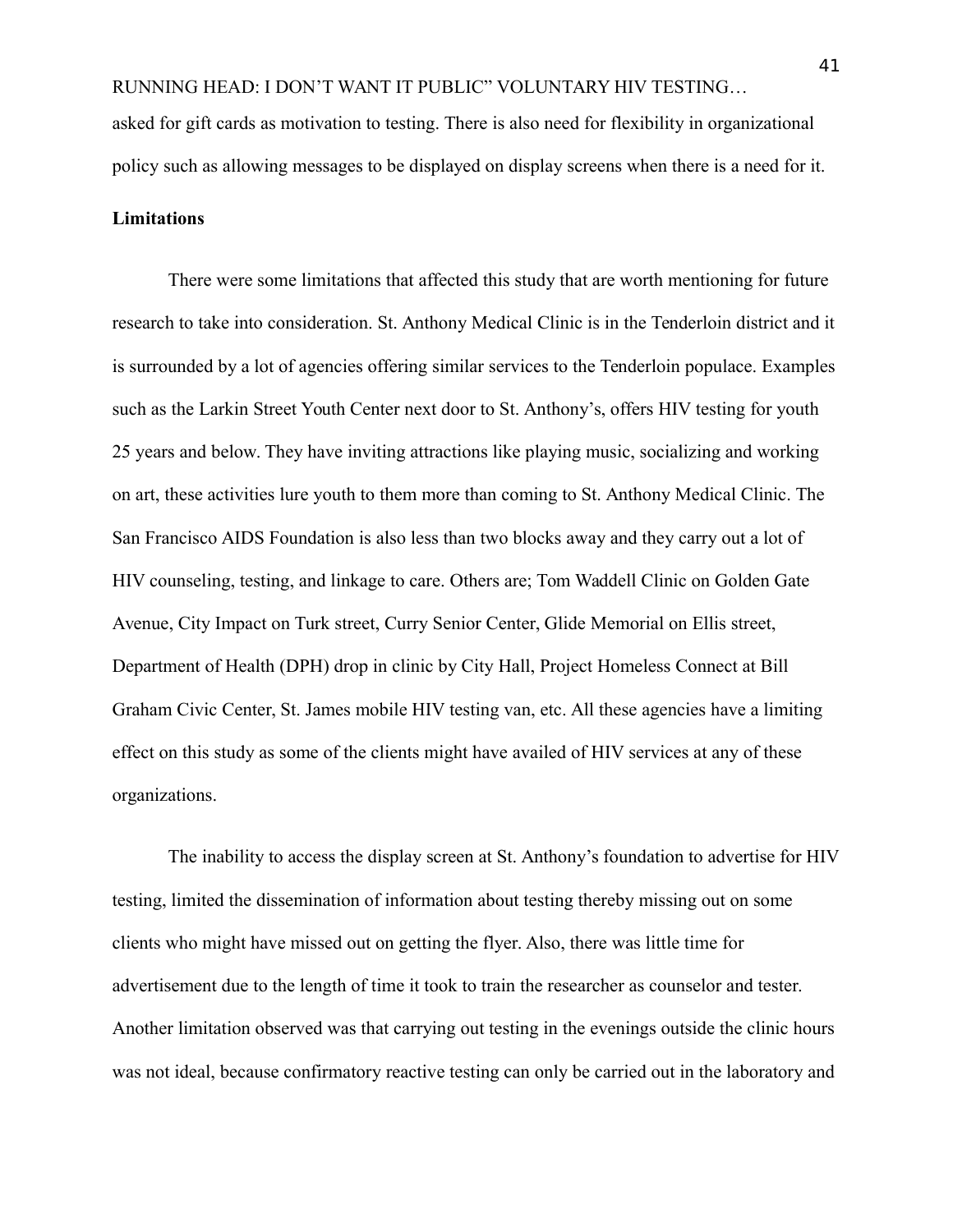in the event of a reactive case, there would be delay in linkage to care. Institutional drawbacks such as change in management also affected the flow of testing activity. Finally, the researcher's religious habit must have been a limitation in this study as some clients might not feel free discussing their sexual or drug lifestyle with a nun.

#### <span id="page-42-0"></span>**Recommendations**

The following recommendations would be good for future research in this population. Educating on the benefits of HIV testing prior to testing will improve uptake of HIV testing among the clients of St. Anthony's Foundation. This could be done through periodic talks at the FAC, clothing/social center and the dining room. Incorporating HIV messages on strategic display screens would also increase HIV knowledge and availability of HIV test at the clinic. Similarly, outreaching for HIV testing at the different programs of St. Foundation regularly will be key to successful recruitment of clients given that there are so many organizations around St. Anthony Medical Clinic offering the same services. In developing a protocol for on-going HIV testing at the clinic, two volunteers should be on this HIV program. One counselor and tester and one outreach navigator. In this way, the counselor/tester will be available for testing as planned on the clinic HIV testing schedule while the outreach navigator continues with the outreach. Finally, sourcing for sponsorship for incentives is vital for the success of this program among this population.

# <span id="page-42-1"></span>**Future Research**

Future research among this population will require exploration of various strategies of recruitment for better uptake of VCT. One method will be to conduct a focus group meeting with the managers of the dining room, meal line, clothing center, FAC, technology lab, Social Center,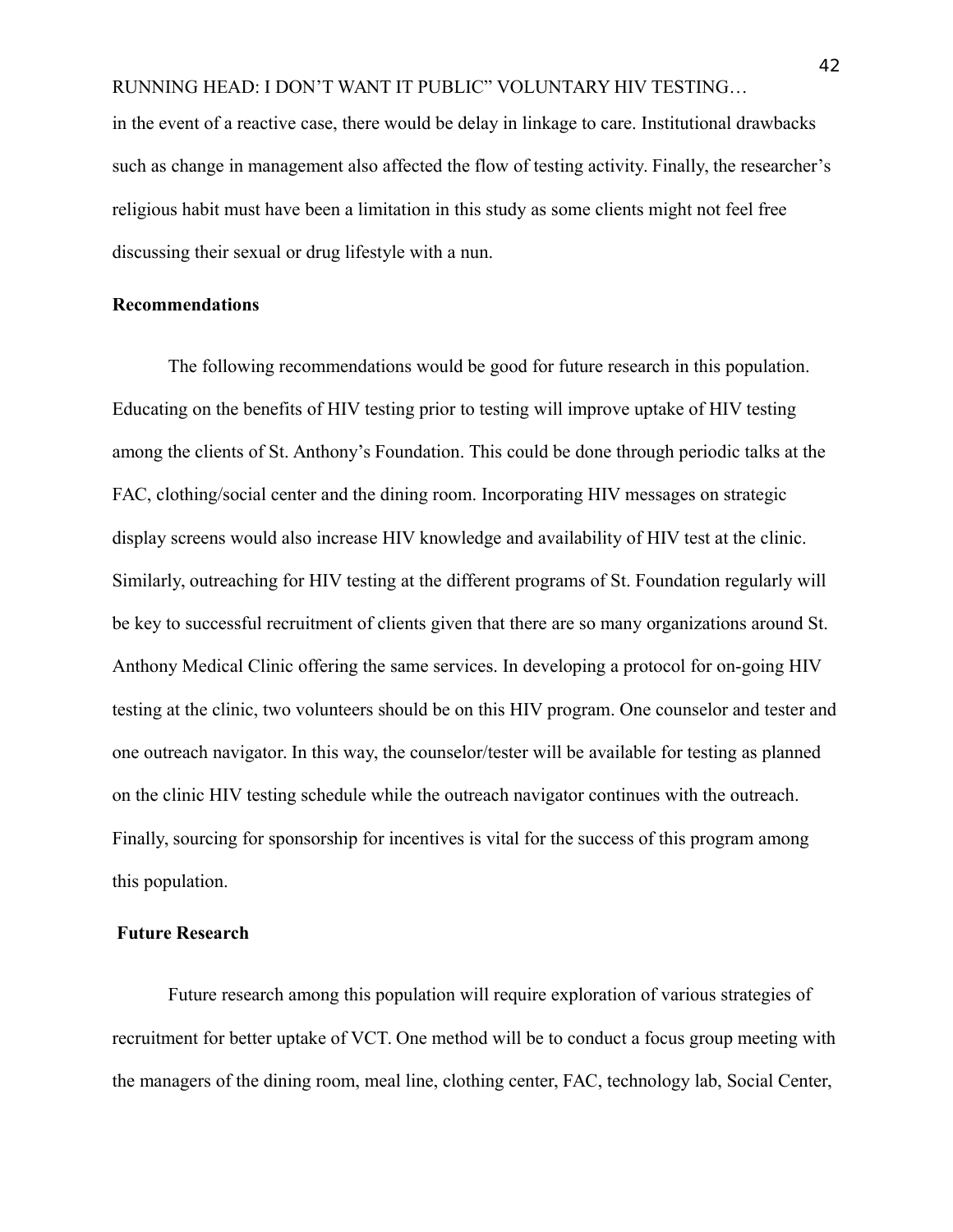volunteer coordinator, patient navigator director and the foundation spiritual director to share ideas about best strategies to use. Through this focus group meeting managers will get to better understanding of the benefits of HIV testing in this population. They will also see themselves as part of the program and be more willing to cooperate and make it a success. If possible, a focus group meeting or key informant interview with regular clients at the dining room would also be beneficial in spreading information about the program and in recruiting participants. Another, strategy worth exploring would be the respondent driven sampling (RDS), using peer to peer recruitment method. This strategy requires use of incentives, therefore, getting sponsorship for incentives will be beneficial to the success of the program.

#### <span id="page-43-0"></span>**Conclusion**

The importance of HIV voluntary counseling and testing among various populations in the society can never be over emphasized. The purpose of this project was to create awareness of the importance of HIV prevention and testing among St. Anthony Foundation numerous clients and the aims were to test different recruitment strategies and to propose a protocol for ongoing HIV awareness and testing through St. Anthony medical clinic.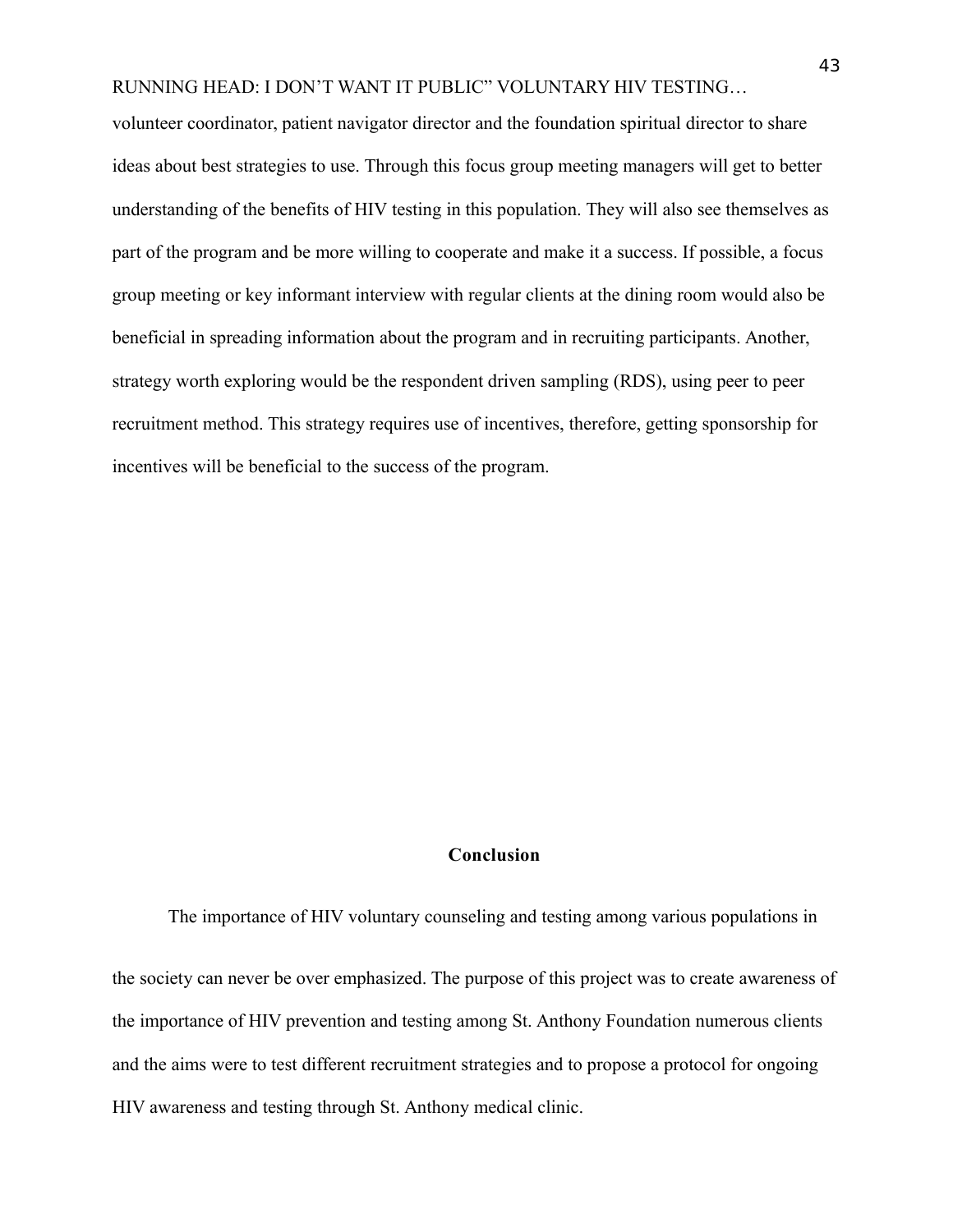A key informant interview was conducted to find out the acceptability and feasibility of this program and to determine what best strategies to use for recruitment of participants. The strategies of distribution of flyers, posters and announcements were then employed for recruitment of participants. These strategies produced a small sample size of participants for HIV testing and there was 14% HIV seropositive prevalence in the population.

The implications of this study are that there is need for on-going HIV testing among the clients of St. Anthony's Foundation and regular education on the benefits of HIV prevention and testing would help to eliminate bias and stigma about HIV test, with a beneficial outcome of increased HIV testing and decrease spread of HIV. Some limitations of this program were inadequate publicity of program due to lack of time and inability to use St. Anthony's display screens to advertise the program. Also, the numerous organizations in the Tenderloin district offering HIV counseling and testing services contributed to low turnout of participant who might have received service at these organizations.

Therefore, the researcher recommends that future researchers should employ focus group meetings involving relevant program managers and clients to find better strategies of recruiting participants.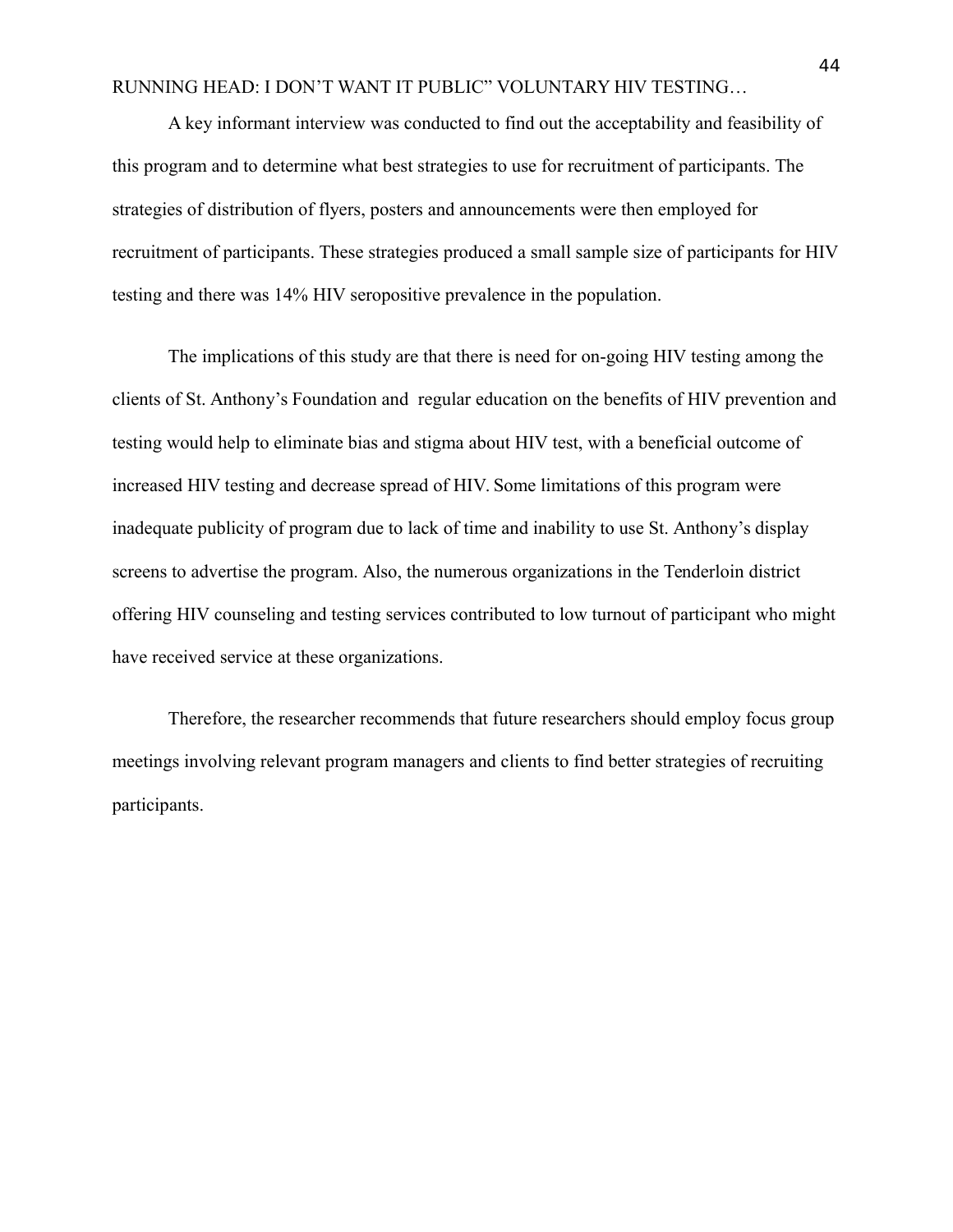#### **References**

- Anderson, T. N., & Louw-Potgieter, J. (2012). An implementation evaluation of a voluntary counselling and testing programme for the human immunodeficiency virus (HIV) and acquired immunodeficiency syndrome (AIDS). *SA Journal of Industrial Psychology/SA Tydskrif vir Bedryfsielkunde*, *38*(1), 944-1003. Doi:10.4102/sajip.v38i1.944
- Associated Press. (2019). Why San Francisco's homeless population keeps increasing. Retrieved from [https://www.marketwatch.com/story/the-homeless-population-in](https://www.marketwatch.com/story/the-homeless-population-in-san-francisco-is-skyrocketing-2019-05-17)[san-francisco-is-skyrocketing-2019-05-17](https://www.marketwatch.com/story/the-homeless-population-in-san-francisco-is-skyrocketing-2019-05-17)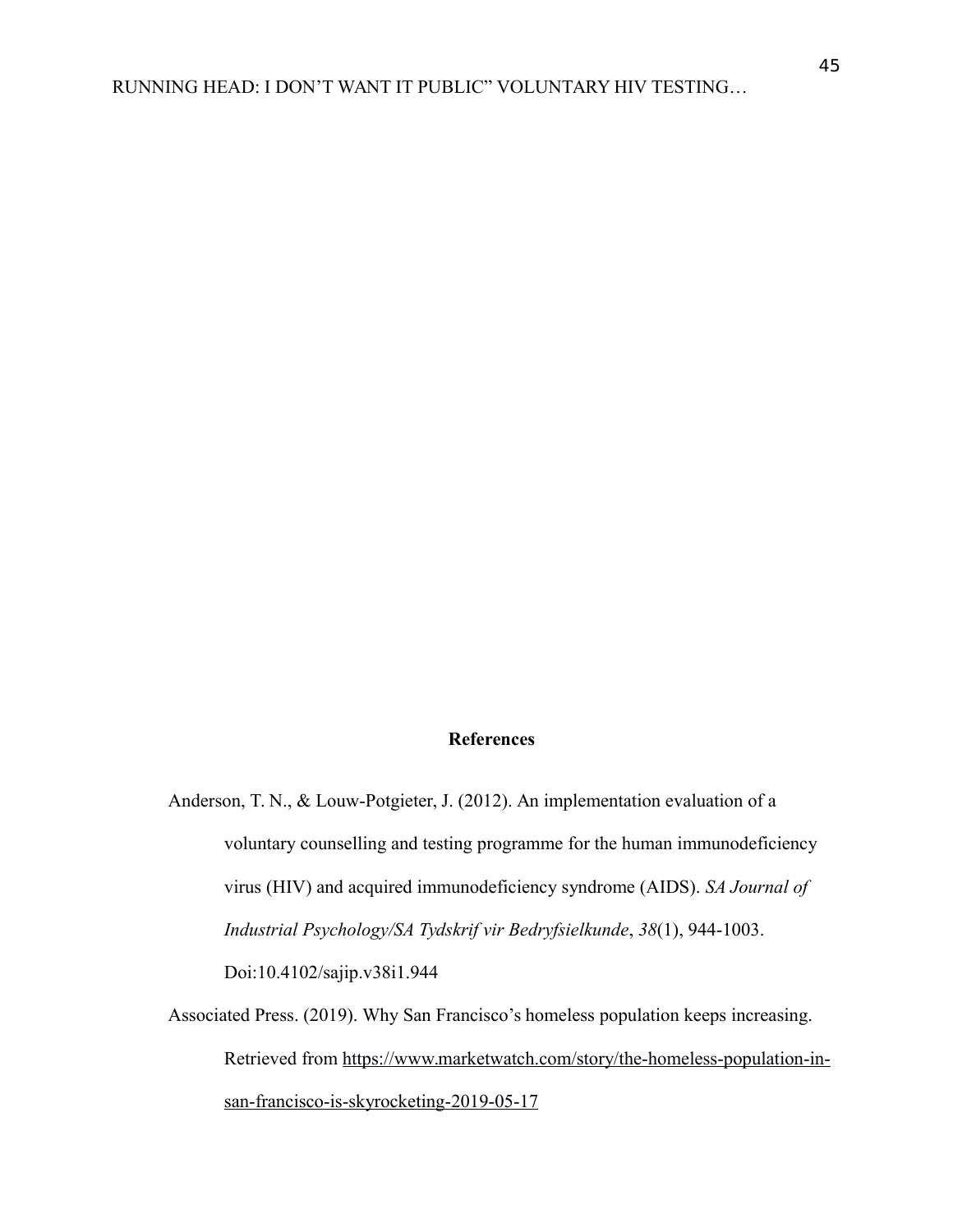- Ayana, H. D., Butler, J. N., Knapp, H., Chan, K., Conners, E. E., & Rumanes, S. F. (2015). Implementing an HIV rapid testing-linkage-to-care project among homeless individuals in Los Angeles county: A collaborative effort between Federal, County, and City government. *Am J Public Health, 105*(1), 85-90. Doi: 10.2105/AJPH.2014.302213
- Baum, M. K., Campa, A., Page, B. J., Lai, S., Tsalaile, L., Martinez, S. S., Burns, P., … & Marlink, R. Dikotlana Study Team (2015). Recruitment, follow-up, and characteristics of HIV infected adults who use illicit drugs in Southern Africa. *J Drug Abuse, 1*(1), 1-16.
- Bowles, K. E., Clark, H. A., Tai, E., Sullivan, P. S., Song, B., Tsang, J., Do, G. A. D., … & Heffelfinger, J. (2008). Implementing rapid HIV testing in outreach and community setting: Results from an advanced HIV prevention demonstration project conducted in seven U.S. cities. *Supplement 3*(123), 78-85.
- Bucher, J. B., Thomas, K. M., Guzman, D., Riley, E., Cruz, D. N., & Bangsberg, D. R. (2007). Community-based rapid HIV testing in homeless and marginally housed adults in San Francisco. *HIV Medicine, 8,* 28–31. Doi: 10.1111/j.1468- 1293.2007.00423.x
- California HIV Surveillance Report 2016. Retrieved fro[m](https://www.cdph.ca.gov/Programs/CID/DOA/CDPH%20Document%20Library/California%20HIV%20Surveillance%20Report%20-%202016.pdf) [https://www.cdph.ca.gov/Programs/CID/DOA/CDPH%20Document](https://www.cdph.ca.gov/Programs/CID/DOA/CDPH%20Document%20Library/California%20HIV%20Surveillance%20Report%20-%202016.pdf) [%20Library/California%20HIV%20Surveillance%20Report%20-%202016.pdf](https://www.cdph.ca.gov/Programs/CID/DOA/CDPH%20Document%20Library/California%20HIV%20Surveillance%20Report%20-%202016.pdf)

California HIV Surveillance Report – 2015. Retrieved fro[m](https://www.cdph.ca.gov/Programs/CID/DOA/CDPH%20Document%20Library/California%20HIV%20Surveillance%20Report%20-%202015%20(Final%20Version%20Submitted%20for%20Approval).pdf)

[https://www.cdph.ca.gov/Programs/CID/DOA/CDPH%20Document](https://www.cdph.ca.gov/Programs/CID/DOA/CDPH%20Document%20Library/California%20HIV%20Surveillance%20Report%20-%202015%20(Final%20Version%20Submitted%20for%20Approval).pdf)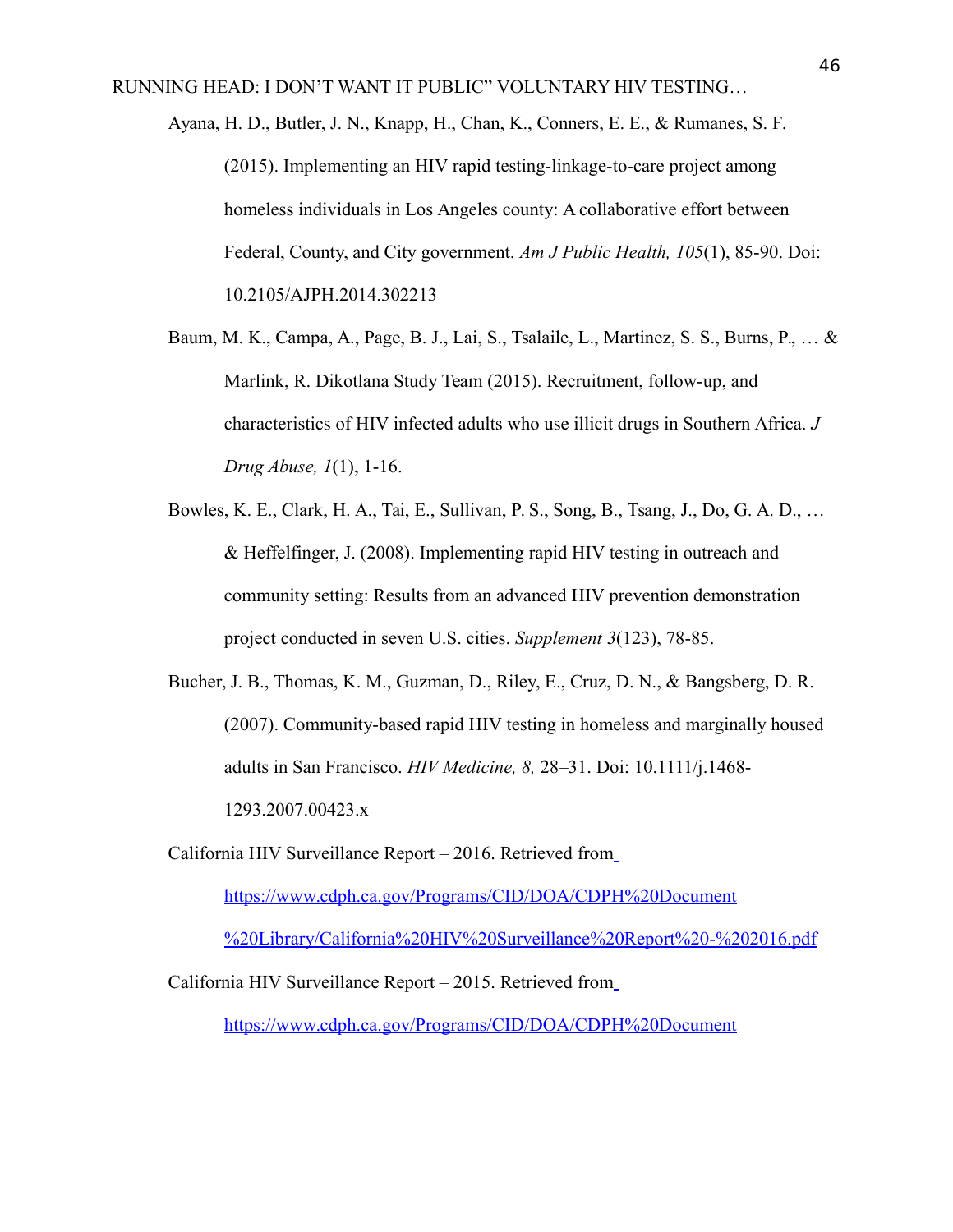[%20Library/California%20HIV%20Surveillance%20Report%20-](https://www.cdph.ca.gov/Programs/CID/DOA/CDPH%20Document%20Library/California%20HIV%20Surveillance%20Report%20-%202015%20(Final%20Version%20Submitted%20for%20Approval).pdf)

[%202015%20\(Final%20Version%20Submitted%20for%20Approval\).pdf.](https://www.cdph.ca.gov/Programs/CID/DOA/CDPH%20Document%20Library/California%20HIV%20Surveillance%20Report%20-%202015%20(Final%20Version%20Submitted%20for%20Approval).pdf)

- Center for Disease Control and Prevention (CDC, 2019). About HIV/AIDS. Retrieved from [Division of HIV/AIDS Prevention,](https://www.cdc.gov/hiv) [National Center for HIV/AIDS, Viral](https://www.cdc.gov/nchhstp)  [Hepatitis, STD, and TB Prevention](https://www.cdc.gov/nchhstp)[, Centers for Disease Control and Prevention](https://www.cdc.gov/)
- Center for Disease Control and Prevention (CDC): National center for HIV/AIDS, viral hepatitis, STD, and TB prevention (Division of HIV/AIDS prevention). Implementing HIV testing in nonclinical setting: A guide for HIV testing providers (2016) pp. 1-19.
- Center for Disease Control and Prevention (CDC, 2017). Retrieved fro[m](https://www.cdc.gov/hiv/basics/transmission.html) <https://www.cdc.gov/hiv/basics/transmission.html>
- Dolwick Grieb, S. M., Davey-Rothwell, M., & Latkin, C. A. (2013). Housing stability, residential transience, and HIV testing among low-income urban African Americans. *AIDS Educ Prev*. 25(5), 430–444. doi:10.1521/aeap.2013.25.5.430.
- Douaihy, A. B., Stowell, K. R., Bui, T., Daley, D., & Salloum, I. (2005). HIV/AIDS and homelessness, Part 1: Background and barriers to care. Retrieved fro[m](http://www.ubm.com/home) <http://www.ubm.com/home>
- Gordon, M.S., Carswel, S.b., Wilson, M., Kinlock, T. W., Restivo, L., McKenzie, M., & Rich, J. D. (2016). Factors associated with receiving rapid HIV testing among individuals on probation or parole. *Journal of Correctional Health Care, 22*(4), 290-299. Doi: 10.1177/1078345816669347
- Global information on HIV/AIDS (2018): History of HIV and AIDS overview. Retrieved from<https://www.avert.org/professionals/history-hiv-aids/overview>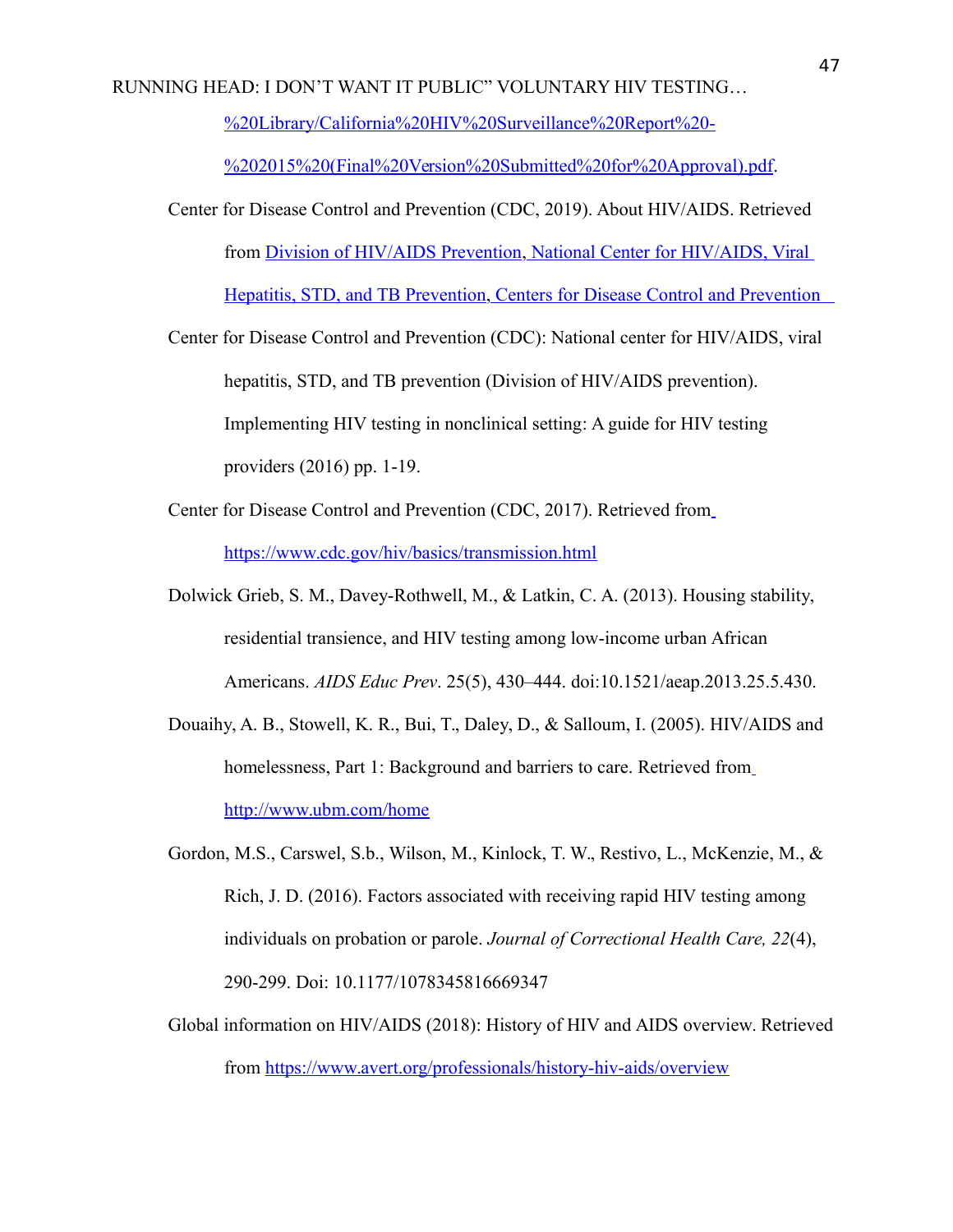Gwadz, M. V., Cleland, C. M., Quiles, R., Nish, D., Welch, J., Michaels, L. S., Gonzalez, J. L., … & Leonard, N. R. (2010). CDC HIV testing guidelines and the rapid and conventional testing practices of homeless youth. *AIDS Education and Prevention, 22*(4), 312-327.

- Gwadz, M., Cleland, C. M., Kutnick, A., Leonard, N. R., Ritchie, A., Lynch, L., Banfield, A., McCright-Gill, T., Olmo, M., & Martinez, B. (2016). Factors associated with recent HIV testing among heterosexuals at high risk for HIV infection in New York City. *Front Public Health, 4,* 76. Doi: 10.3389/fpubh.2016.00076
- HIV.gov, (2019). US statistics. Retrieved from [https://www.hiv.gov/federal](https://www.hiv.gov/federal-response/ending-the-hiv-epidemic/hiv-in-america)[response/ending-the-hiv-epidemic/hiv-in-america](https://www.hiv.gov/federal-response/ending-the-hiv-epidemic/hiv-in-america)
- HIV.gov (2019). Global statistics. Retrieved from [https://www.hiv.gov/hiv](https://www.hiv.gov/hiv-basics/overview/data-and-trends/global-statistics)[basics/overview/data-and-trends/global-statistics](https://www.hiv.gov/hiv-basics/overview/data-and-trends/global-statistics)
- HIV Epidemiology Annual Report 2017. San Francisco Department of Public Health: Population Health Division. Retrieved fro[m](https://www.sfdph.org/dph/files/reports/RptsHIVAIDS/AnnualReport2017-Green-20180904-Web.pdf)

[https://www.sfdph.org/dph/files/reports/RptsHIVAIDS/AnnualReport2017-Green-](https://www.sfdph.org/dph/files/reports/RptsHIVAIDS/AnnualReport2017-Green-20180904-Web.pdf)[20180904-Web.pdf](https://www.sfdph.org/dph/files/reports/RptsHIVAIDS/AnnualReport2017-Green-20180904-Web.pdf)

Holtgrave, D., & McGuire, J. (2007). Impact of counseling in voluntary counseling and testing programs for persons at risk for or living with HIV infection. Clinical Infectious Disease, 45, 24-243. doi: 10.1086/522544

Khanijow, K., Hirozawa, A., Ancock, B., Hsu, L. C., Bemberger, J., & Schwarcz, S. K., (2015). Difference in survival between housed and homeless individuals with HIV, San Francisco, 2002-2011. *Journal of Healthcare for the Poor and Underserved, 26*(3), 1005-1018. doi: 10.1353/hpu.2015.0071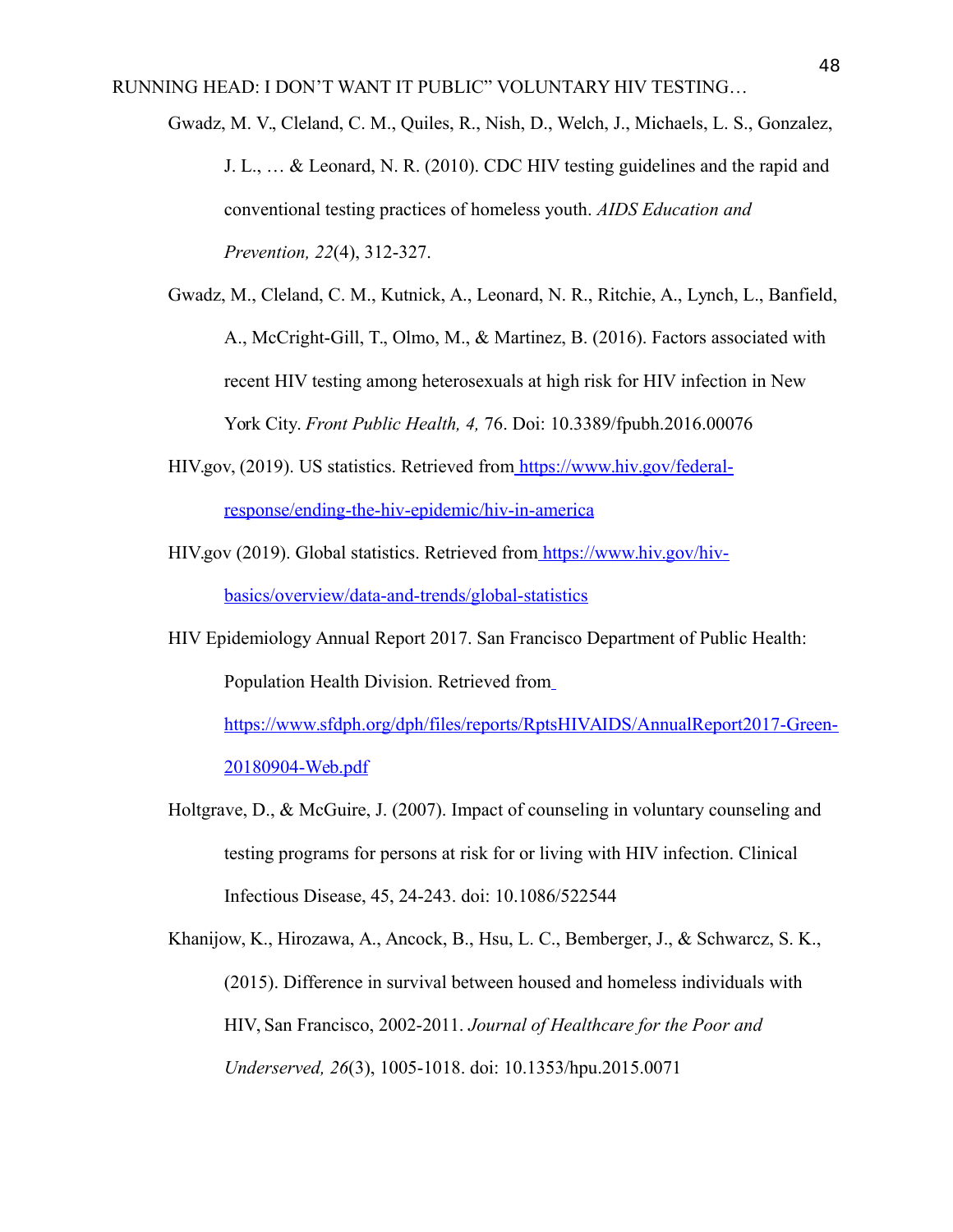- Land, E. (2018). Homelessness linked to HIV infection and Low rates of viral suppression. Retrieved from [https://www.sfaf.org/collections/beta/homelessness](https://www.sfaf.org/collections/beta/homelessness-linked-to-hiv-infection-and-low-rates-of-viral-suppression/)[linked-to-hiv-infection-and-low-rates-of-viral-suppression/](https://www.sfaf.org/collections/beta/homelessness-linked-to-hiv-infection-and-low-rates-of-viral-suppression/)
- Matovu, J. K. B., & Makumbi, F. E. (2007). Expanding access to voluntary HIV counseling and testing in Sub-Saharan Africa: Alternative approaches for improving uptake, 2001-2007. *Tropical Medicine and International Health, 12*(11),1315-1322. doi: 10.1111/j1365.2007.01923.
- McFarland, W. Atlas of HIV/AIDS in San Francisco 1981-2000. City and County of San Francisco, Department of Public Health AIDS Office, HIV/AIDS Statistics and Epidemiology Section
- Nglazi, M. D., Schaik, N., Kranzer, K., Lawn, S. D., Wood, R., and Bekker, L-G. (2012). An incentivized HIV counseling and testing program targeting hard-to-reach unemployed men in Cape Town, South Africa. *Journal of Acquired Immune Deficiency Syndrome, 59*(3), e28-e34. Doi: 10.1097/QAI.0b013e31824445f0
- Odimegwu, C., Adedini, S. A., and Ononokpono, D. N., (2013). HIV/AIDS stigma and utilization of voluntary counseling and testing in Nigeria*. BMC Public Health, 13,* 465-475. Doi: 10.1186/1471-2485-13-465
- San Francisco AIDS Foundation (2019). HIV statistics, San Francisco. *Resource Library.* Retrieved from <https://www.sfaf.org/resource-library/hiv-statistics/>
- St. Lawrence, J. S., Kelly, J. A., Dickson-Gomez, J., Owczarzak, J., Amirkhanian, Y. A., & Sitzler, C. (2015). Attitudes toward HIV voluntary counseling and testing (VCT) among African American men who have sex with men: Concerns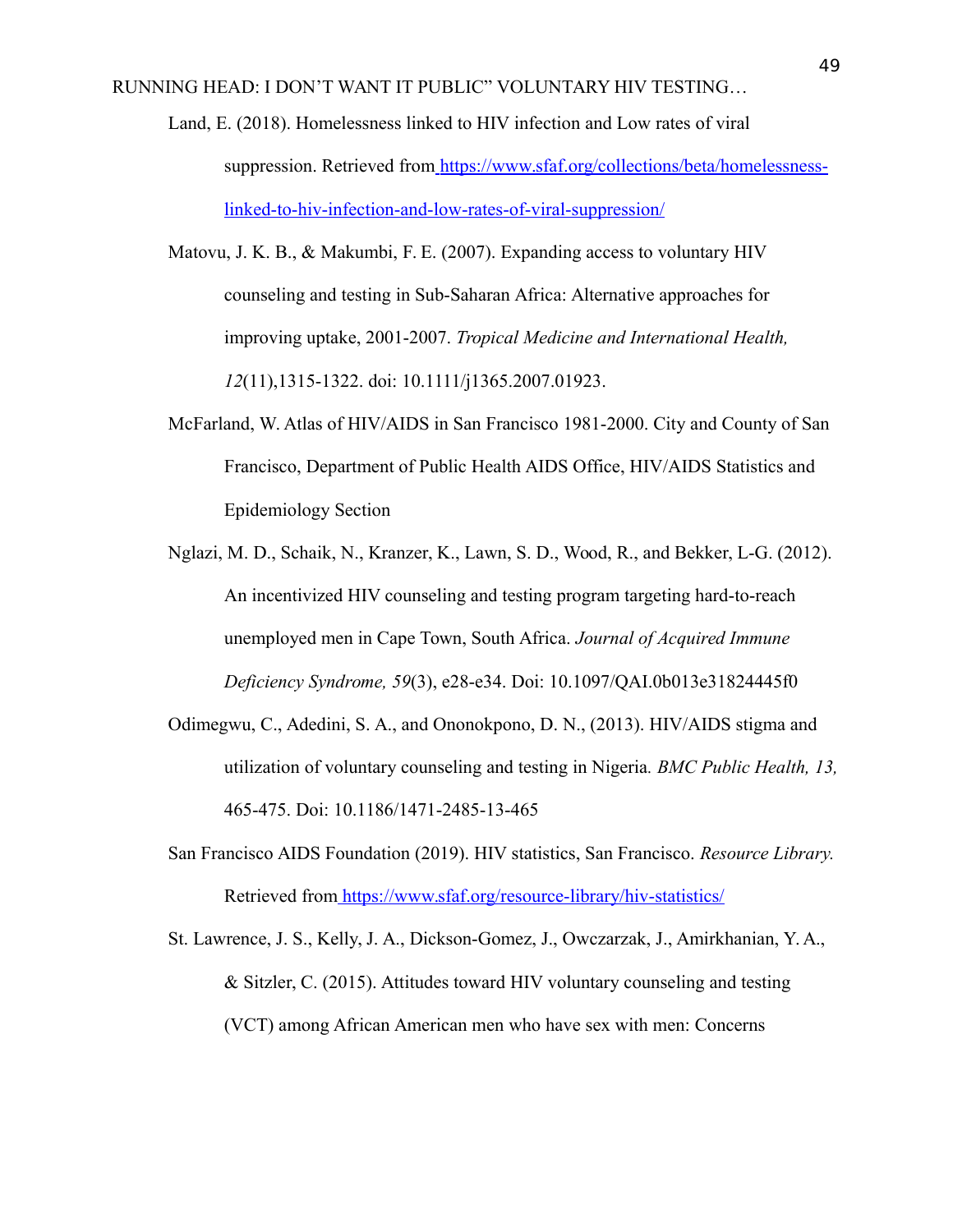underlying reluctance to test. *AIDS Education Prevention, 27*(3), 195-211. doi:

10.1521/aeap.2015.27.3.195

USAID, 2012. Retrieved from [https://www.jhsph.edu/research/centers-and-](https://www.jhsph.edu/research/centers-and-institutes/research-to-prevention/publications/VCT.pdf)

[institutes/research-to-prevention/publications/VCT.pdf](https://www.jhsph.edu/research/centers-and-institutes/research-to-prevention/publications/VCT.pdf)

US department of health and human services. Retrieved from

[https://aidsinfo.nih.gov/understanding-hiv-aids/fact-sheets/20/48/the-basics-of](https://aidsinfo.nih.gov/understanding-hiv-aids/fact-sheets/20/48/the-basics-of-hiv-prevention)[hiv-prevention](https://aidsinfo.nih.gov/understanding-hiv-aids/fact-sheets/20/48/the-basics-of-hiv-prevention)

- US Statistics: Fast Facts*. HIVgov.* Retrieved from [https://www.hiv.gov/hiv](https://www.hiv.gov/hiv-basics/overview/data-and-trends/statistics)[basics/overview/data-and-trends/statistics](https://www.hiv.gov/hiv-basics/overview/data-and-trends/statistics)
- World Health Organization (WHO), (2019). Retrieved from [https://www.who.int/news](https://www.who.int/news-room/fact-sheets/detail/hiv-aids)[room/fact-sheets/detail/hiv-aids](https://www.who.int/news-room/fact-sheets/detail/hiv-aids)

Zhang, J., Yao, J., Tian, X., Zhao, G., Jiang, Q, an Detels, R. (2009). Knowledge, attitudes, and practices of voluntary HIV counseling and testing among rural migrants in Shanghai, China. *AIDS Educ Prev, 21*(6), 570-581. Doi: 10.1521/aeap.2009.21.6.570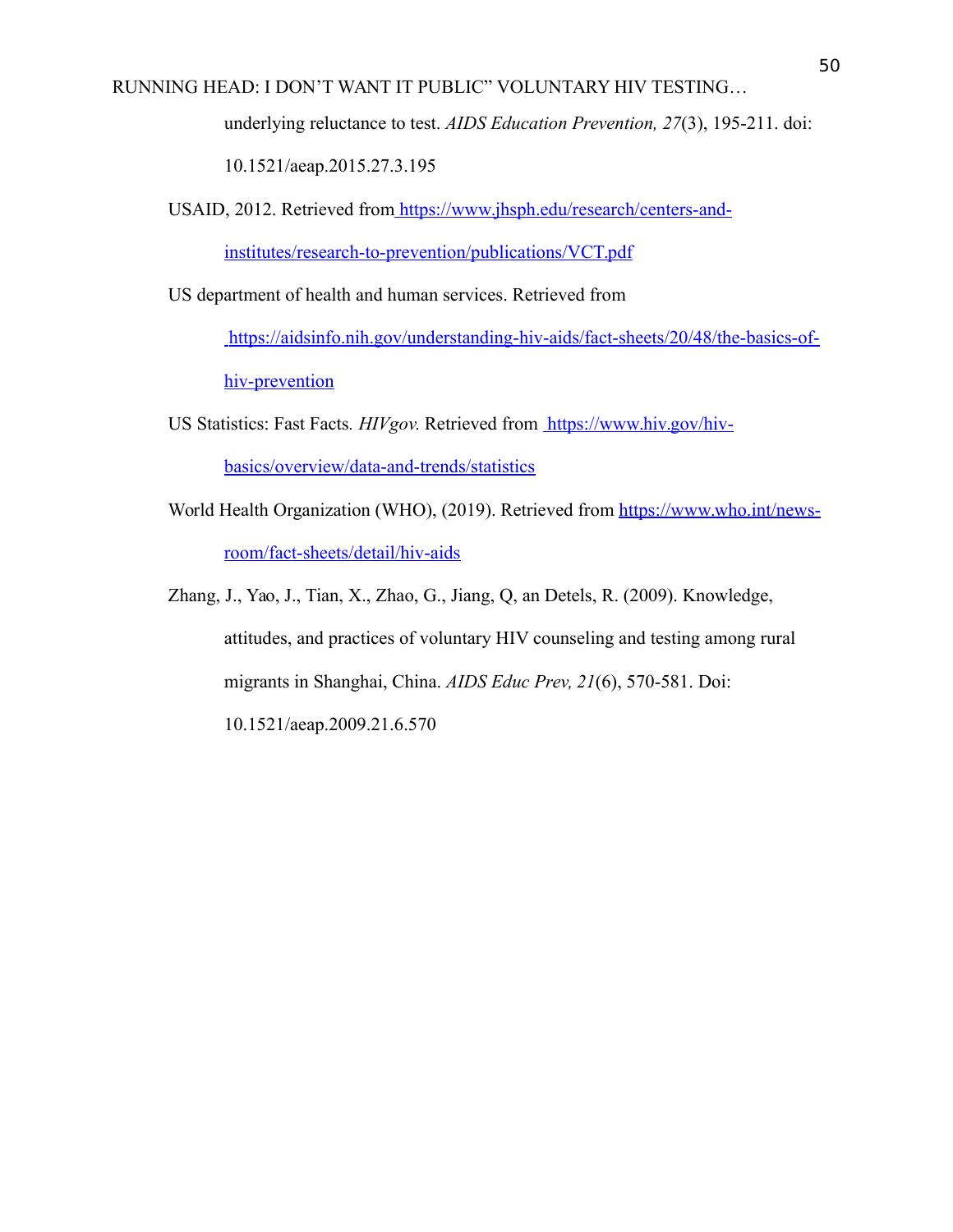<span id="page-51-0"></span>**Appendix**

<span id="page-51-1"></span>Appendix A

Participants Name: …………………. Date: ……………

**University of San Francisco School of Nursing and Health Populations/St. Anthony's**

**Clinic San Francisco**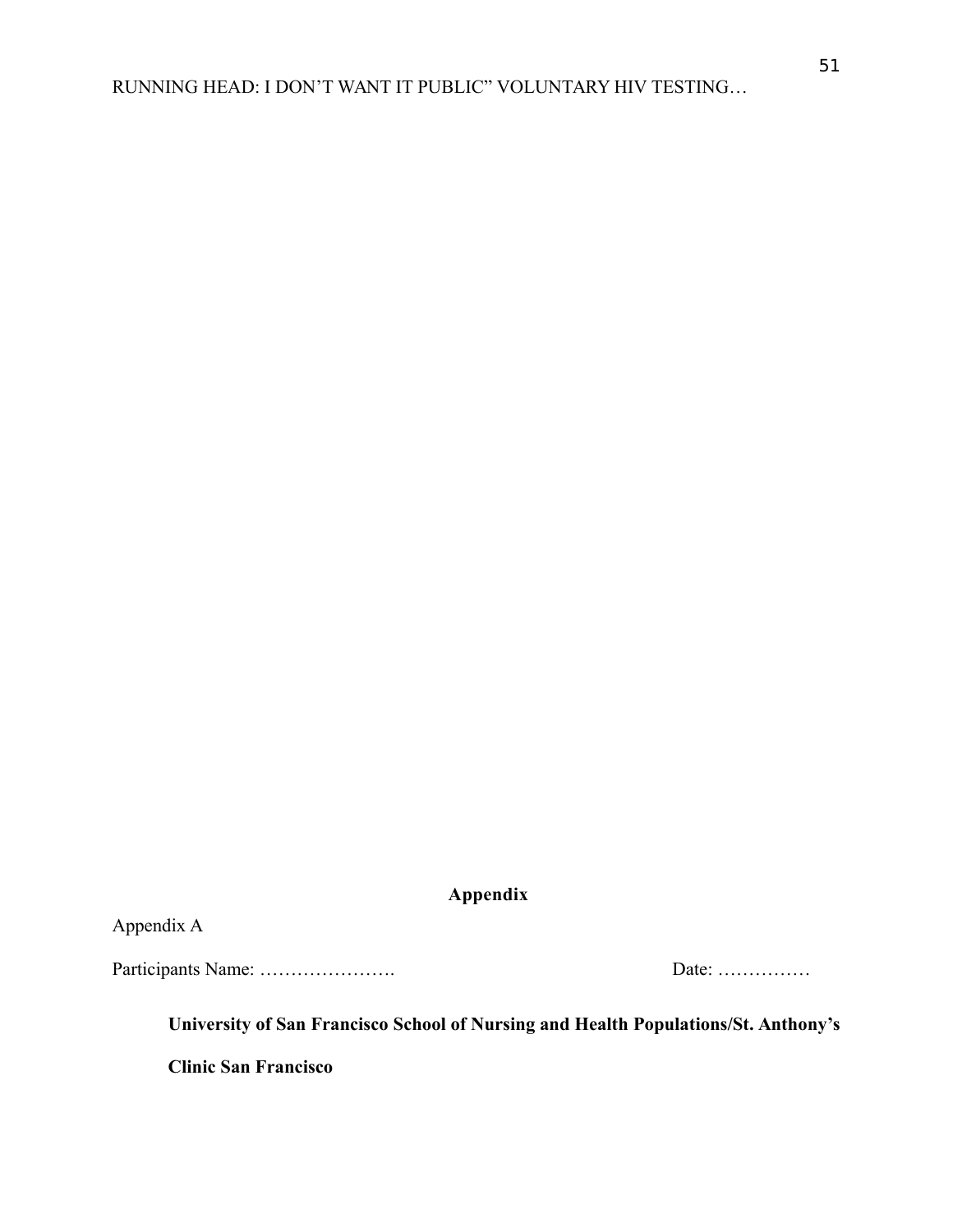You have been identified as a key informant in the issue of HIV and/or client service in St. Anthony's foundation. As a key informant, your views on these issues are of importance in our efforts to encourage and improve HIV testing among clients of St. Anthony's. We appreciate you taking time to provide us with answers on this brief survey. Your responses to this confidential survey will help in designing an HIV voluntary counseling and testing protocol for use at St. Anthony's clinic to promote HIV prevention among its clients in the Tenderloin district.

Job Title: ………….

- 1. Briefly explain what your current job title entails
- 2. Currently how important do you consider the idea of providing HIV rapid testing among the homeless?
- 3. Would you recommend other organizations such as yours the Tenderloin district to

encourage HIV testing?

- 4. What strategies do you think will help to recruit clients for HIV testing?
- 5. How do you think this on-going HIV testing in St. Anthony's clinic will promote HIV prevention in this population?
- 6. From your experience how do you think it will be possible to link positive cases to primary care immediately?
- 7. What ways if any, can implementation of HIV rapid testing in homeless population be improved?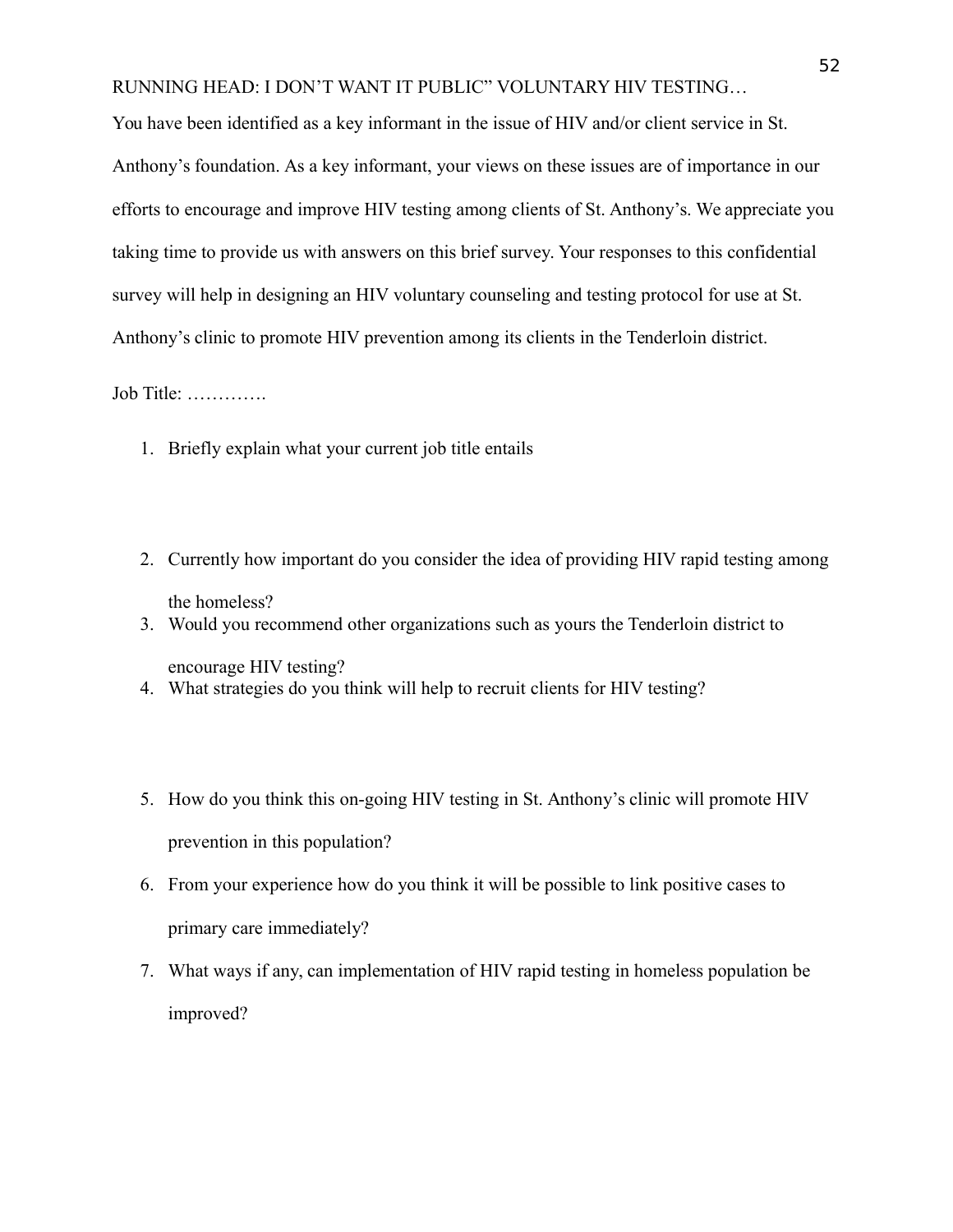8. The following are our proposed strategies for recruiting voluntary testing among the

homeless. What are your opinions about them and which of them do you think will work

best?

- Recruiting volunteers while line to enter the dining room
- Distributing flyers in the dining room and making laud announcements about testing and

how to enroll

- Using respondent-driven sampling, a peer-to-peer sampling method
- 9. What other strategies would you recommend for recruiting participants?

# <span id="page-53-0"></span>Appendix B

Name of Participant: ……………….

- 1. What age group below do you belong?
	- a) 18-29
	- b) 30-39
	- c) 40-49
	- d)  $\geq 50$
- 2. How do you identify yourself?
	- a) Male
	- b) Female
- 3. What is your sexual orientation?
	- a) Transgender male to female
	- b) Transgender female to male
	- c) Gay/Lesbian
	- d) Bisexual
	- e) Heterosexual (Straight)
	- f) Others……………. Specify…………….
- 4. What is your marital status?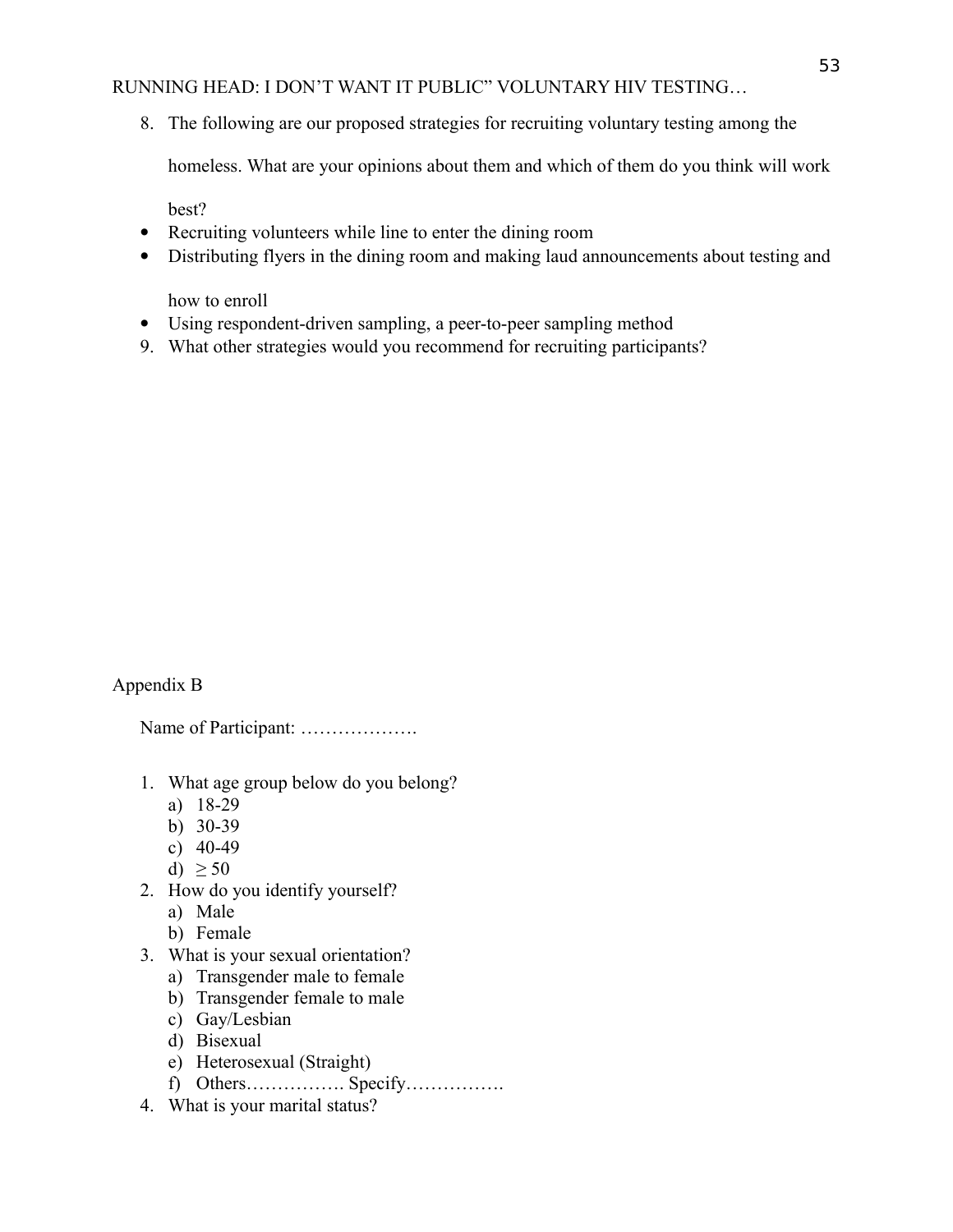- a) Married
- b) Divorced/ Separated
- c) Never Married
- d) Living with a partner
- 5. What is your race or ethnicity?
	- a) African American
	- b) Asian
	- c) Hispanic
	- d) Native American
	- e) Pacific Islander
	- f) White
	- g) Others………… Specify…………
- 6. What level of education do you have?
	- a) Less than  $12<sup>th</sup>$  grade
	- b) Equal to or greater than  $12<sup>th</sup>$  grade
	- c) Complete high school
	- d) College/University
- 7. Have you ever been in prison?
	- a) Yes
	- b) No
- 8. Have you ever used injection drugs?
	- a) Yes
	- b) No
- 9. Have you ever used drugs/substances?
	- a) Yes
	- b) No
- 10. Have you used alcohol/substance in the last 30 days?
	- a) Yes
	- b) No
- 11. What is your housing status?
	- a) Homeless (on the Street)
	- b) Single Room Occupancy
	- c) Apartment
	- d) Doubling
	- e) Sleeping in the car
- 12. Have you ever had sex without condom?
	- a) Yes
	- b) No
- 13. Have you had unprotected sex in the last one month?
	- a) Yes
	- b) No
- 14. What value best describes the number of sex partners you would have in a month?
	- a) 1
	- b) 2
	- c) 3
	- d) 4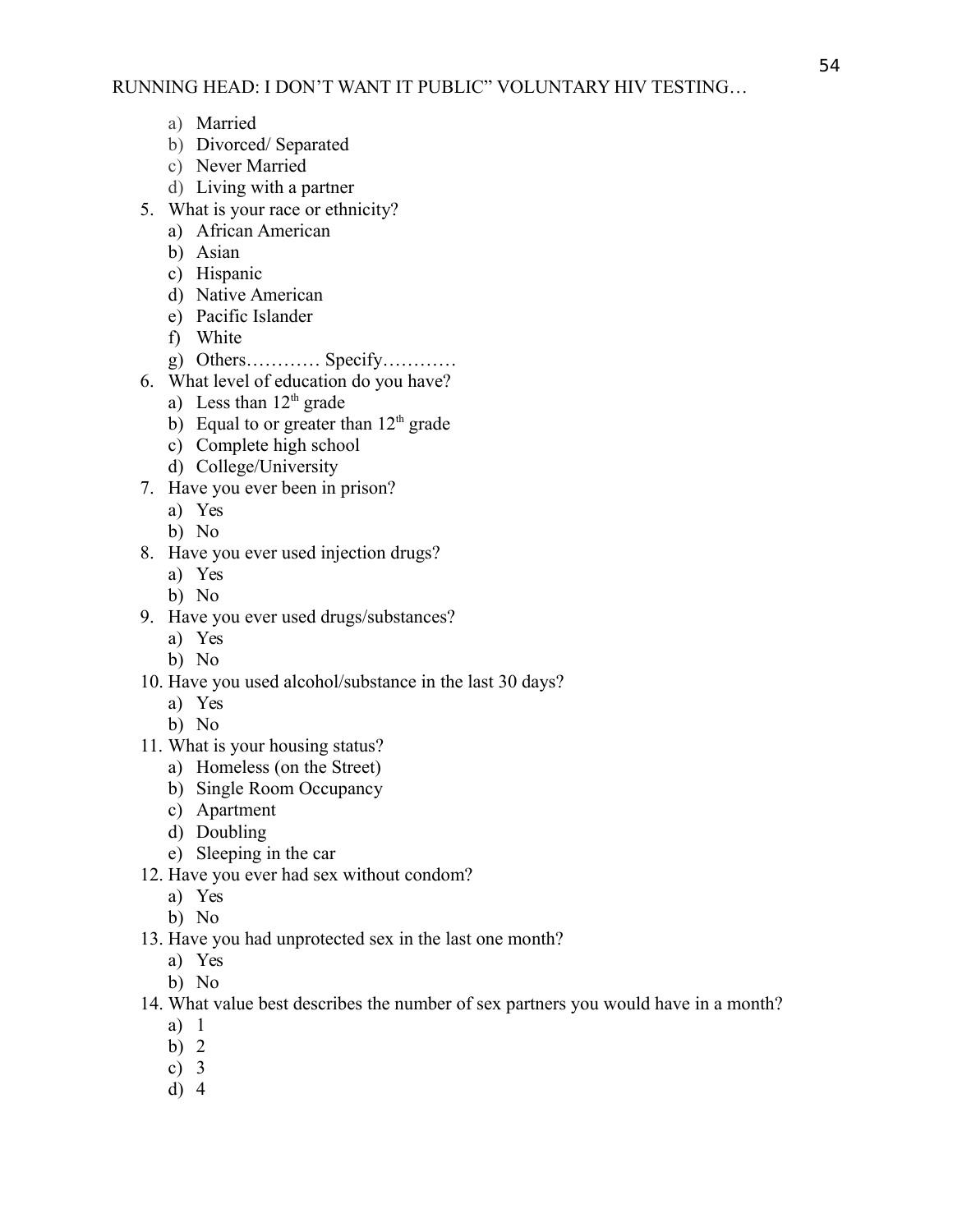- e)  $> 5$
- 15. Did you ever engage in sex for money or drugs?
	- a) Yes
	- b) No
- 16. Have you ever tested for HIV before?
	- a) Yes
	- b) No
- 17. What made you not to test for HIV before?
	- a) Fear of stigma
	- b) Lack of access to testing facility
	- c) Fear of positive result
	- d) Fear of lack of confidentiality from healthcare personnel
	- e) Low perception of high-risk behavior
- 18. Why are you testing for HIV today?
	- a) Because of risky behaviors
	- b) Because it is important to know
	- c) Because I tested before, so I am not afraid of knowing my status
	- d) So that if I am positive, I can start treatment immediately
- 19. Have you ever heard of PrEP?
	- a) Yes
		- b) No
- 20. Have you ever used PrEP for HIV prevention?
	- a) Yes
	- b) No
- 21. Do you have any form of health insurance coverage?
	- a) Yes
		- Specify
	- b) No

<span id="page-55-0"></span>Appendix C



# Free HIV and Hepatitis C testing and counseling for Adults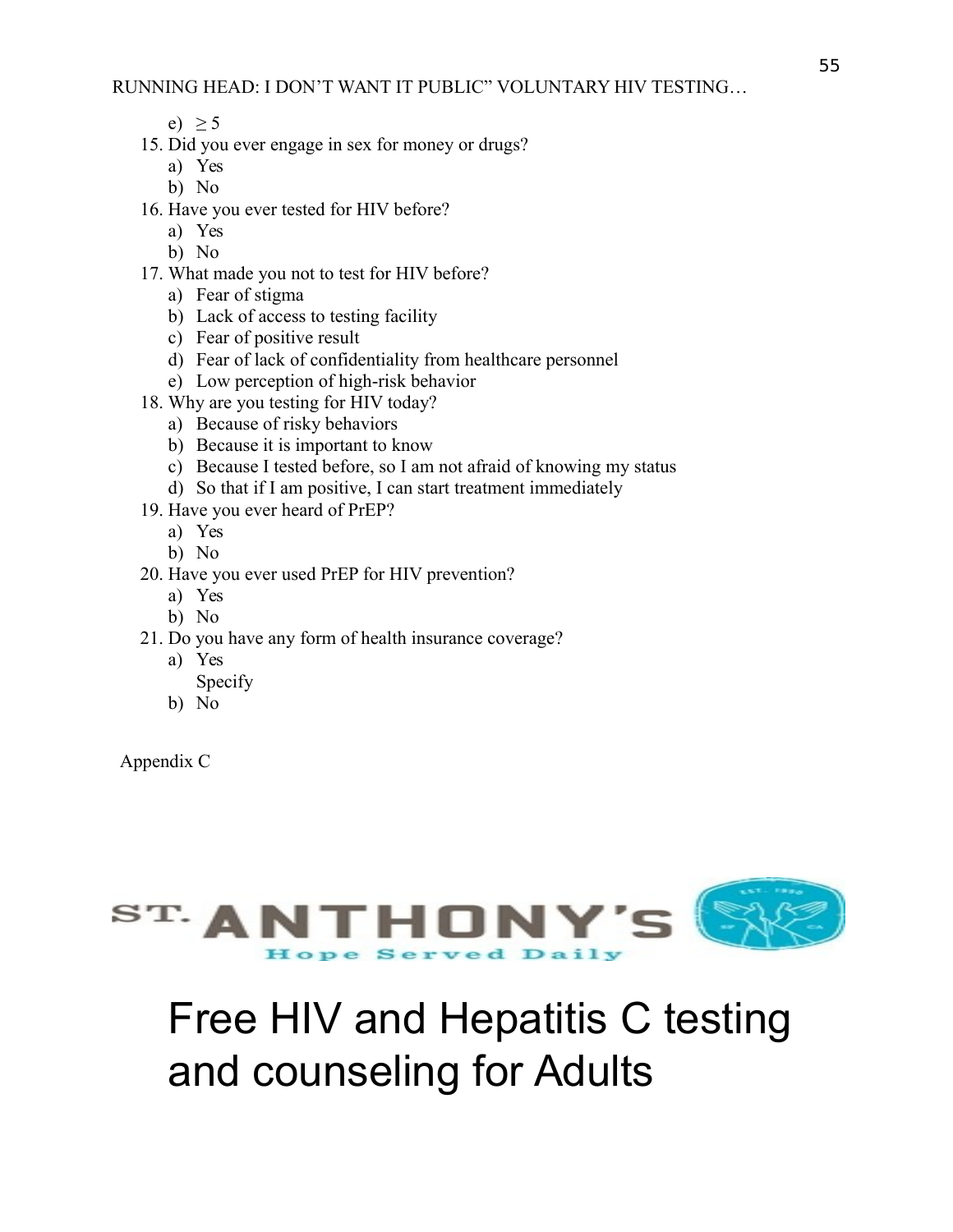# Place: St. Anthony Medical Clinic 150 Golden Gate Avenue

# Days: Mondays, Wednesdays, & Fridays

# Time: 10.30am – 2.00pm

<span id="page-56-0"></span>Appendix D

St. Anthony MRN: Nothing the Mathematic Street (MRN: Nothing the MRN: Nothing the MRN: Nothing the MRN: Nothing the MRN: Nothing the MRN: Nothing the MRN: Nothing the MRN: Nothing the MRN: Nothing the MRN: Nothing the MRN: Not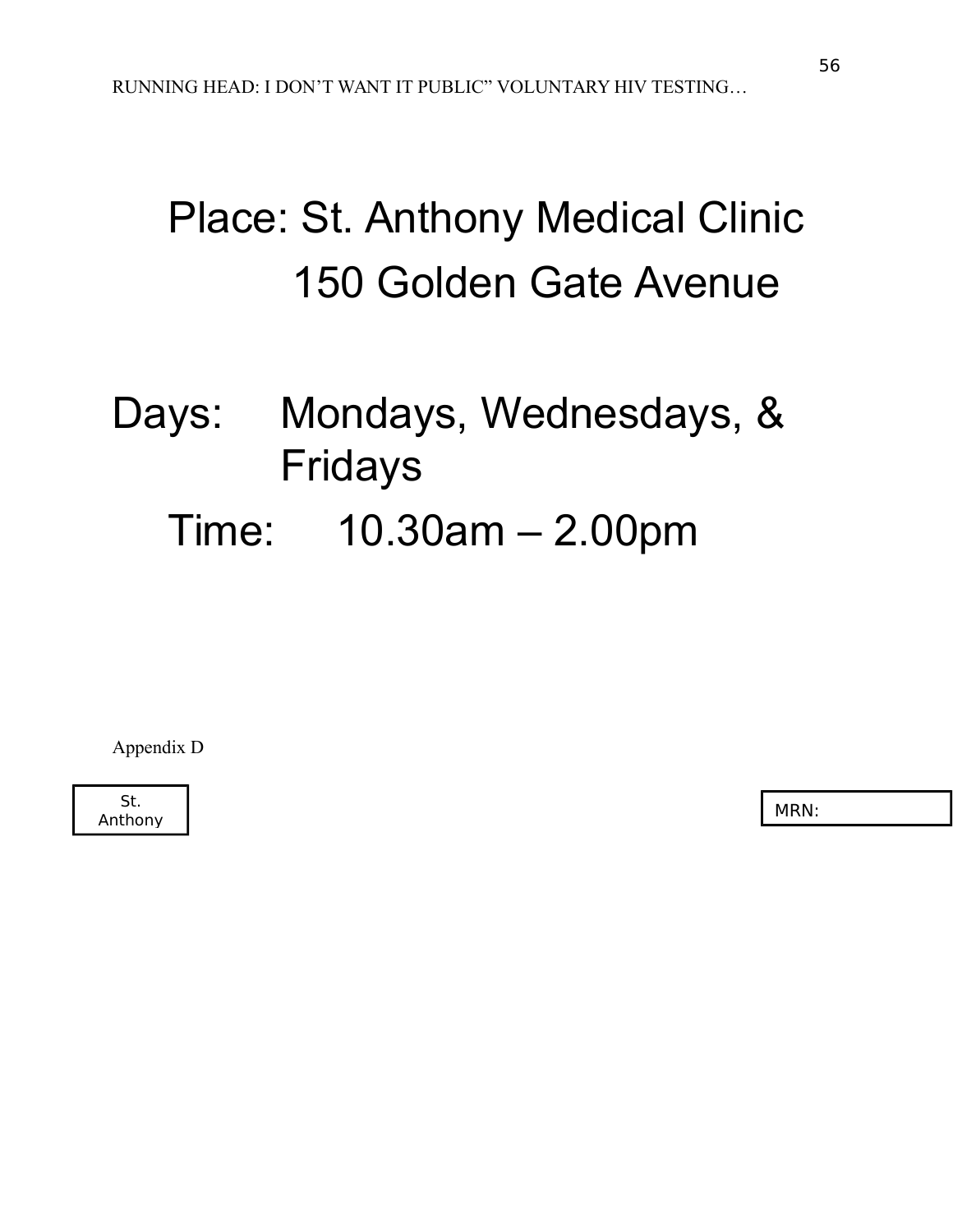# **HIV Test Counseling Process Summary/Contact and Linkage Form**

|                                                                                                                                                                                                                                                                                                                                                                    | Last:                                                                                                                                                                                                                                                                                                                                                                |
|--------------------------------------------------------------------------------------------------------------------------------------------------------------------------------------------------------------------------------------------------------------------------------------------------------------------------------------------------------------------|----------------------------------------------------------------------------------------------------------------------------------------------------------------------------------------------------------------------------------------------------------------------------------------------------------------------------------------------------------------------|
| positives:_____________________                                                                                                                                                                                                                                                                                                                                    | Age: DOB: / / / / Last 4 digits of SSN for                                                                                                                                                                                                                                                                                                                           |
| Testing Location: _________________________<br>$\frac{1}{2}$ $\frac{1}{2}$ $\frac{1}{2}$ $\frac{1}{2}$ $\frac{1}{2}$ $\frac{1}{2}$ $\frac{1}{2}$ $\frac{1}{2}$ $\frac{1}{2}$ $\frac{1}{2}$ $\frac{1}{2}$ $\frac{1}{2}$ $\frac{1}{2}$ $\frac{1}{2}$ $\frac{1}{2}$ $\frac{1}{2}$ $\frac{1}{2}$ $\frac{1}{2}$ $\frac{1}{2}$ $\frac{1}{2}$ $\frac{1}{2}$ $\frac{1}{2}$ | Date of risk assessment:                                                                                                                                                                                                                                                                                                                                             |
| Test Type: $\Box$ HIV (Determine) $\Box$ HCV (Oraquick)                                                                                                                                                                                                                                                                                                            |                                                                                                                                                                                                                                                                                                                                                                      |
|                                                                                                                                                                                                                                                                                                                                                                    |                                                                                                                                                                                                                                                                                                                                                                      |
| <b>No</b>                                                                                                                                                                                                                                                                                                                                                          | ID OK: $\Box$ Yes $\Box$                                                                                                                                                                                                                                                                                                                                             |
|                                                                                                                                                                                                                                                                                                                                                                    | ID OK: $\Box$ Yes $\Box$ No                                                                                                                                                                                                                                                                                                                                          |
| <b>Client Initials</b>                                                                                                                                                                                                                                                                                                                                             | <b>Consent to Confidentially test for HIV Antibodies and Antigens</b>                                                                                                                                                                                                                                                                                                |
| today.                                                                                                                                                                                                                                                                                                                                                             | I have been informed that this test screens for HIV Antibodies and Antigens present in<br>whole blood through finger stick and that I will receive my HIV results before I leave                                                                                                                                                                                     |
|                                                                                                                                                                                                                                                                                                                                                                    | I have been informed that this is a confidential test and that all positive results will be<br>forwarded by name and social security number to California Department of Health<br>Services; this information will be maintained confidentially. I understand that provision<br>of my SSN is voluntary and that I will not be declined services for not providing it. |
|                                                                                                                                                                                                                                                                                                                                                                    | I understand that the information I provide during this test counseling session,<br>including my identity and test results, may be shared with other members of St.<br>Anthony Medical Clinic HIV test counseling team for the sake of data entry. If I have a<br>reactive result, the testing site coordinator will be notified and my identity shared to           |

| ensure full support for me and the test counselor. No information about this test     |
|---------------------------------------------------------------------------------------|
| counseling session will be shared with other St. Anthony Medical Clinic staff without |
| written consent from me.                                                              |

I have been informed that if I have been recently infected with HIV there may not be enough antibodies or antigens present for the test to detect. I understand that the accuracy of the HIV test is not 100% certain.

I have been informed that a negative test does not require confirmation. I understand that if my test today is reactive my blood will be drawn for additional off-site testing which may include RNA testing. I may also be offered linkage to St. Anthony Medical Clinic.

I consent to be contacted by St. Anthony Medical Clinic and/or a linkage specialist from the Department of Public Health on St. Anthony Medical Clinic's behalf in the event that I miss a follow-up appointment or need to be informed about important information regarding my health status. I also understand that this person will provide me with additional support regarding linkage to medical care.